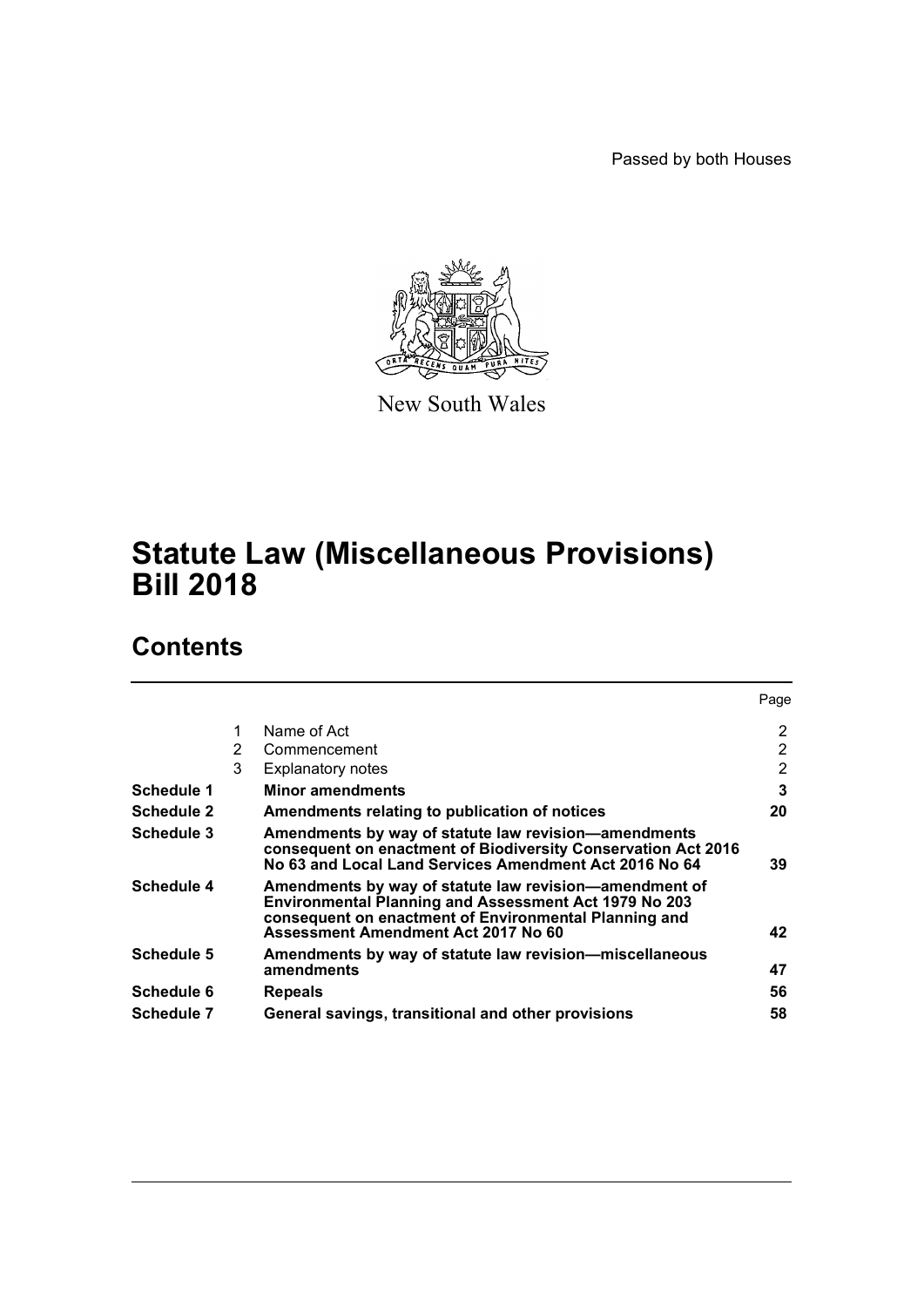*I certify that this PUBLIC BILL, which originated in the LEGISLATIVE COUNCIL, has finally passed the LEGISLATIVE COUNCIL and the LEGISLATIVE ASSEMBLY of NEW SOUTH WALES.*

*Legislative Council*

*Clerk of the Parliaments*

*2018*



New South Wales

# **Statute Law (Miscellaneous Provisions) Bill 2018**

Act No , 2018

An Act to repeal certain Acts and to amend certain other Acts and instruments in various respects and for the purpose of effecting statute law revision; and to make certain savings.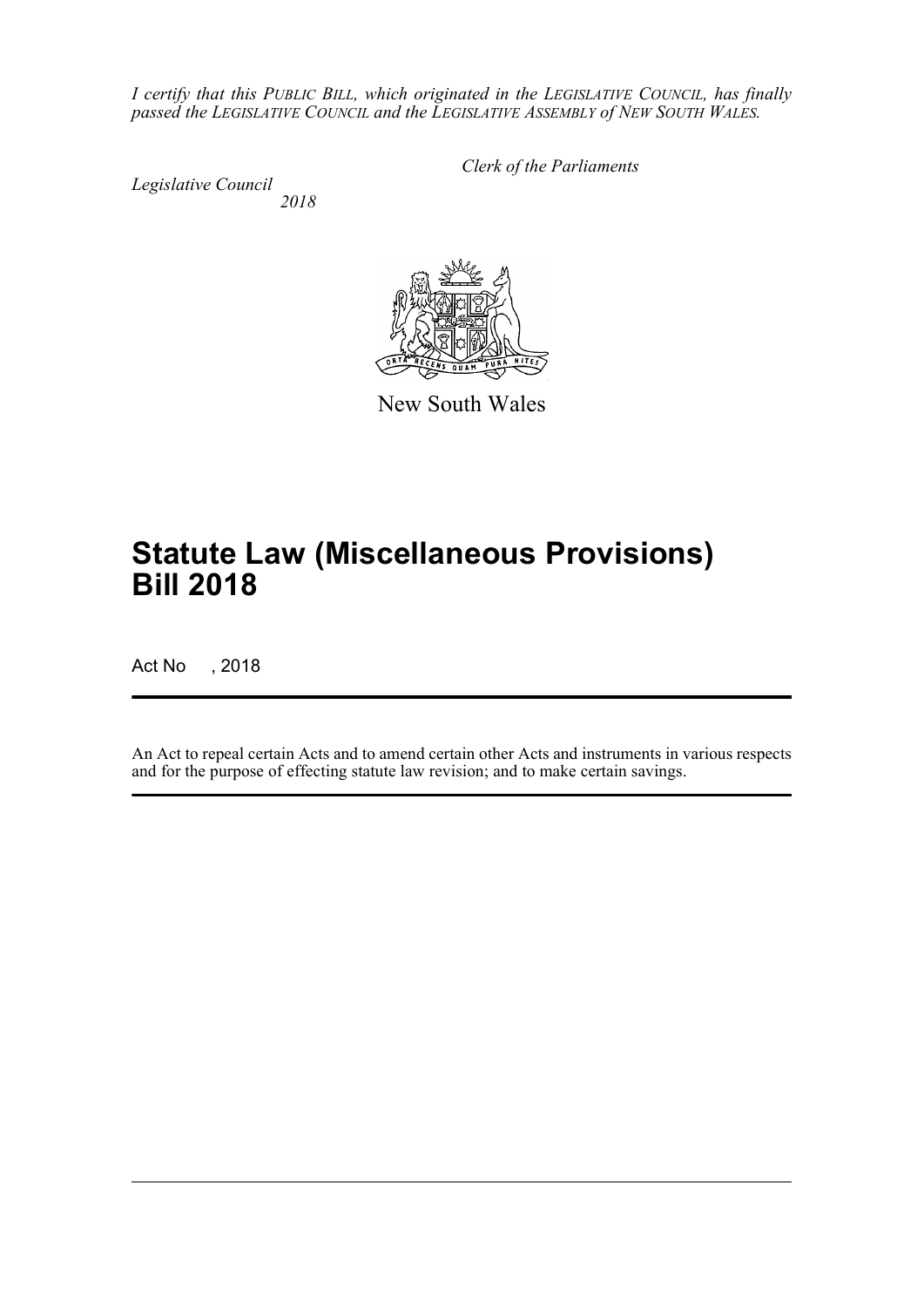Statute Law (Miscellaneous Provisions) Bill 2018 [NSW]

#### <span id="page-2-0"></span>**The Legislature of New South Wales enacts:**

#### **1 Name of Act**

This Act is the *Statute Law (Miscellaneous Provisions) Act 2018*.

#### <span id="page-2-1"></span>**2 Commencement**

- (1) This Act commences 14 days after the date of assent to this Act, except as provided by this section.
- (2) The amendments made by Schedules 1 and 5 to this Act commence on the day or days specified in those Schedules in relation to the amendments concerned. If a commencement day is not specified, the amendments commence in accordance with subsection (1).
- (3) Schedule 2 commences on 1 August 2018.
- (4) Schedule 4 commences on the date of assent to this Act.

#### <span id="page-2-2"></span>**3 Explanatory notes**

The matter appearing under the heading "Explanatory note" in any of the Schedules does not form part of this Act.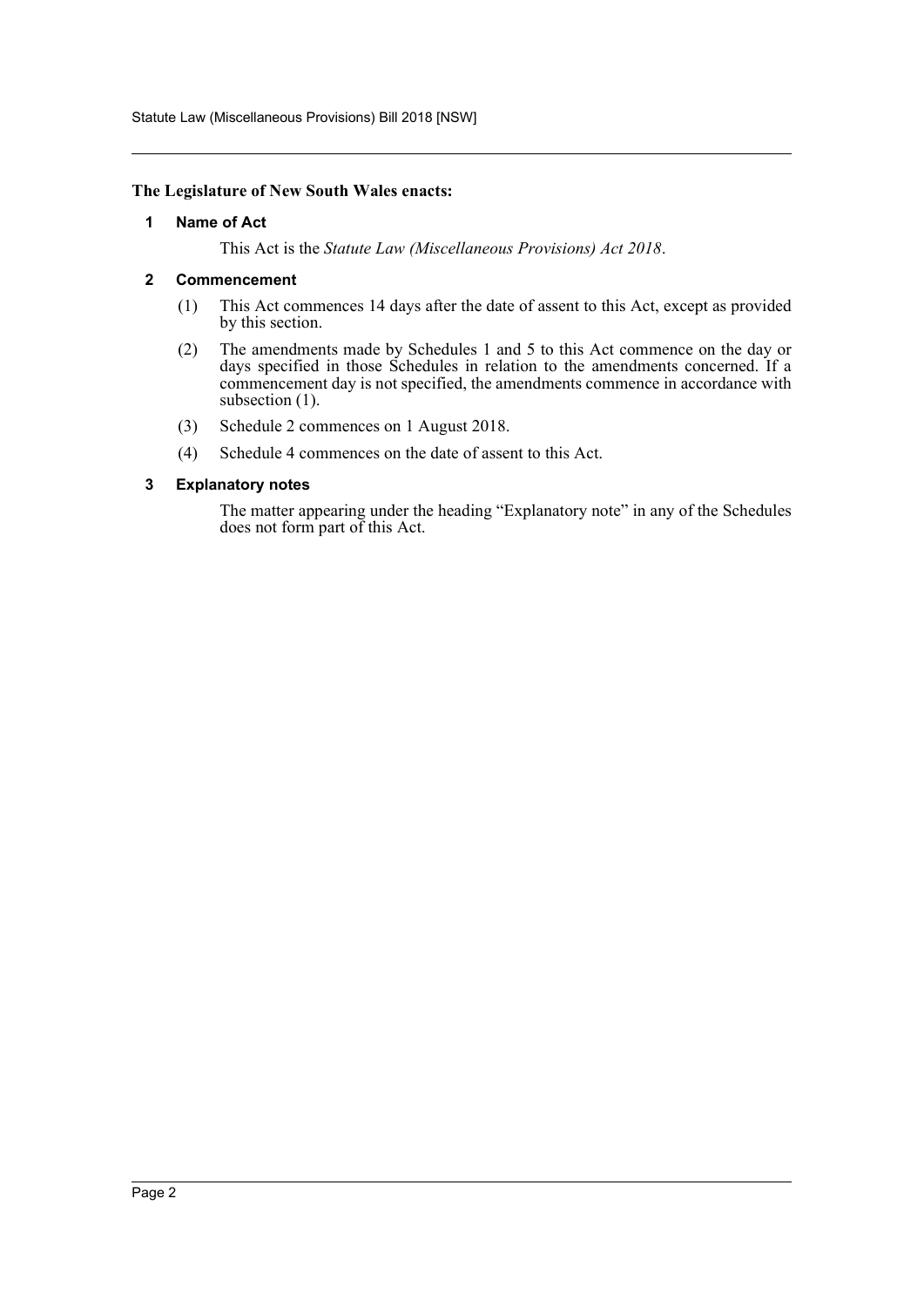## <span id="page-3-0"></span>**Schedule 1 Minor amendments**

### **1.1 Aboriginal Land Rights Act 1983 No 42**

### **Section 36AA Aboriginal Land Agreements**

Insert after section 36AA (11):

- (11A) The termination or transfer of an interest in land does not require the approval of the holder of the interest under subsection (11) if:
	- (a) the holder's interest remains in force or is restored in substantially the same terms, or
	- (b) the Crown Lands Minister may, under any other Act or law, terminate or transfer the interest without the holder's approval.

#### **Explanatory note**

The proposed amendment will remove an impediment to giving effect to an Aboriginal Land Agreement by providing that a dealing in land pursuant to the agreement is not required to be approved by the holder of the interest in land if the holder's interest remains in force (or is substantially restored) or can lawfully be terminated or transferred by the Crown Lands Minister without the holder's approval.

### **1.2 Apprenticeship and Traineeship Act 2001 No 80**

#### **Dictionary**

Omit "is," from the definition of *relevant registered training organisation*.

Insert instead "has been,".

#### **Explanatory note**

The proposed amendment makes it clear that the definition of *relevant registered training organisation* for the purposes of the *Apprenticeship and Traineeship Act 2001* extends to registered training organisations that have previously provided training in relation to an apprenticeship or traineeship. The amendment removes an inconsistency between the definition and certain provisions of that Act that relate to relevant registered training organisations that have previously provided training.

### **1.3 Children (Detention Centres) Act 1987 No 57**

#### **[1] Section 9A Certain persons not to be detained in detention centres**

Insert "(to the extent the warrant continues in force after the repeal of that section by the *Crimes (Sentencing Procedure) Amendment (Sentencing Options) Act 2017*)" after "bond" in section  $9A(2)(c)$ .

#### **[2] Section 9A (2) (e)**

Insert "(to the extent the warrant continues in force after the repeal of that section by the *Crimes (Sentencing Procedure) Amendment (Sentencing Options) Act 2017*)" after "order".

#### **[3] Section 9A (2) (e1)**

Insert after section 9A (2) (e):

(e1) a warrant issued under section 181 (1) (a) of the *Crimes (Administration of Sentences) Act 1999* in relation to an alleged failure to comply with a condition of an order referred to in that paragraph (to the extent the warrant continues in force after the substitution of section 181 (1) by the *Crimes (Sentencing Procedure) Amendment (Sentencing Options) Act 2017*), or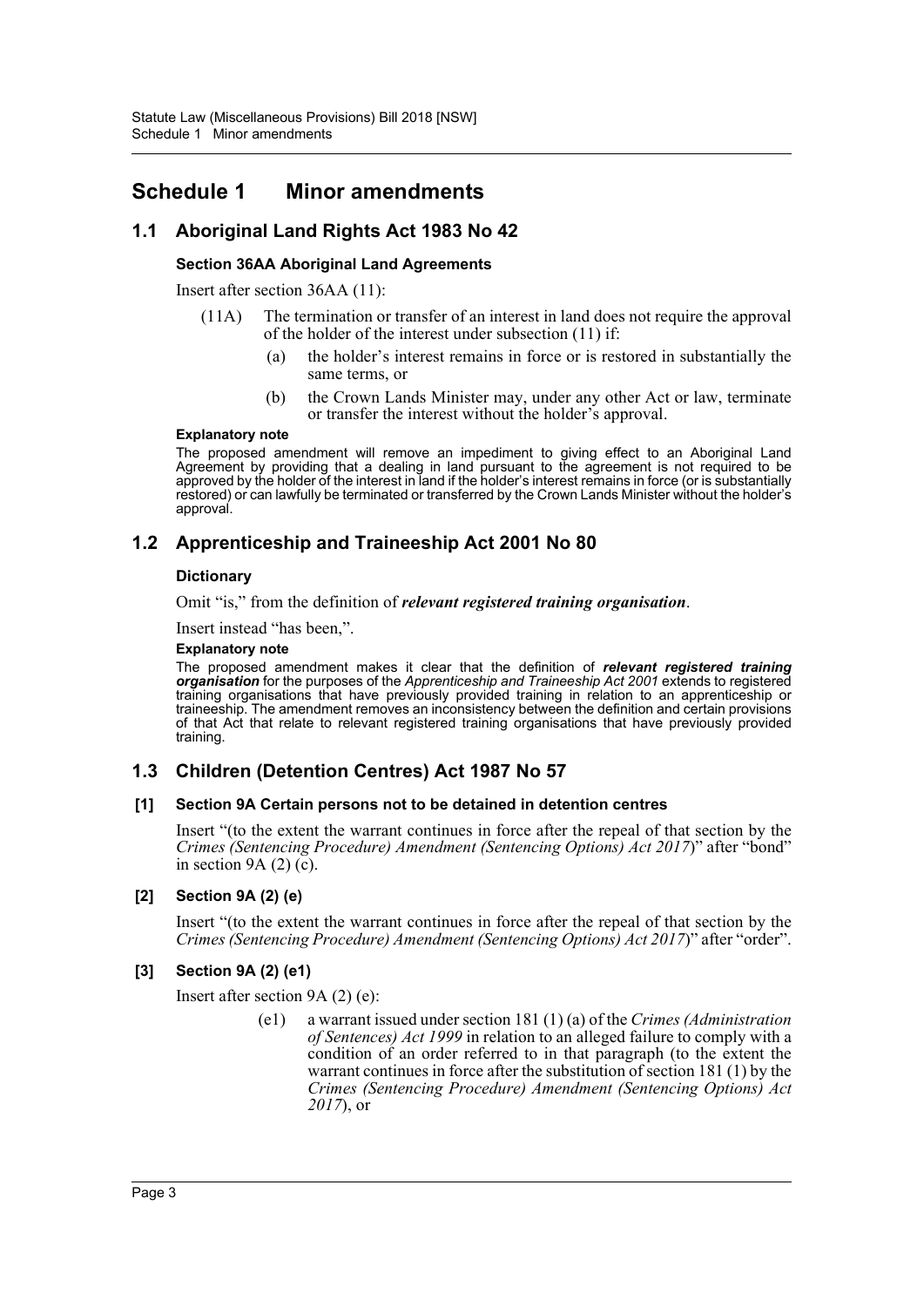#### **[4] Section 9A (2) (f)**

Omit "181 (1) (a)". Insert instead "181 (1)".

#### **[5] Section 9A (2) (f1)**

Insert after section 9A (2) (f):

(f1) a warrant issued under section 107C or 108C of the *Crimes (Administration of Sentences) Act 1999* in relation to an alleged failure to comply with a condition of a community correction order or of a conditional release order, or

#### **Commencement**

The amendments to the *Children (Detention Centres) Act 1987* commence on a day or days to be appointed by proclamation.

#### **Explanatory note**

Items [1]–[3] of the proposed amendments make it clear that a person aged 18–21 is not to be detained in a detention centre under an existing warrant issued in relation to an alleged failure to comply with the conditions of a good behaviour bond, community service order, intensive correction order, home detention order or parole order, where the bond or order is issued or made before the commencement of the *Crimes (Sentencing Procedure) Amendment (Sentencing Options) Act 2017*.

Item [4] removes an unnecessary reference to a paragraph of section 181 (1) of the *Crimes (Administration of Sentences) Act 1999* (as amended by the *Crimes (Sentencing Procedure) Amendment (Sentencing Options) Act 2017*).

Item [5] provides that a person aged 18–21 is not to be detained in a detention centre under a warrant issued in relation to an alleged failure to comply with the conditions of a community correction order or conditional release order, where the order is made after the commencement of the *Crimes (Sentencing Procedure) Amendment (Sentencing Options) Act 2017*.

### **1.4 Crimes (Administration of Sentences) Act 1999 No 93**

#### **[1] Section 3 Interpretation**

Omit "Part 3, 4, 4A or 5" and "Part 3, 4 or 4A" from the definition of *offender* in section 3 (1).

Insert instead "Part 3, 4A, 4B, 4C or 5" and "Part 3, 4A, 4B or 4C", respectively.

#### **[2] Section 232 Commissioner**

Omit "Part 2, 3 or 4" from section 232 (1) (a1). Insert instead "Part 2 or 3".

#### **Commencement**

The amendments to the *Crimes (Administration of Sentences) Act 1999* commence on a day or days to be appointed by proclamation.

#### **Explanatory note**

Item [1] of the proposed amendments updates the definition of *offender* for the purposes of the *Crimes (Administration of Sentences) Act 1999* to make it clear that the definition applies for the purposes of provisions dealing with the administration of community correction orders and conditional release orders that are to be inserted by the *Crimes (Sentencing Procedure) Amendment (Sentencing Options) Act 2017. The amendment also omits a reference to repealed Part 4.* 

Item [2] omits a reference to repealed Part 4.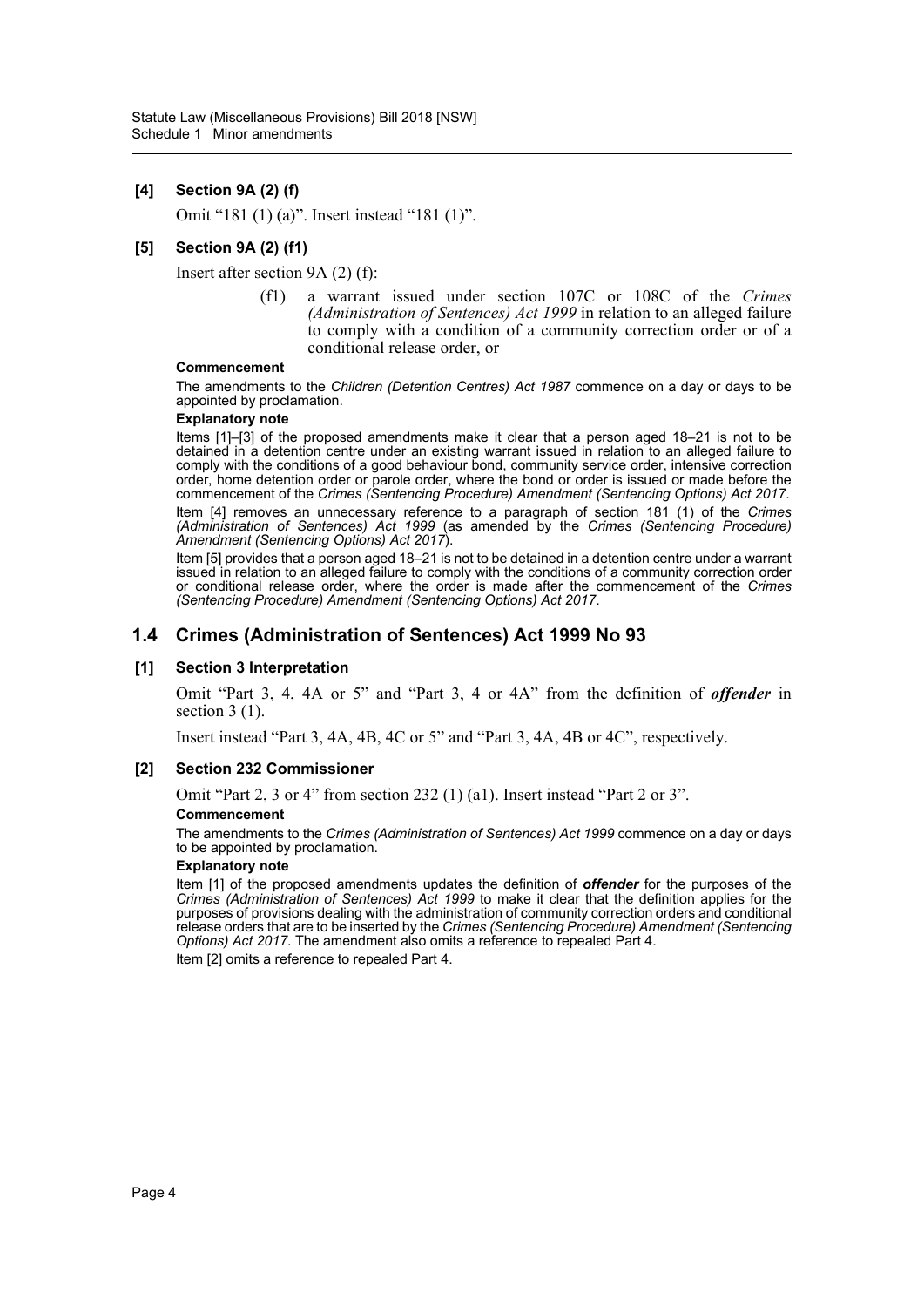### **1.5 Crimes (Sentencing Procedure) Act 1999 No 92**

#### **Section 25B Definitions**

Omit the definition of *sentence*. Insert instead:

*sentence* means a term of imprisonment, fine or the term of an intensive correction order, a community correction order or a conditional release order.

#### **Commencement**

The amendment to the *Crimes (Sentencing Procedure) Act 1999* commences or is taken to have commenced on the commencement of Schedule 1 to the *Crimes (Sentencing Procedure) Amendment (Sentencing Options) Act 2017*.

#### **Explanatory note**

The amendment updates a definition of *sentence* to reflect changes to sentencing options as a consequence of amendments made to the *Crimes (Sentencing Procedure) Act 1999* by the *Crimes (Sentencing Procedure) Amendment (Sentencing Options) Act 2017*.

### **1.6 Crimes (Sentencing Procedure) Amendment (Sentencing Options) Act 2017 No 53**

#### **[1] Schedule 1 [29], proposed section 68 (2)**

Insert "sentence" after "aggregate" where secondly occurring.

#### **[2] Schedule 1 [31], proposed section 90 (2) (a) (ii)**

Omit "community service order". Insert instead "community correction order".

#### **[3] Schedule 2, proposed clauses 79, 80 and 81**

Omit "Part" wherever occurring. Insert instead "Division".

### **[4] Schedule 3 [13]**

Insert before proposed section 107A:

#### **107 Definition**

In this Part: *offender* means a person in respect of whom a community correction order is in force.

#### **[5] Schedule 3 [13]**

Insert before proposed section 108A:

#### **108 Definition**

In this Part: *offender* means a person in respect of whom a conditional release order is in force.

### **[6] Schedule 3 [15]**

Omit "and the heading to Division 2".

### **[7] Schedule 3 [41]**

Insert "intensive correction orders or" before "community correction orders".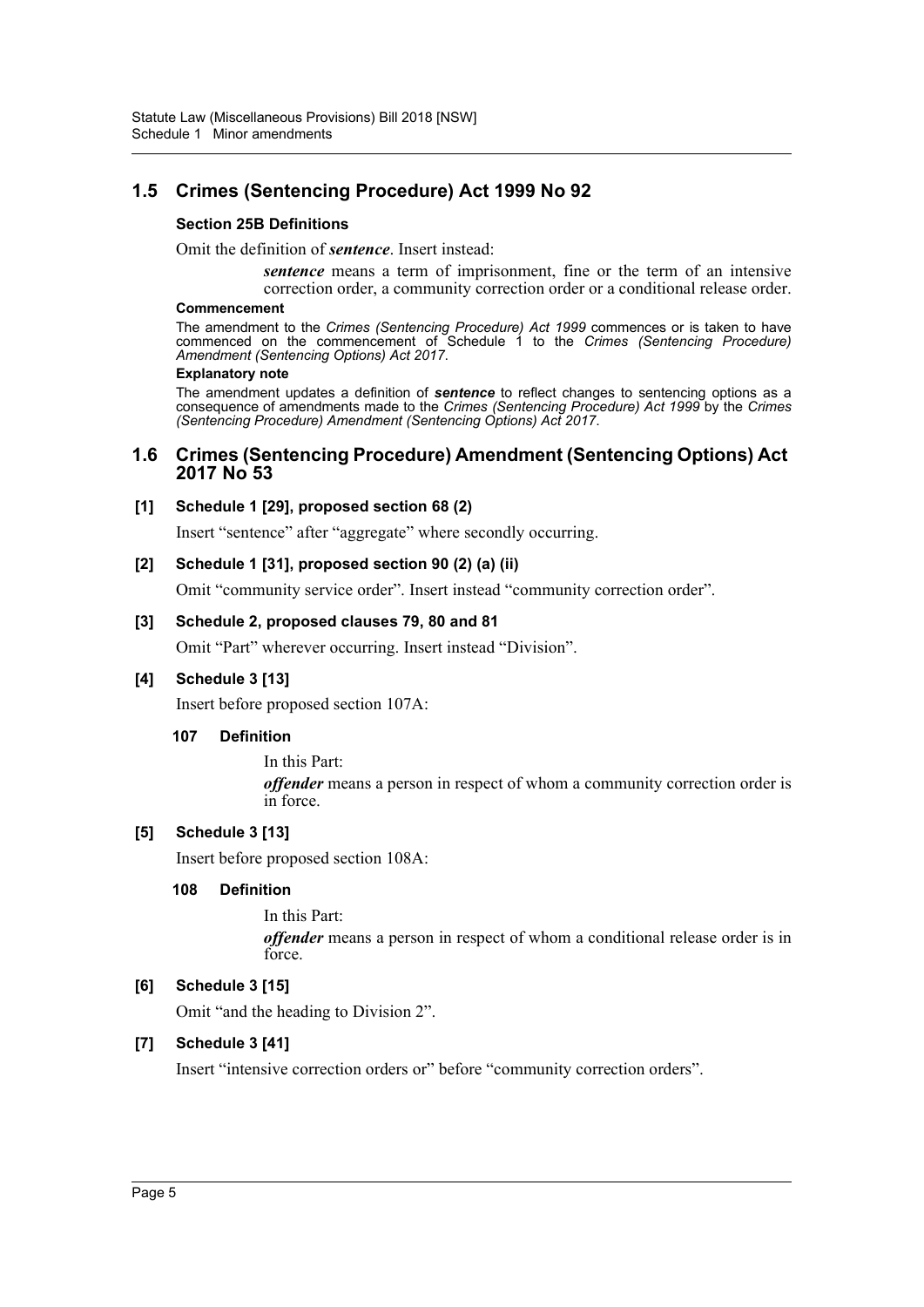#### **[8] Schedule 3 [45]**

Omit "or community correction order".

Insert instead ", community correction order or conditional release order".

#### **[9] Schedule 3 [46]**

Insert ", conditional release order" after "community correction order".

#### **[10] Schedule 4.2 [3]**

Omit "*Crimes (Sentencing Procedure) Act 1999*". Insert instead "*Crimes (Administration of Sentences) Act 1999*".

#### **[11] Schedule 4.2 [4]**

Omit "Insert instead:" and the proposed paragraph (c).

#### **[12] Schedule 4.8 [1]**

Omit "Insert instead:" and the proposed paragraph (c).

#### **[13] Schedule 4.10 [1]**

Omit ", conditional release order or fine".

Insert instead "or conditional release order".

#### **Commencement**

The amendments to the *Crimes (Sentencing Procedure) Amendment (Sentencing Options) Act 2017* commence on the date of assent to this Act.

#### **Explanatory note**

Item [1] of the proposed amendments inserts a missing word, for consistency with the amended provision.

Item [2] corrects a reference to a community correction order.

Item [3] replaces references to "this Part" with references to "this Division", as clauses 79–81 are in Division 3.

Items [4] and [5] insert definitions of *offender* in Parts 4B and 4C, for consistency with other Parts and the definition of that term in section 3 of the *Crimes (Administration of Sentences) Act 1999* as amended by the amendments to that Act elsewhere in this Schedule.

Item [6] omits the unnecessary deletion of the heading to a Division.

Item [7] inserts a reference to intensive correction orders in the context of the functions of community corrections field officers, so as to extend their supervision functions to cover offenders who are subject to intensive correction orders while the offenders are performing community service work.

Items [8] and [9] extend provisions relating to the service of notices and evidentiary certificates (in sections 259 and 260 of the *Crimes (Administration of Sentences) Act 1999*) in respect of certain orders so as to include conditional release orders.

Item [10] replaces a reference to the *Crimes (Sentencing Procedure) Act 1999* with a reference to the *Crimes (Administration of Sentences) Act 1999*, in which provisions relating to proceedings for a failure to comply with the conditions of a community correction order or conditional release order are contained.

Item [11] omits a reference to proceedings no longer available after the commencement of provisions of the *Crimes (Sentencing Procedure) Amendment (Sentencing Options) Act 2017*.

Item [12] deletes the insertion of paragraph (c), which refers to an intensive correction order with a home detention condition. This reference is unnecessary as an intensive correction order is already referred to in the amended provision.

Item [13] omits an unnecessary reference to a fine, as a fine is already referred to in the amended provision.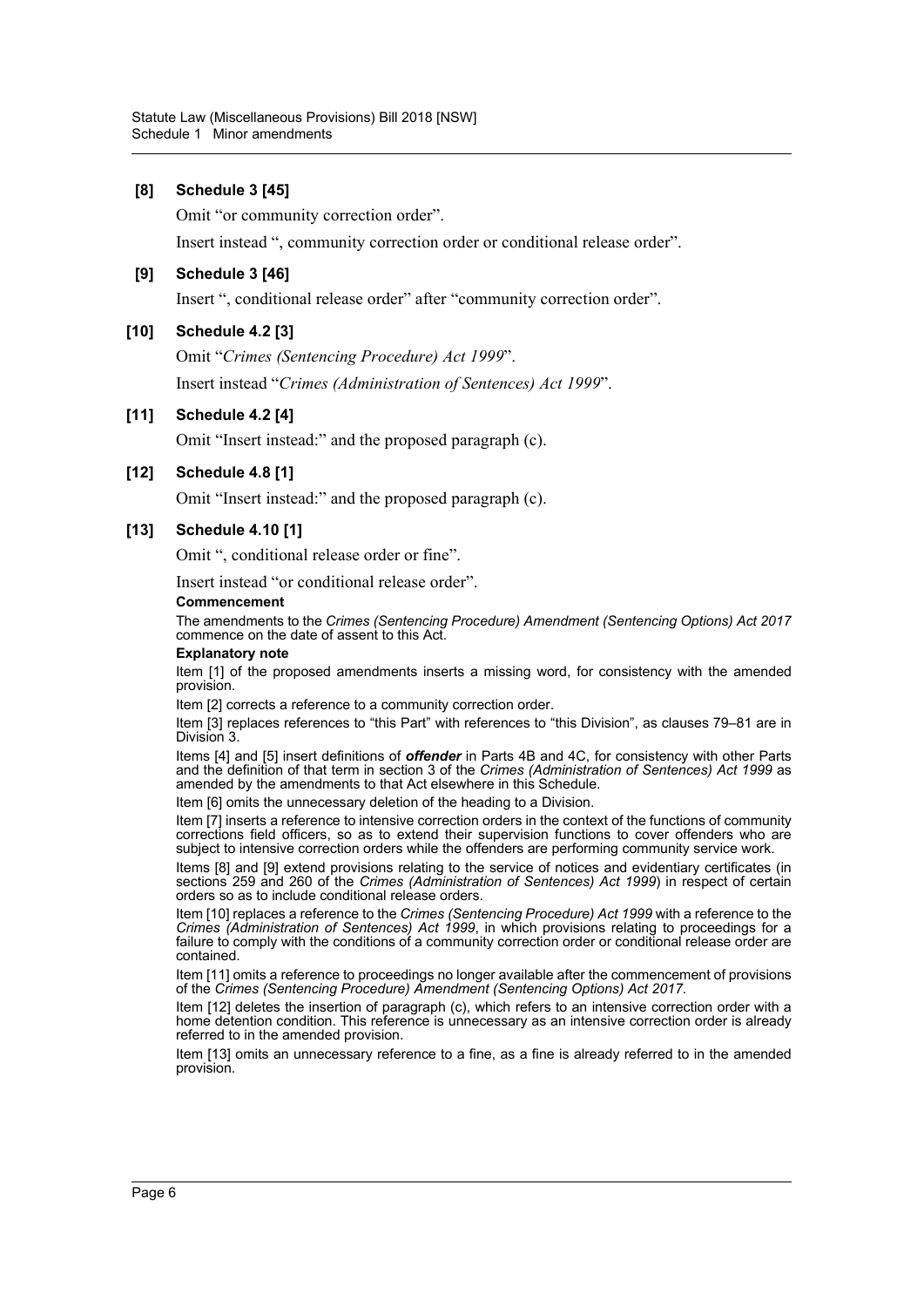### **1.7 Criminal Procedure Act 1986 No 209**

#### **Section 74 Case conference certificate must be completed and filed**

Insert "on or" after "signed" in section 74 (3).

**Commencement**

The amendment to the *Criminal Procedure Act 1986* is taken to have commenced on 30 April 2018. **Explanatory note**

The amendment enables the prosecutor in criminal proceedings, and the legal representative of an accused person in committal proceedings, to sign a case conference certificate on the same day that it is required to be filed in court as well as before that day. The amendment is consequent on the enactment of the *Justice Legislation Amendment (Committals and Guilty Pleas) Act 2017*, which amended the *Criminal Procedure Act 1986* to require a case conference certificate to be signed before the day that it is filed in court.

### **1.8 Crown Land Management Act 2016 No 58**

#### **[1] Section 6.5 General principles for rent determinations or redeterminations**

Insert "determining or" before "redetermining" in section 6.5 (4) (a).

#### **[2] Schedule 7 Savings, transitional and other provisions**

Insert after Part 2:

### **Part 3 Provisions consequent on repeal of Moree and District War Memorial Educational Centre Act 1962**

#### **45 Definitions**

In this Part:

*Dhiiyaan Aboriginal Centre* means the uses, services and functions carried out under the Dhiiyaan Aboriginal Centre licence immediately before the repeal day over the land to which the licence applied and the building in which those uses, services and functions occurred.

*Dhiiyaan Aboriginal Centre licence* means the licence granted by the Trustee corporation to Moree Plains Shire Council (as representative for the Dhiiyaan Aboriginal Centre) over the Trust land on 23 October 2014 as in force immediately before the repeal day.

*Moree RSL Sub-branch licence* means the sub-licence granted by Moree Plains Shire Council to the Moree RSL Sub-branch over the Trust land on 12 August 2016 as in force immediately before the repeal day.

*repeal day* means the day on which the repealed Act is repealed by the *Statute Law (Miscellaneous Provisions) Act 2018*.

*repealed Act* means the *Moree and District War Memorial Educational Centre Act 1962*.

*reserved Crown land* means the land comprised in the Trust land that is reserved Crown land by operation of clause 47 (2) of this Part.

*Trust land* means the land to which the Schedule to the repealed Act applied. *Trustee corporation* means the body corporate established by operation of section 6  $(3)$  of the repealed Act.

#### **46 Relationship of Part with Act and other laws**

(1) This Part has effect despite anything to the contrary in this Act or the *Local Government Act 1993* (including in respect of maximum terms or conditions for licences).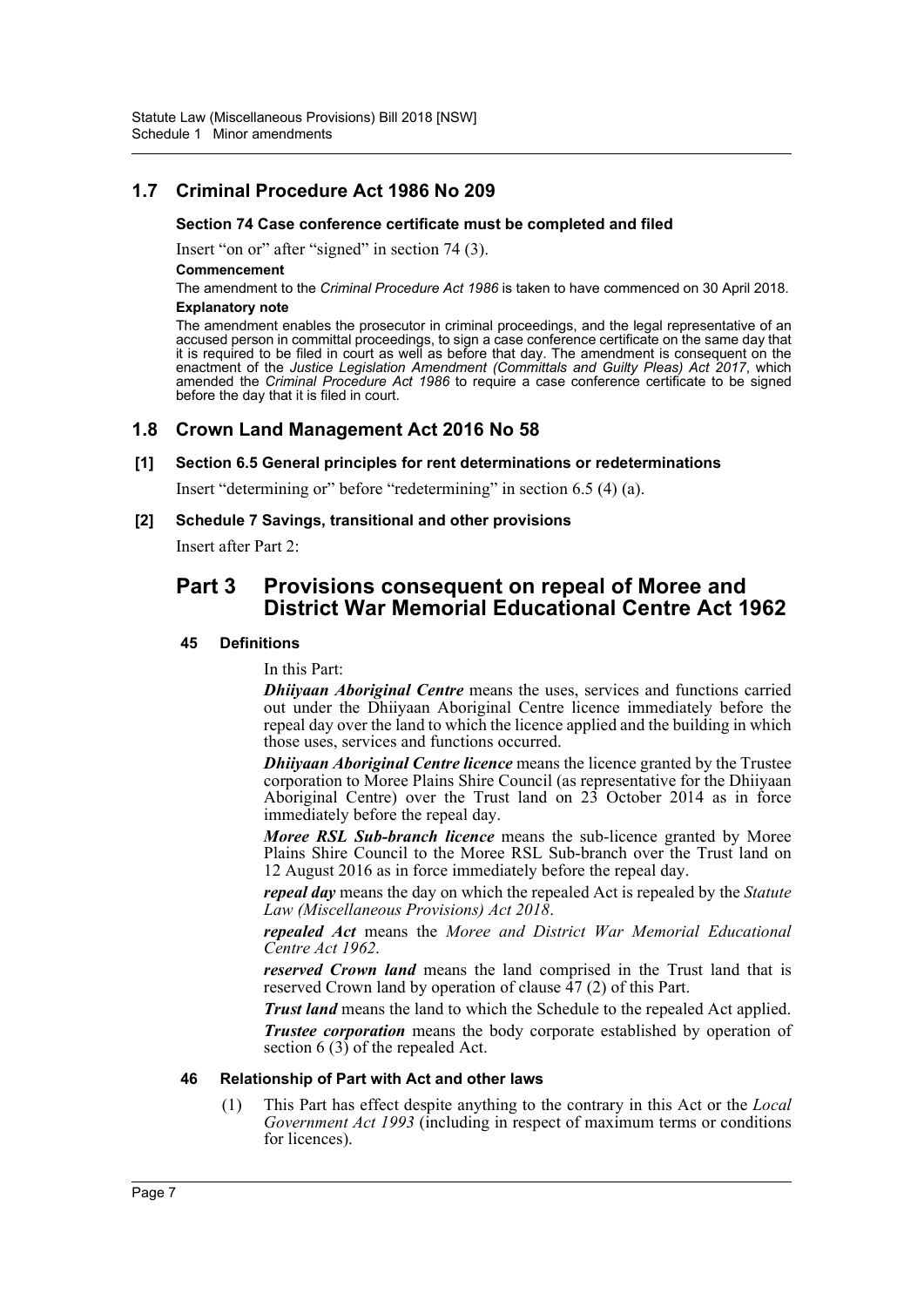(2) Any matter or thing taken to have been granted or reserved by this Part may be varied, forfeited, revoked, terminated or cancelled or dealt with in any other way under this Act.

#### **47 Trustee land becomes reserved Crown land**

- (1) On and from the repeal day, the following are revoked:
	- (a) the dedication of the Trust land made under section 3 of the repealed Act,
	- (b) any licence granted by the Trustee corporation over the Trust land except as provided by this Part.
- (2) On and from the repeal day, the land comprised in the Trust land:
	- (a) becomes Crown land, and
	- (b) is taken to be reserved under Part 2 of this Act for use for community purposes.

**Note.** Section 1.10 provides for land that becomes Crown land because of the operation of a provision of this Act.

(3) To avoid doubt, the continued use of the land for the Dhiiyaan Aboriginal Centre is a use for community purposes.

#### **48 Abolition of Trustee corporation**

- (1) On the repeal day, the following are abolished:
	- (a) any trust over the Trust land,
	- (b) the Trustee corporation.
- (2) On and from the repeal day, the following provisions apply:
	- (a) Moree Plains Shire Council is taken to have been appointed as the Crown land manager of the Trust land,
	- (b) the assets, rights and liabilities of the Trustee corporation are transferred to Moree Plains Shire Council.
- (3) Schedule 6 applies to a transfer of any assets, rights or liabilities under this clause.

#### **49 Continued use of land by Moree RSL Sub-branch**

- (1) This clause applies to the land comprised in the reserved Crown land to which the Moree RSL Sub-branch licence applied immediately before the repeal day.
- (2) On and from the repeal day, the Moree RSL Sub-branch licence is taken to have been a licence granted under this Act over the reserved Crown land to which this clause applies (the *Moree RSL Sub-branch continued licence*).
- (3) The Moree RSL Sub-branch continued licence:
	- (a) is subject to the same conditions to which the Moree RSL Sub-branch licence was subject immediately before the repeal day and may be varied or revoked as if they were imposed under this Act, and
	- (b) expires on the expiry date.
- (4) To avoid doubt, the Moree RSL Sub-branch is permitted to use the reserved Crown land to which this clause applies in accordance with the conditions of the Moree RSL Sub-branch continued licence.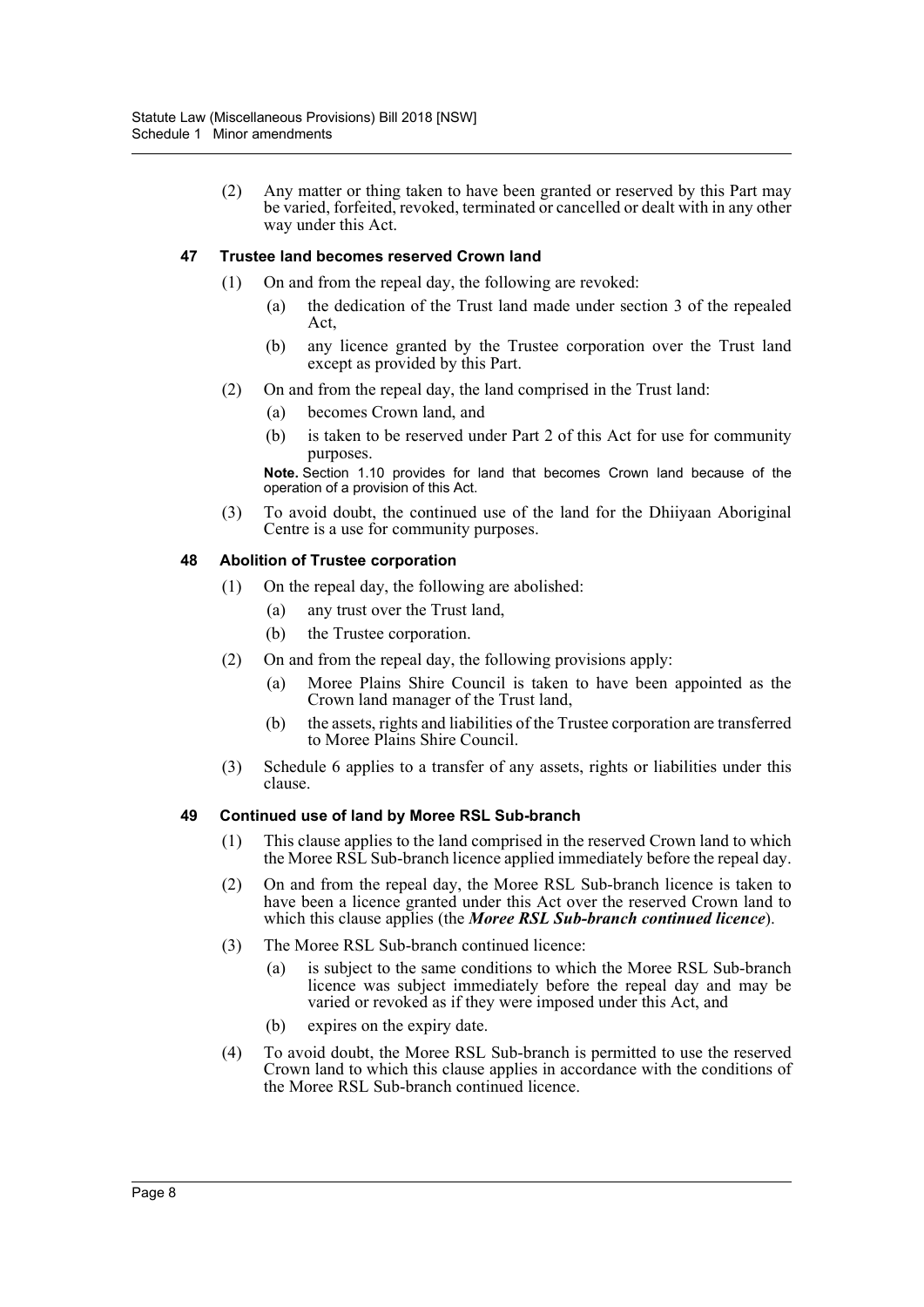- (5) In this clause:
	- *expiry date* means:
		- (a) the day on which the Moree RSL Sub-branch licence was to expire immediately before the repeal day unless an option is exercised in accordance with the conditions of the continued licence, or
		- (b) if the option is exercised—the day on which the continued licence is to expire after the exercise of the option in accordance with the conditions of the licence.

#### **50 Continued use of land for Dhiiyaan Aboriginal Centre**

- (1) This clause applies to the land comprised in the reserved Crown land to which the Dhiiyaan Aboriginal Centre licence applied immediately before the repeal day.
- (2) A licence is taken to have been granted under this Act over the reserved Crown land to which this clause applies to permit the Dhiiyaan Aboriginal Centre to continue (the *Dhiiyaan Aboriginal Centre continued licence*).
- (3) The Dhiiyaan Aboriginal Centre continued licence:
	- (a) is subject to any conditions that may be prescribed by the regulations, and
	- (b) expires on the day on which the Dhiiyaan Aboriginal Centre licence was to expire immediately before the repeal day or as may be prescribed by the regulations.
- (4) Without limiting any other power to grant licences under this Act, a licence may be granted over the reserved Crown land to which this clause applies for the purpose of permitting the Dhiiyaan Aboriginal Centre to continue on terms and conditions that are the same as or similar to those of the Dhiiyaan Aboriginal Centre licence.

#### **51 Operation of Part not to be regarded as civil wrong**

- (1) The operation of this Part is not to be regarded as a civil wrong, or:
	- (a) a breach of contract or confidence or otherwise as a civil wrong, or
		- (b) a breach of any contractual provision prohibiting, restricting or regulating the assignment or transfer of assets, rights or liabilities, or
		- (c) giving rise to any remedy by a party to an instrument, or as causing or permitting the termination of any instrument, because of a change in the beneficial or legal ownership of any asset, right or liability, or
		- (d) an event of default under any contract or other instrument.
- (2) Subclause (1) does not limit the application of clause 43 or clause 3 of Schedule 6 in their application to matters arising under or resulting from the operation of this Part.
- (3) In this clause:

*instrument* has the same meaning as in Schedule 6.

#### **Commencement**

Item [2] of the amendments to the *Crown Land Management Act 2016* commences on the day on which the *Moree and District War Memorial Educational Centre Act 1962* is repealed by this Act.

### **Explanatory note**

Item [1] of the proposed amendments allows a recommendation by the Independent Pricing and Regulatory Tribunal in relation to the rent for a holding to be applied by the Minister or Secretary when making an initial determination of rent for any lease or licence issued under the *Crown Land Management Act 2016* (in addition to a redetermination of rent as is currently provided for by the Act).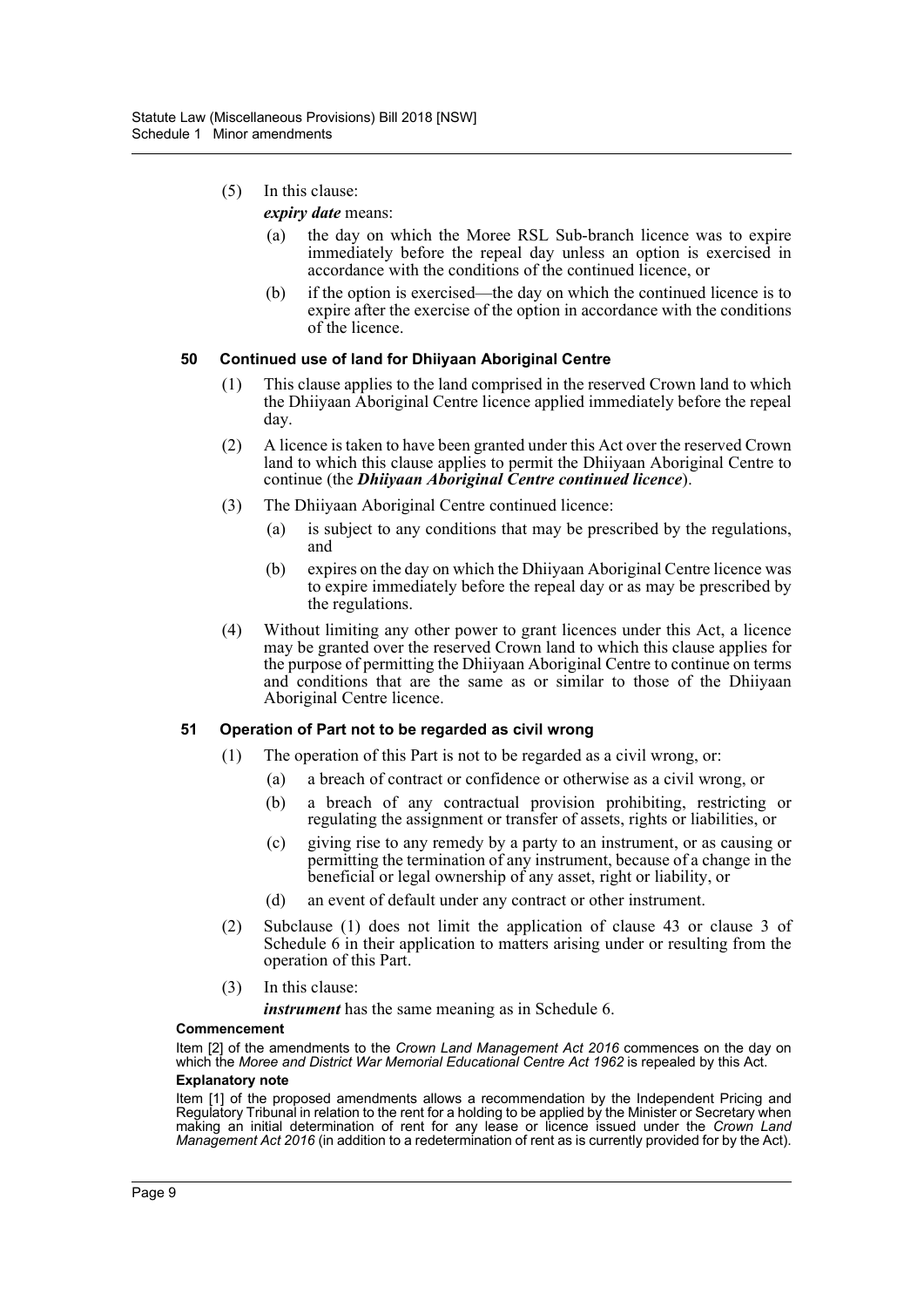Item [2] provides for transitional arrangements for the transfer, management and use of the land to which the *Moree and District War Memorial Educational Centre Act 1962* applies on and from the day that Act is repealed by Schedule 6 to this Act.

On and from the day that Act is repealed, the transitional arrangements provide for the land to become reserved Crown land for use for community purposes. The assets, rights and liabilities of the abolished body corporate that previously managed the land are to be transferred to Moree Plains Shire Council and the Council will be appointed the Crown land manager of the land. The transitional arrangements also provide for the continued use of the land by the Moree RSL Sub-branch and the Dhiiyaan Aboriginal Centre.

### **1.9 Education Act 1990 No 8**

#### **[1] Section 83K Non-Government Schools Not-for-profit Advisory Committee**

Omit "the Catholic Education Commission" from section 83K (1) (c).

Insert instead "Catholic Schools NSW Limited".

#### **[2] Section 109 Failure of Authority or authorised person to make a recommendation or other decision**

Omit "Authority" from section 109 (1) (a). Insert instead "Minister".

#### **[3] Section 109 (2)**

Omit "6 (4) of the *Administrative Decisions Review Act 1997*, the Authority or Minister (as the case may be)".

Insert instead "6 (5) of the *Administrative Decisions Review Act 1997*, the decision-maker concerned".

#### **Explanatory note**

Item [1] of the proposed amendments replaces a requirement for the Non-Government Schools Not-for-profit Advisory Committee to include a representative of the Catholic Education Commission with a requirement for the Committee to include a representative of Catholic Schools NSW Limited. The proposed amendment is consequent on a transfer of the functions of the Catholic Education Commission to Catholic Schools NSW Limited.

Item [2] corrects a provision relating to administrative reviews of decisions under the *Education Act 1990* by providing that it is the Minister for Education, rather than the NSW Education Standards Authority, who decides an application for registration of a non-government school. Item [3] corrects references.

### **1.10 Education Standards Authority Regulation 2013**

#### **Clause 5 Exchange of information**

Omit clause 5 (e). Insert instead:

(e) Catholic Schools NSW Limited,

#### **Explanatory note**

The proposed amendment is related to an amendment to the *Education Act 1990* in this Schedule.

### **1.11 Fisheries Management Act 1994 No 38**

#### **[1] Section 40U Method of transferring quota**

Omit "an approved form" from section 40U (3).

Insert instead "a form approved by the Secretary".

#### **[2] Sections 198, 199 (1) and (2), 200 (1), 202 (1) and 203 (1), (4) and (5)**

Insert "work" after "dredging" wherever occurring.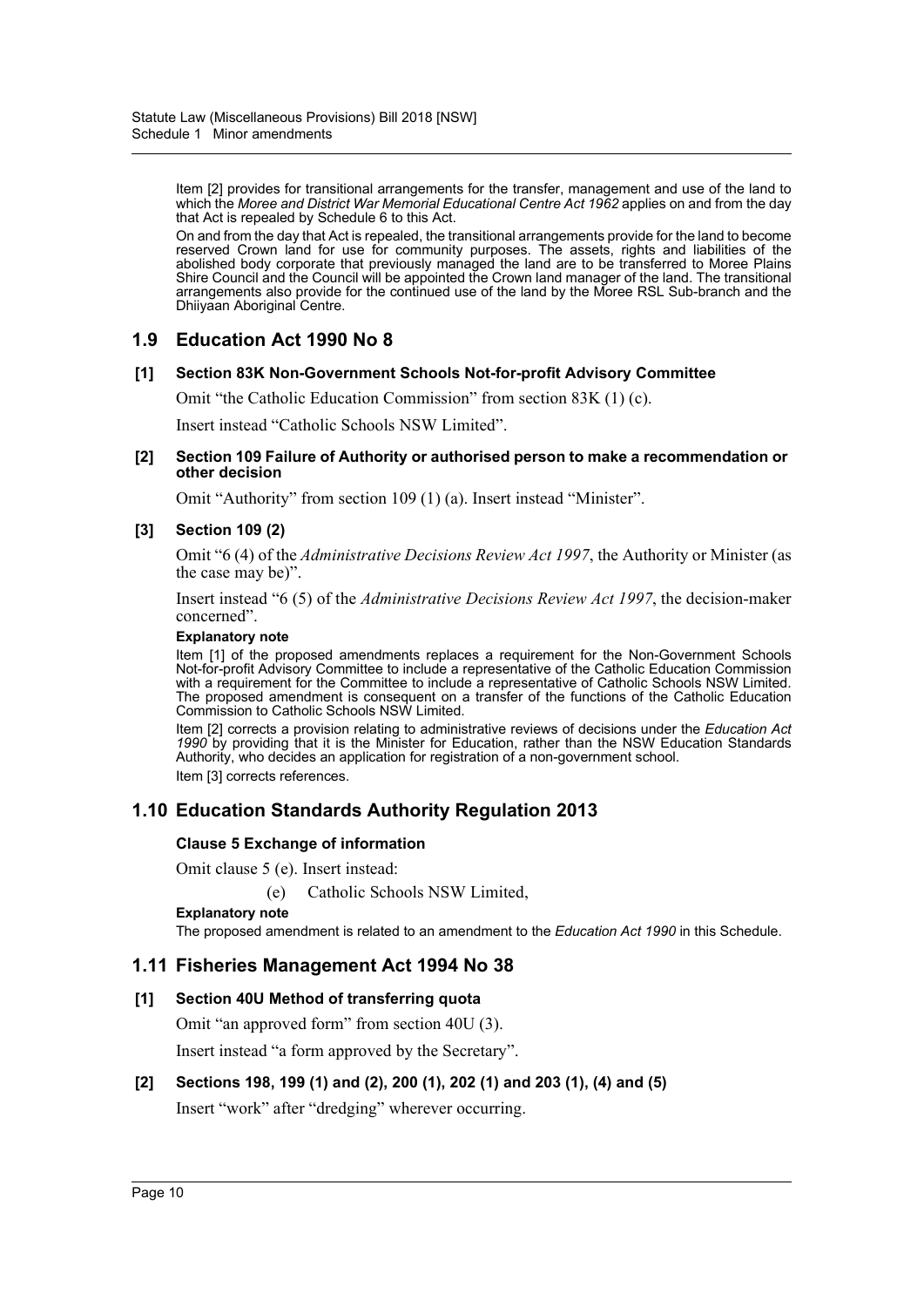#### **[3] Section 198A Definitions**

Omit "the removal of material" from paragraph (b) of the definition of *dredging work*.

Insert instead "moving material on water land or removing material".

#### **[4] Section 201 Circumstances in which a person (other than a public or local government authority) may carry out dredging or reclamation**

Insert "work" after "dredging" in section 201 (1).

#### **[5] Section 237B Aboriginal fishing assistance programs**

Omit "owned, managed or operated" from the definition of *Aboriginal entity* in section 237B (11).

Insert instead "that the Minister is satisfied is controlled (including through majority ownership)".

#### **[6] Section 237D Special exemptions for Aboriginal fishing assistance programs**

Omit "Section 81 (1)" from section 237D (4). Insert instead "Section 75A (1)".

#### **[7] Section 288B Waiver, postponement or refund of fees, charges and contributions**

Insert ", postpone" after "waive".

#### **Explanatory note**

Item [1] of the proposed amendments makes it clear that a notice of a transfer of quota between commercial fishers (which is required to be given to the Secretary of the Department of Industry in an approved form) is to be given in the form approved by the Secretary.

Item [3] extends a provision of the *Fisheries Management Act 1994* that allows regulations to prescribe types of dredging work for the purposes of a Division of that Act that authorises the carrying out of dredging work on water land. The provision is extended to apply to any work that involves moving material on water land (in addition to work involving the removal of material from water land, to which the provision currently applies). Items [2] and [4] correct references so as to refer to the defined expression *dredging work*.

Item [5] makes it clear that an entity is an Aboriginal entity for the purposes of granting assistance under Aboriginal fishing assistance programs if the Minister is satisfied that the entity is controlled by Aboriginal persons, including (for entities subject to ownership) through majority ownership.

Item [7] enables the Minister for Primary Industries to postpone the payment of all or part of a fee, charge, rental payment or contribution payable under the *Fisheries Management Act 1994*, as an alternative to the waiver or refund of the payment currently permitted under the Act. Item [6] corrects a cross-reference.

### **1.12 Fisheries Management (General) Regulation 2010**

#### **Clause 263 Dredging work**

Insert after clause 263 (1) (b):

(c) work that involves moving woody debris, snags, gravel beds, cobbles, rocks, boulders, rock bars or aquatic vegetation on water land.

#### **Explanatory note**

The proposed amendment is related to an amendment to the *Fisheries Management Act 1994* in this Schedule.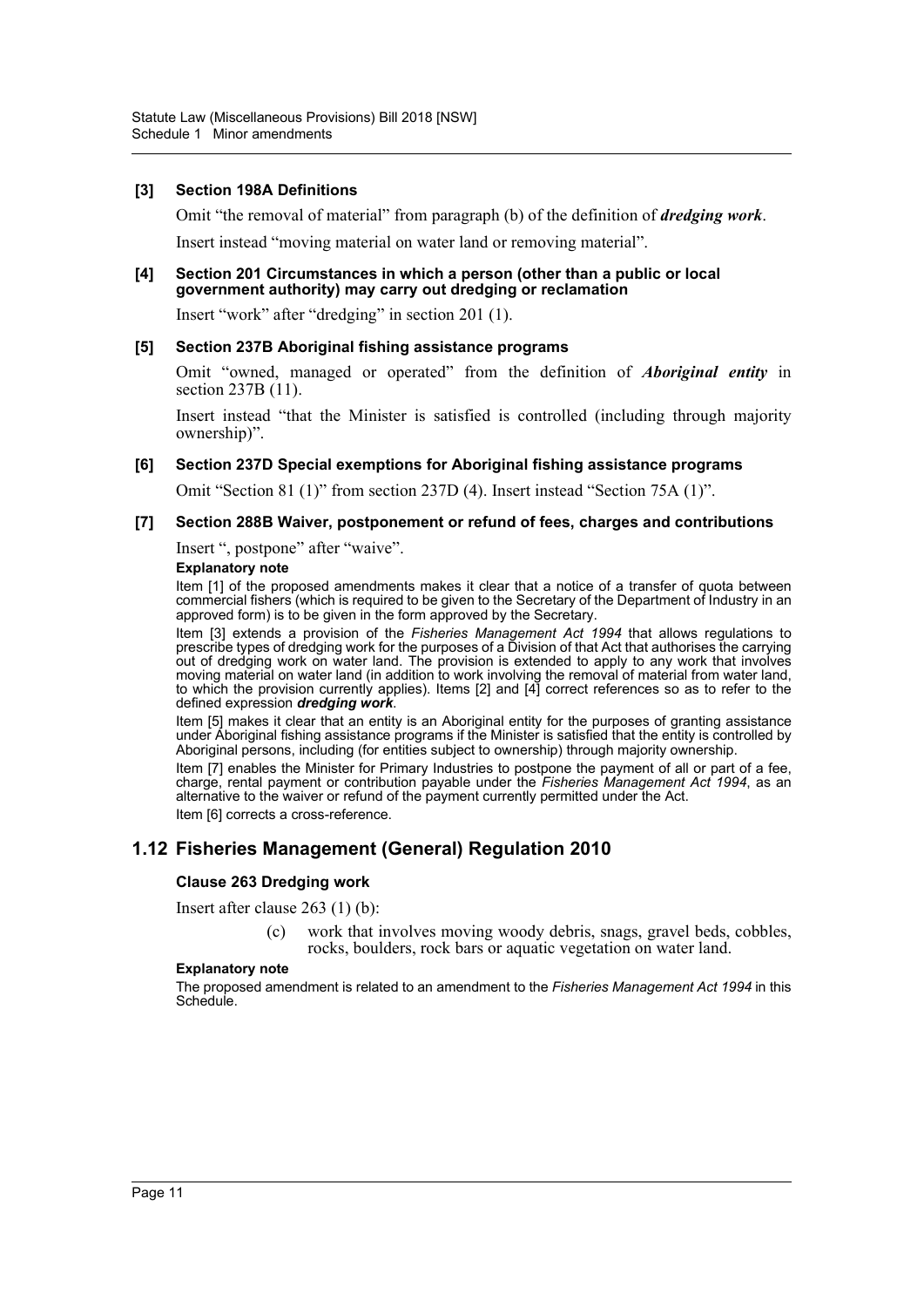### **1.13 Gas and Electricity (Consumer Safety) Act 2017 No 15**

#### **Section 75 Regulations**

Insert after section 75 (2) (n):

(o) the examination and testing of gas meters.

**Explanatory note**

The proposed amendment will enable regulations under the (uncommenced) *Gas and Electricity (Consumer Safety) Act 2017* (*the 2017 Act*) to make provision with respect to the examination and testing of gas meters. This matter is currently regulated under section 83A of the *Gas Supply Act 1996*, which is to be repealed by the 2017 Act. The regulation-making power is necessary to support the transfer of provisions dealing with that subject matter in the regulations (also to be repealed by the 2017 Act) under section 83A to regulations under the 2017 Act.

#### **1.14 Health Practitioner Regulation (Adoption of National Law) Act 2009 No 86**

#### **Schedule 1 Modification of Health Practitioner Regulation National Law**

Omit "the adjournment (if any) that, in the Committee's or Tribunal's opinion, is" from clause 6 (4) of Schedule 5D in Schedule 1 [25].

Insert instead "after such an adjournment (if any) as is, in the Committee's or Tribunal's opinion,".

#### **Explanatory note**

The proposed amendment corrects a provision of the *Health Practitioner Regulation (Adoption of National Law) Act 2009* to make it clear that when a Professional Standards Committee or the Civil and Administrative Tribunal is dealing with a complaint in proceedings it may deal with another complaint (which could have been made against the practitioner concerned) after an adjournment, if any, of those proceedings.

### **1.15 Home Building Act 1989 No 147**

#### **Section 7AA Consumer information**

Omit "only to contracts to which section 7 applies" from section 7AA (1A).

Insert instead "to a contract to which section 7 or 7AAA applies,".

#### **Explanatory note**

The proposed amendment extends to small job contracts for residential building or specialist work authorised by the *Home Building Act 1989* a requirement for the contractor to give to the other party to the contract information about the operation of the Act and related dispute resolution procedures. A *small job* contract is a contract that does not exceed a price of \$20,000, but exceeds \$5,000. The information requirement is currently limited to contracts that exceed a price of \$20,000.

### **1.16 Home Building Regulation 2014**

#### **Clause 6 Consumer Building Guide**

Omit the clause.

#### **Explanatory note**

The proposed amendment is related to the amendment to the *Home Building Act 1989* in this Schedule.

### **1.17 Motor Accident Injuries Act 2017 No 10**

#### **[1] Section 2.28 Application of Division to statutory benefits**

Insert "or, as the case may be, a vehicle the identity of which cannot be established" after "insured motor vehicle".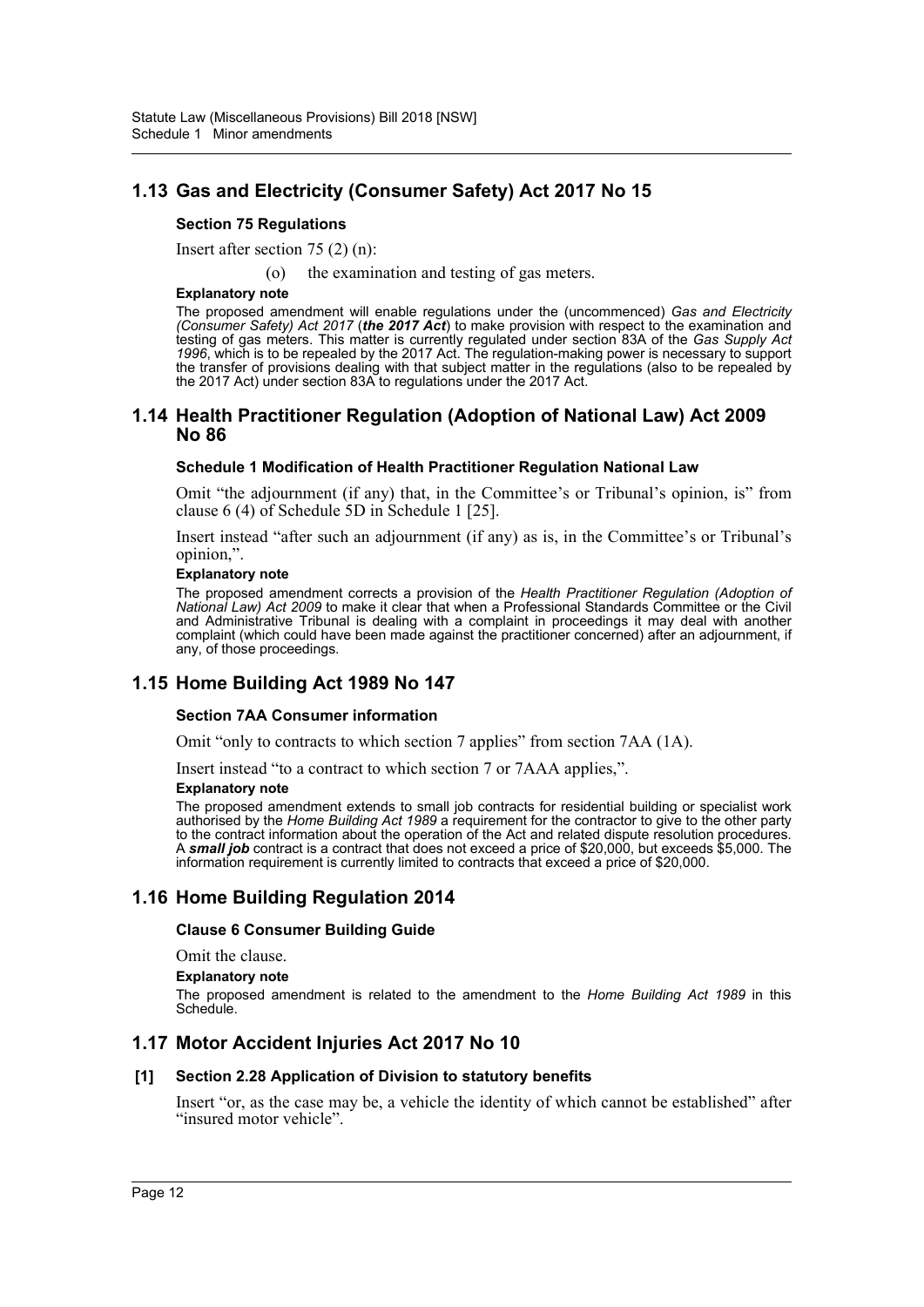#### **[2] Section 3.7 Weekly payments during second entitlement period (weeks 14–78 after motor accident)**

Omit section 3.7 (2). Insert instead:

- (2) A weekly payment of statutory benefits under this section is to be at the rate of:
	- (a) in the case of total loss of earning capacity—80%, or
	- (b) in the case of partial loss of earning capacity—85%,

of the difference between the person's pre-accident weekly earnings and the person's post-accident earning capacity (if any) after the first entitlement period.

#### **[3] Section 3.8 Weekly payments after second entitlement period (after week 78)**

Omit section 3.8 (2). Insert instead:

- (2) A weekly payment of statutory benefits under this section is to be at the rate of:
	- (a) in the case of total loss of earning capacity—80%, or
	- (b) in the case of partial loss of earning capacity—85%,

of the difference between the person's pre-accident earning capacity and the person's post-accident earning capacity (if any) after the second entitlement period.

#### **Explanatory note**

Item [1] of the proposed amendments makes it clear that the liability of the Nominal Defendant to pay statutory benefits for death or injuries resulting from a motor accident involving an unidentified motor vehicle is a liability to pay statutory benefits as if the owner or driver of the vehicle were at fault in the accident. The amendment will make that liability consistent with the liability of the Nominal Defendant to pay statutory benefits in respect of death or injuries arising from a motor accident involving an uninsured motor vehicle.

Item [2] modifies the method of calculating the rate of weekly payments payable as a result of a motor accident during the second entitlement period (weeks 14–78 after the accident). The modified method provides for the rate of benefits to be calculated as a percentage of the difference between the person's pre-accident weekly earnings and post-accident earning capacity (rather than the difference between that percentage of pre-accident weekly earnings and the post-accident earning capacity, as is currently the case). Item [3] makes a corresponding amendment in relation to weekly payments payable after the second entitlement period. The amendments will make the method for calculating the rate of weekly payments payable after the first entitlement period (first 13 weeks after the accident) consistent with the method for calculating the rate of weekly payments payable during the first entitlement period. The modified method of calculation will generally result in an increase in the amount of weekly payments payable during and after the second entitlement period.

### **1.18 Motor Dealers and Repairers Act 2013 No 107**

#### **[1] Section 21A**

Insert after section 21:

#### **21A Restored licences**

A licence restored at any time is taken to have been restored from the day on which the licence expired.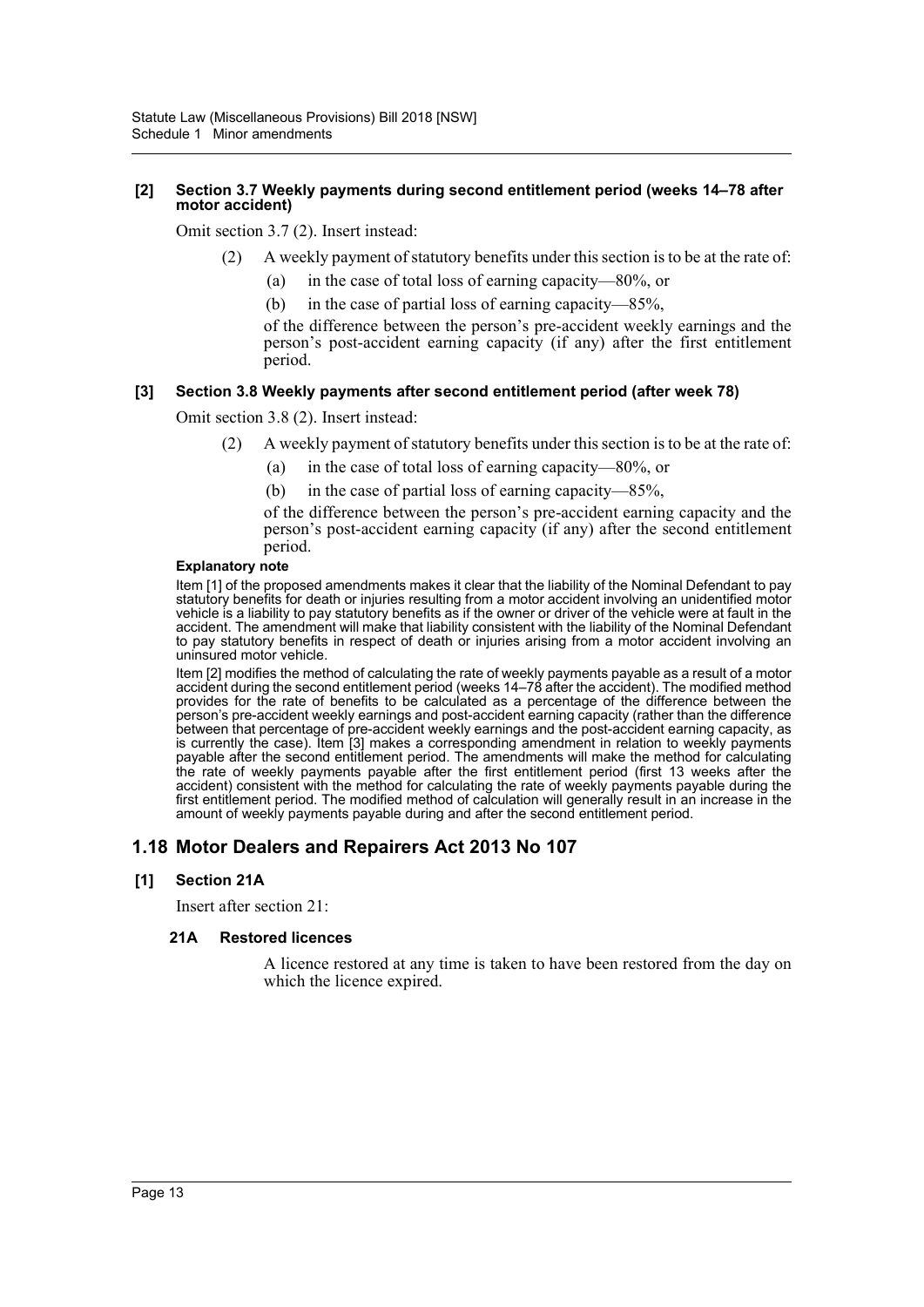### **[2] Schedule 2 Savings, transitional and other provisions**

Insert after Part 3:

### **Part 4 Continuing and validating certain tradesperson's certificates**

#### **15 Definitions**

In this Part:

*continuing transitional certificate*—see clause 16 (2).

*existing licence holder* has the same meaning as it has in Part 2 of this Schedule.

*renewed transitional certificate*—see clause 17 (2).

*transitional certificate* means a tradesperson's certificate that was taken, by operation of clause 4 (1) (e), to be held under this Act by an existing licence holder.

*1980 Act* has the same meaning as it has in Part 2 of this Schedule.

#### **16 Tradesperson's certificates under 1980 Act—continuing transitional certificates**

- (1) This clause applies to a person if:
	- (a) the person held a transitional certificate, and
	- (b) the certificate expired (without previously being cancelled) before the commencement of this clause, and
	- (c) the certificate was not renewed, purportedly renewed or restored before that commencement.
- (2) A person to whom this clause applies is taken to have been granted a tradesperson's certificate under this Act from the day on which the person's transitional certificate ceased to have effect (a *continuing transitional certificate*).
- (3) A continuing transitional certificate ceases to have effect:
	- (a) in 2019 on the anniversary of the day on which the person's transitional certificate ceased to have effect, or
	- (b) on any later day prescribed by the regulations.
- (4) A continuing transitional certificate is subject to the following conditions and any such conditions may be revoked or varied as if they were imposed under this Act:
	- (a) the same conditions to which the expired transitional certificate was subject immediately before it ceased to have effect,
	- (b) any conditions prescribed by the regulations.
- (5) If a person to whom this clause applies was taken to be a holder of a tradesperson's certificate to which clause 2 (2) of Schedule 4 to the *Motor Dealers and Repairers Regulation 2014* applied, the person's continuing transitional certificate:
	- (a) authorises the person to carry out repair work of the type that the person was authorised to carry out before the repeal of the 1980 Act, and
	- (b) may be renewed or restored under this Act as if it were a tradesperson's certificate granted under this Act.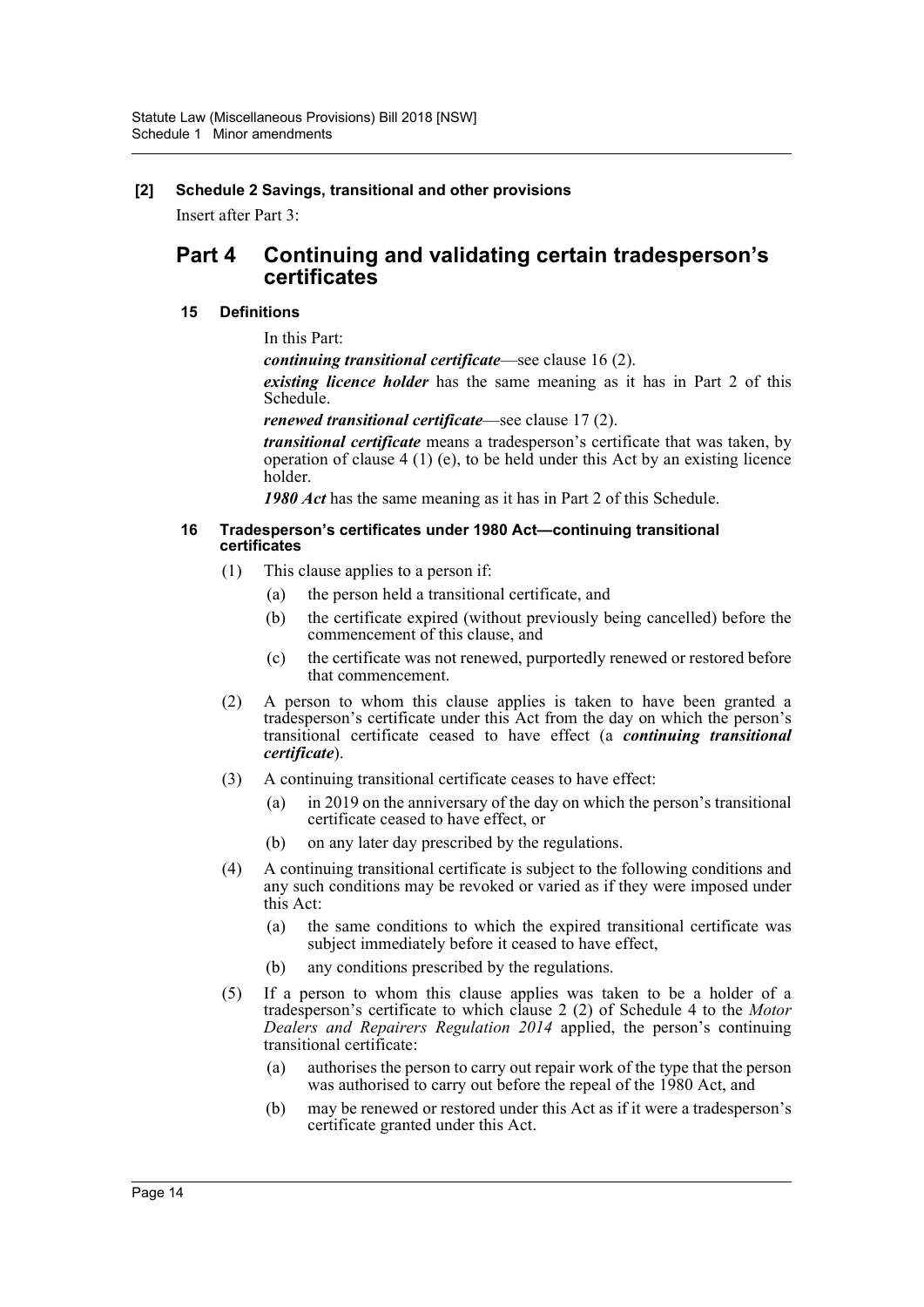- (6) To avoid doubt, a continuing transitional certificate may be suspended, cancelled, amended, renewed, restored or surrendered in the same way as a tradesperson's certificate granted under this Act.
- (7) Anything done or omitted to be done by a person to whom this clause applies at any time before the commencement of this Part that would have been lawful if the person had held a continuing transitional certificate at the time concerned is taken to be (and always to have been) lawful.
- (8) The Secretary may treat an application for renewal or restoration of a transitional certificate or a Category 1 continued certificate made before the commencement of this Part by a person to whom this clause applies, whether or not made within the time permitted, as an application for renewal of the person's continuing transitional certificate received in accordance with this Act.

#### **17 Tradesperson's certificates under 1980 Act—renewed transitional certificates**

- (1) This clause applies to a transitional certificate that:
	- (a) has expired (without previously being cancelled), and
	- (b) was purportedly renewed under this Act by the Secretary before the commencement of this Part in circumstances where a renewal was not permissible under this Act.
- (2) A transitional certificate to which this clause applies is taken to have been validly renewed (and always to have been validly renewed) from the day on which the transitional certificate ceased to have effect (a *renewed transitional certificate*).
- (3) A renewed transitional certificate is subject to the following conditions and any such conditions may be varied or revoked as if they were imposed under this Act:
	- (a) the same conditions as those purportedly imposed under this Act at the time of the purported renewal of the certificate,
	- (b) any conditions prescribed by the regulations.
- (4) If a person was taken to be a holder of a tradesperson's certificate to which clause 2 (2) of Schedule 4 to the *Motor Dealers and Repairers Regulation 2014* applied, the person's renewed transitional certificate:
	- (a) authorises the person to carry out repair work of the type that the person was authorised to carry out before the repeal of the 1980 Act, and
	- (b) may be renewed or restored under this Act as if it were a tradesperson's certificate granted under this Act.
- (5) To avoid doubt, a renewed transitional certificate may be suspended, cancelled, amended, renewed, restored or surrendered in the same way as a tradesperson's certificate granted under this Act.
- (6) Anything done or omitted to be done by a person, who is taken to hold a renewed transitional certificate by the operation of subclause (2), at any time before the commencement of this Part that would have been lawful if the person had held a renewed transitional certificate at the time concerned is taken to be (and always to have been) lawful.
- (7) The Secretary may treat an application for renewal or restoration of a transitional certificate or a Category 2 continued certificate made before the commencement of this Part by a person to whom this clause applies, whether or not made within the time permitted, as an application for renewal of the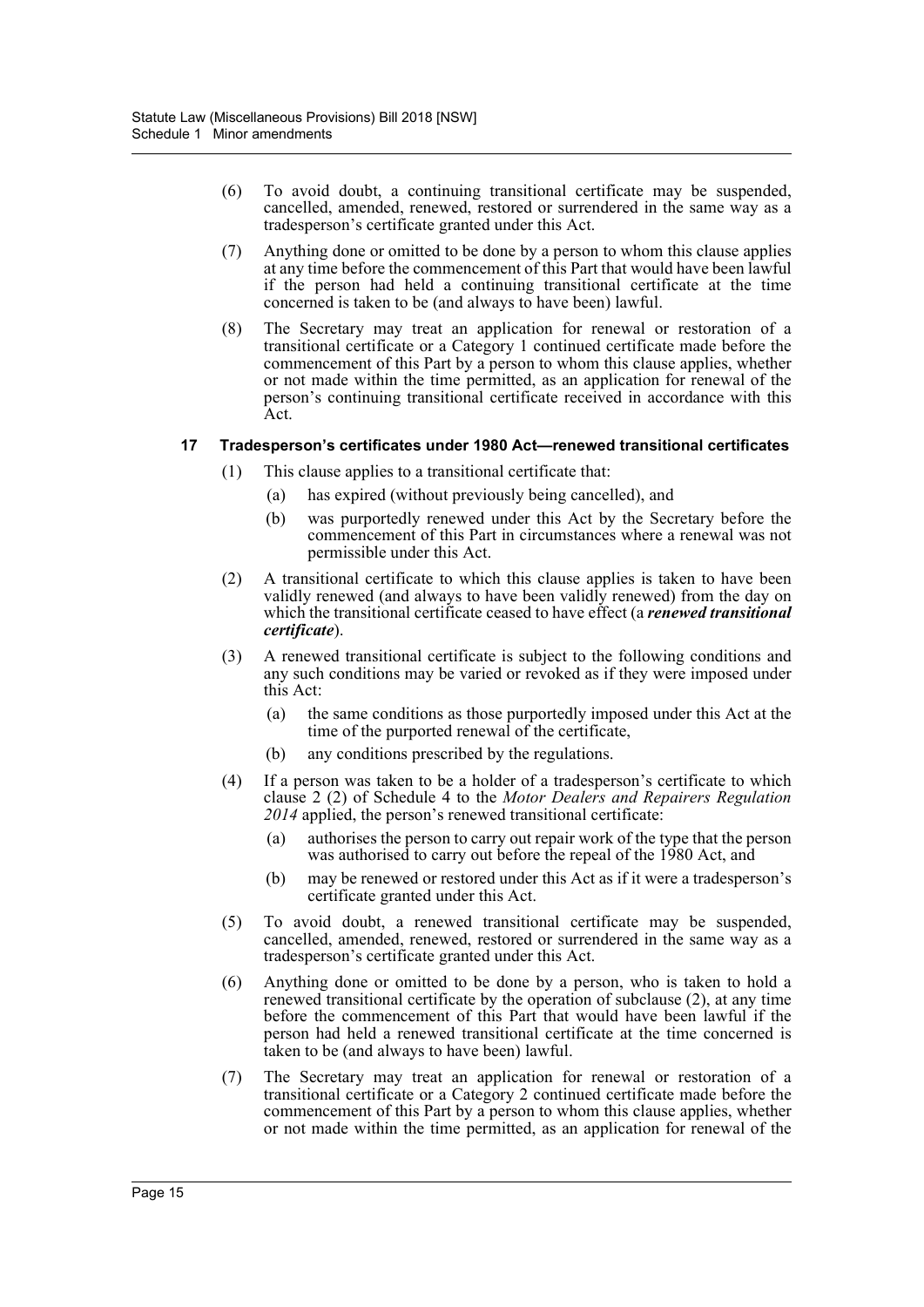person's continuing transitional certificate received in accordance with this Act.

#### **18 Cancellation of Category 1 and Category 2 continued certificates**

On the commencement of this Part, the following licences taken to have been granted on the commencement of the *Motor Dealers and Repairers Amendment (Savings and Transitional and Other Matters) Regulation 2018* are taken to have been cancelled:

- (a) Category 1 continued certificates,
- (b) Category 2 continued certificates.

#### **19 Validation of expiry dates for transitional certificates**

The specifying of dates for the terms of transitional certificates by the Secretary, purportedly done before the commencement of this Part in accordance with clause 7 (2) of Schedule 4 to the *Motor Dealers and Repairers Regulation 2014*, is taken to be (and always to have been) validly done.

#### **20 Part subject to regulations**

- (1) This Part is subject to the regulations.
- (2) Without limiting subclause (1), the regulations may:
	- (a) make validation provisions for or with respect to transitional certificates, renewed transitional certificates or continuing transitional certificates, and
	- (b) vary or revoke any conditions imposed under this Schedule.

#### **Explanatory note**

Item [2] of the proposed amendments makes transitional and validation provisions in relation to tradesperson's certificates granted under the *Motor Vehicle Repairs Act 1980* (*the 1980 Act*) and continued under the *Motor Dealers and Repairers Act 2013* (*the 2013 Act*) on repeal of the 1980 Act. The amendments provide that a person who held a tradesperson's certificate that has since expired will be taken to hold a tradesperson's certificate from the day on which that licence expired. Anything done by the person in reliance on the expired certificate will be validated. The continued certificate:

- (a) expires on the first occurring anniversary date, in 2019, of the expiry of the certificate continued on the repeal of the 1980 Act, and
- (b) is subject to the same conditions as the expired certificate, and any other conditions prescribed by regulations under the 2013 Act.

The amendments also validate tradesperson's certificates that were invalidly renewed. Anything done or omitted to be done in reliance on an invalidly renewed certificate is validated. A validated certificate will be subject to the same conditions as those that were purportedly imposed for the invalidly renewed certificate, and any other conditions prescribed by the regulations.

The Commissioner for Fair Trading may, for the purpose of a pending application for renewal or restoration of a tradesperson's certificate, treat the tradesperson's certificate as having been validly renewed.

The amendments also validate expiry dates for certificates continued on the repeal of the 1980 Act in cases where the expiry date specified was beyond the permitted range under clause 7 (2) of Schedule 4 to the *Motor Dealers and Repairers Regulation 2014*.

The amendments permit regulations to be made with respect to the proposed transitional and validation provisions.

Item [1] makes a related amendment to clarify the effect of restoring a licence under the *Motor Dealers and Repairers Act 2013* by providing that the restoration takes effect from the day on which the licence expired.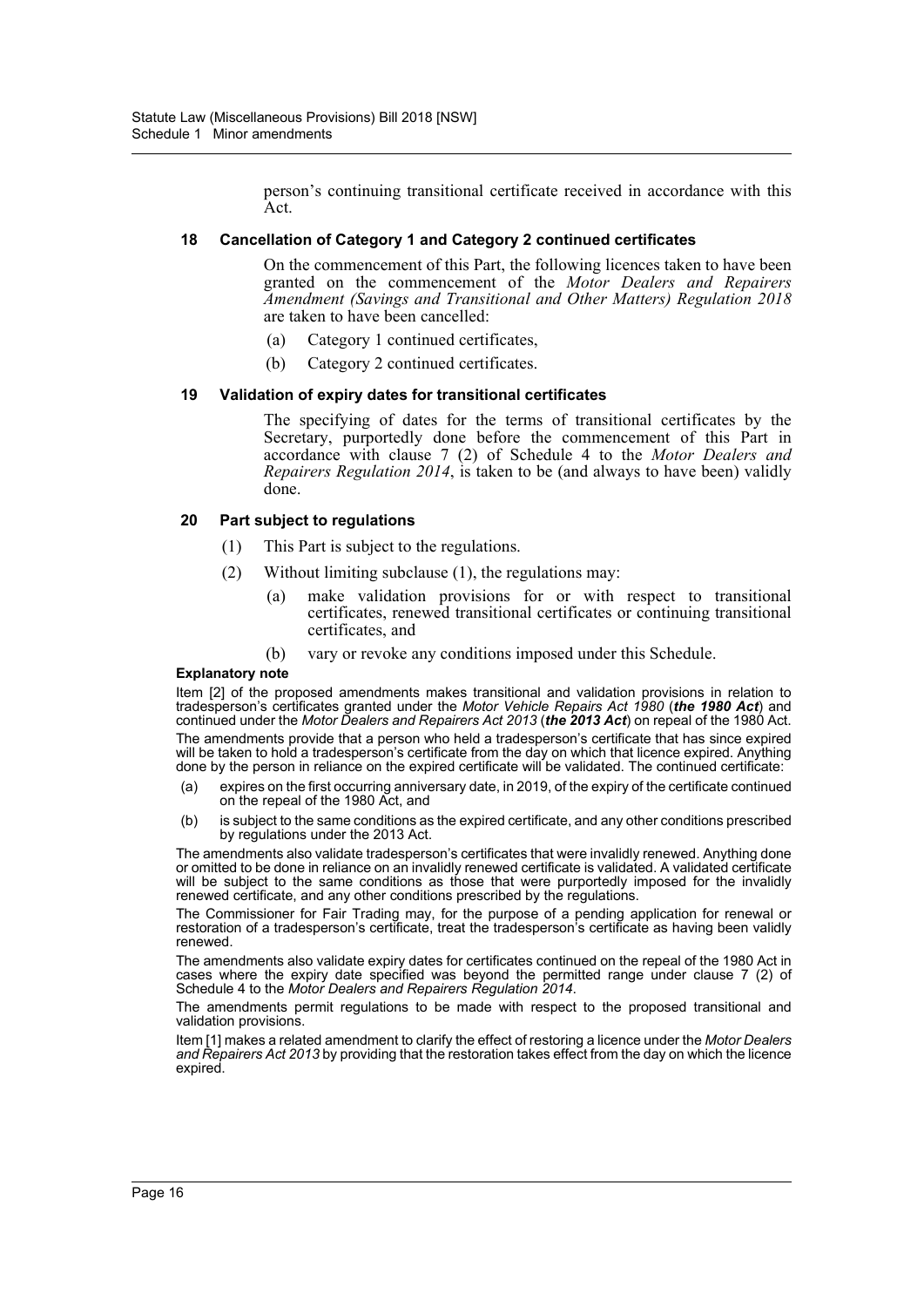### **1.19 Protection of the Environment Operations Act 1997 No 156**

#### **[1] Sections 45 (f) and 79 (5) (f)**

Omit "(as referred to in section 83)" wherever occurring.

#### **[2] Sections 45 (f) and 79 (5) (f), note**

Insert at the end of the paragraphs:

**Note.** See section 83 for provisions relating to the determination of whether a person is a fit and proper person for the purposes of this section.

#### **[3] Section 83 Fit and proper persons**

Insert "or in connection with" after "obligations under" in section 83 (2) (m). **Explanatory note**

Items [1] and [2] of the proposed amendments correct references to a list of matters that are relevant to the determination of whether a person is a fit and proper person for licensing purposes under the *Protection of the Environment Operations Act 1997*.

Item [3] makes it clear that the matters that are relevant to such a determination relating to the financial capacity of the person to comply with obligations under a licence extend to the financial capacity of the person to comply with obligations in connection with the licence (such as the capacity to pay contributions under that Act for which the person is liable as the occupier of a waste facility requiring an environment protection licence).

### **1.20 Public Health Act 2010 No 127**

#### **[1] Section 5 Definitions**

Omit "water-cooling" from paragraph (c) of the definition of *occupier* in section 5 (1).

Insert instead "cooling water".

#### **[2] Section 26 Definitions**

Omit "*water-cooling*" from paragraph (e) of the definition of *regulated system*.

Insert instead "*cooling water*".

#### **[3] Section 31 Notification required where cooling water or warm-water systems are installed on premises**

Omit "water-cooling". Insert instead "cooling water".

#### **Commencement**

The amendments to the *Public Health Act 2010* commence on the date of assent to this Act.

#### **Explanatory note**

The proposed amendments modify terminology in the *Public Health Act 2010* used in reference to cooling water systems to ensure that the terminology is consistent with standards that apply under that Act to the installation, maintenance and operation of those systems.

### **1.21 Public Health Regulation 2012**

#### **Whole Regulation**

Omit "water-cooling" wherever occurring. Insert instead "cooling water".

#### **Commencement**

The amendment to the *Public Health Regulation 2012* commences on the date of assent to this Act. **Explanatory note**

The proposed amendment is related to the amendments to the *Public Health Act 2010* in this Schedule.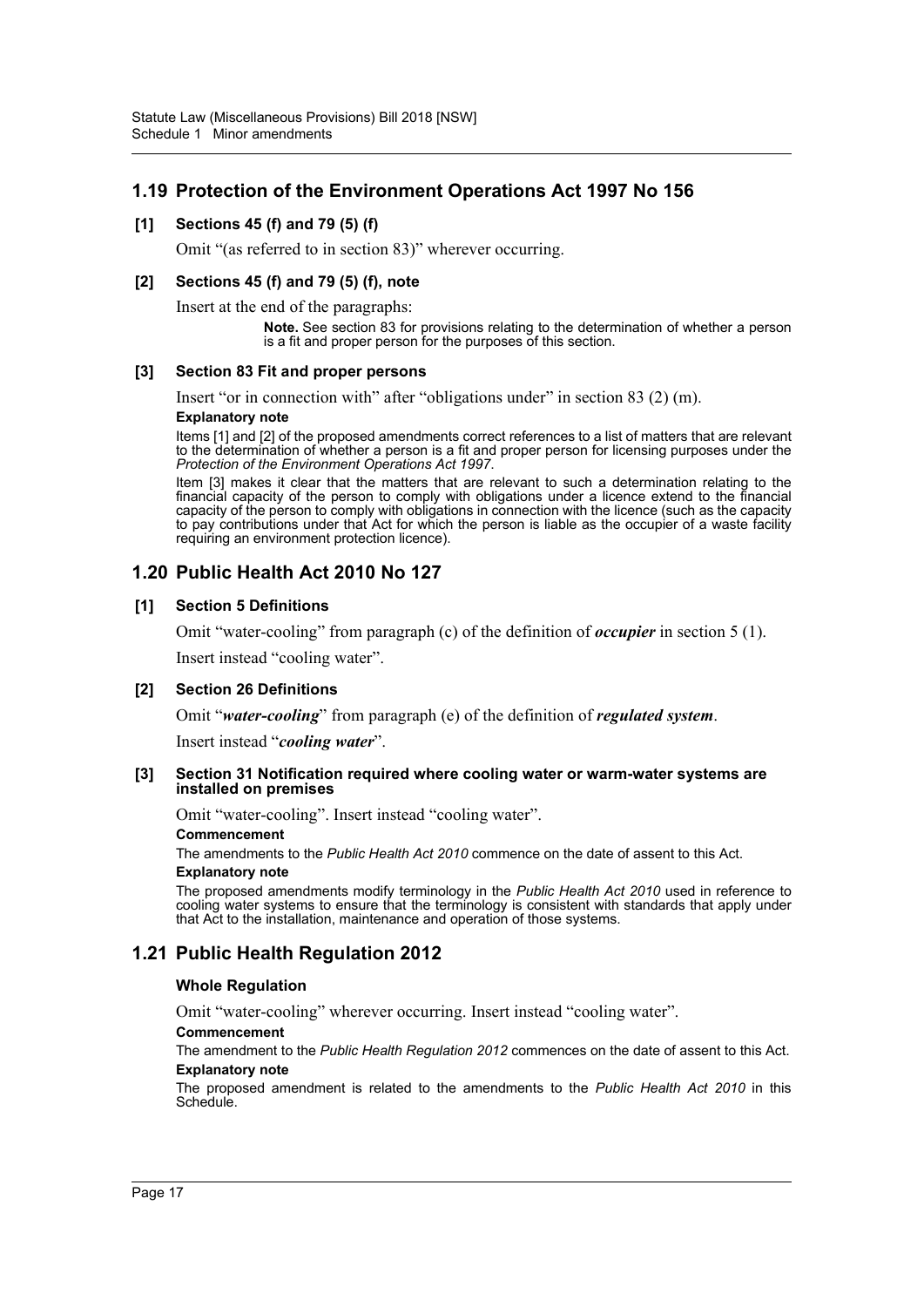### **1.22 Road Transport Act 2013 No 18**

#### **Section 206B Effect of licence suspension on period of disqualification**

Omit section 206B (1). Insert instead:

(1) This section applies where a driver licence or other authority to drive in this jurisdiction has been suspended under this Act or the statutory rules for an alleged offence.

#### **Explanatory note**

Currently, a court that determines a period of licence disqualification in connection with an offence for which a driver licence has been suspended is required under the *Road Transport Act 2013* to take into account the period of licence suspension when determining the period of licence disqualification. The proposed amendment extends this requirement to apply in relation to the suspension of other types of authority to drive (for example, the authority conferred on a visiting driver who does not hold a driver licence in New South Wales).

### **1.23 Road Transport and Related Legislation Amendment Act 2017 No 61**

#### **Schedule 1.3 Amendments concerning written-off heavy vehicles**

Insert ", and includes any other person declared to be a licensed repairer by the statutory rules under this Act" after "*Motor Dealers and Repairers Act 2013*" in the definition of *licensed repairer* in Schedule 1.3 [1].

#### **Explanatory note**

The proposed amendment extends a definition of *licensed repairer* (which is to be inserted by the *Road Transport and Related Legislation Amendment Act 2017* into the *Road Transport Act 2013*) to enable persons prescribed by statutory rules under the *Road Transport Act 2013* to exercise the function of issuing certificates of compliance in relation to the repair of damaged vehicles. Currently, the definition is limited to motor vehicle repairers licensed under the Motor Dealers and Repairers Act *2013*.

### **1.24 Subordinate Legislation Act 1989 No 146**

#### **Schedule 5 Further postponement of repeal of certain statutory rules**

Insert after clause 8:

#### **9 Postponement of repeal of other statutory rules due for repeal in 2018**

The following statutory rules remain in force until 1 September 2019, unless sooner repealed:

- (a) *Building and Construction Industry Security of Payment Regulation 2008*,
- (b) *Building Professionals Regulation 2007*,
- (c) *Crown Lands (Continued Tenures) Regulation 2006*,
- (d) *Crown Lands (General Reserves) By-law 2006*,
- (e) *Crown Lands Regulation 2006*,
- (f) *Hay Irrigation Regulation 2007*,
- (g) *Local Government (General) Regulation 2005*,
- (h) *Local Government (Manufactured Home Estates, Caravan Parks, Camping Grounds and Moveable Dwellings) Regulation 2005*,
- (i) *Parliamentary Electorates and Elections Regulation 2008*,
- (j) *Poisons and Therapeutic Goods Regulation 2008*,
- (k) *Tow Truck Industry Regulation 2008*,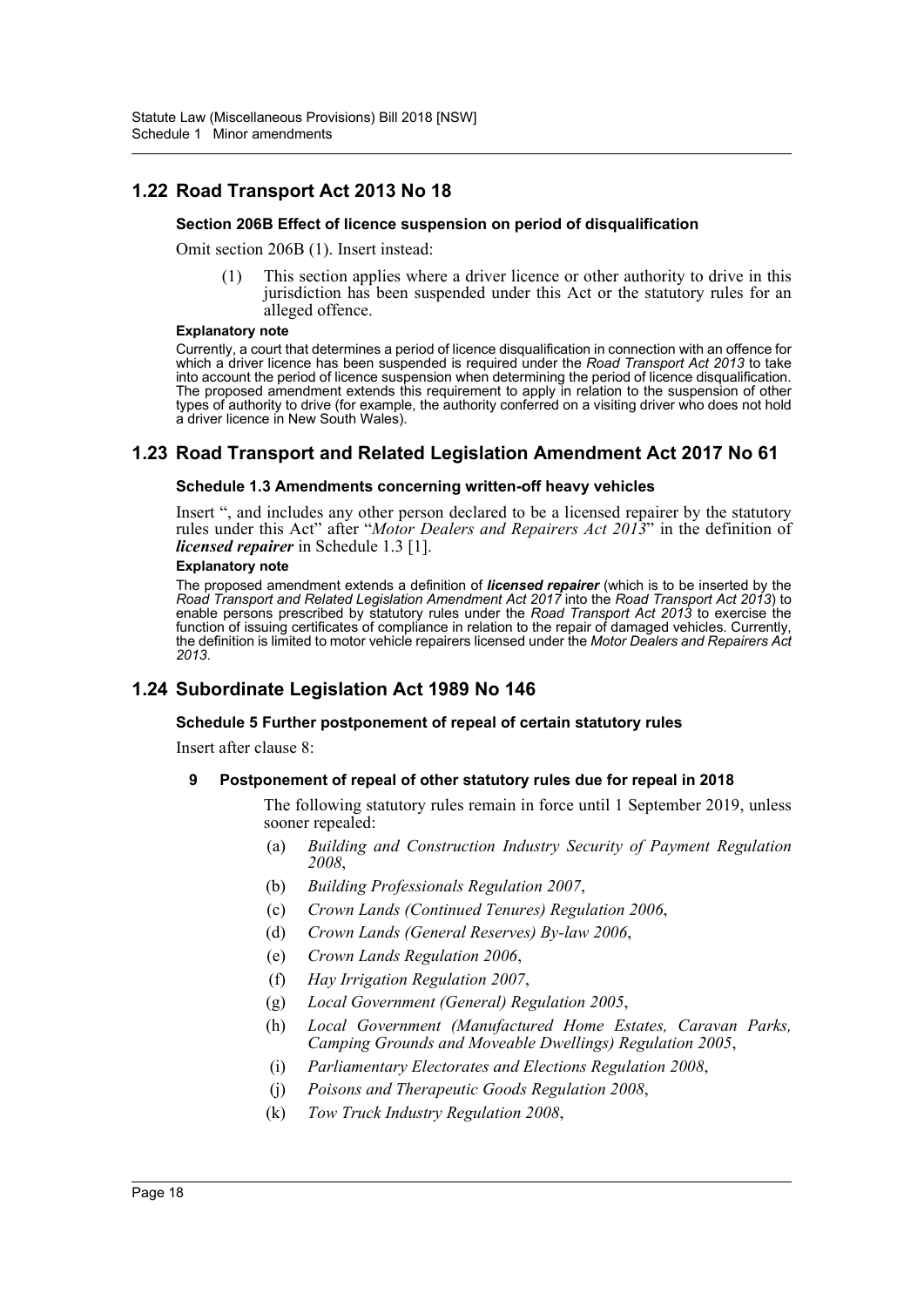- (l) *Water Industry Competition (General) Regulation 2008*,
- (m) *Wentworth Irrigation Regulation 2007*.

#### **Explanatory note**

The proposed amendment keeps a number of statutory rules in force for a further period of 1 year after the date on which they would otherwise be repealed by the *Subordinate Legislation Act 1989*. However, any of the statutory rules may be repealed sooner by other legislation.

The proposed amendment is necessary as the statutory rules have each been postponed on at least 5 occasions and are due to be repealed by the *Subordinate Legislation Act 1989* on 1 September 2018.

Each of the statutory rules continues to be required and the repeal of each of the statutory rules is to be further postponed until 1 September 2019 for the following reasons:

- (a) The *Building and Construction Industry Security of Payment Act 1999* is currently under comprehensive review. It is considered that it would be premature to remake the *Building and Construction Industry Security of Payment Regulation 2008* before the outcome of that review has been determined.
- (b) A statutory review of the *Building Professionals Act 2005* has proposed new legislation to replace that Act with a new Act. It is therefore proposed to postpone the repeal of the *Building Professionals Regulation 2007* pending the enactment of that new legislation.
- (c) Schedule 8 to the *Crown Land Management Act 2016* will, on commencement, repeal the *Crown Lands (Continued Tenures) Regulation 2006*, the *Crown Lands (General Reserves) By-law 2006*, the *Crown Lands Regulation 2006*, the *Hay Irrigation Regulation 2007* and the *Wentworth Irrigation Regulation 2007* and the principal Acts under which they are made. It is therefore proposed to postpone the repeal of these regulations and the by-law pending the commencement of those repeals.
- (d) The Office of Local Government has undertaken a comprehensive review of the *Local Government Act 1993* and is currently considering amendments to that Act. It is considered that it would be premature to remake the *Local Government (General) Regulation 2005* at this time.
- (e) A review is being undertaken to determine whether the *Local Government (Manufactured Home Estates, Caravan Parks, Camping Grounds and Moveable Dwellings) Regulation 2005* should be remade or replaced and whether to align it with the outcome of the current review of the *Local Government Act 1993*. It is considered that it would be premature to remake the Regulation before the conclusion of that review.
- (f) The *Electoral Act 2017* will, on commencement, repeal the *Parliamentary Electorates and Elections Act 1912* and the *Parliamentary Electorates and Elections Regulation 2008*. It is therefore proposed to postpone the repeal of the *Parliamentary Electorates and Elections Regulation 2008* pending the commencement of the *Electoral Act 2017*.
- (g) The *Poisons and Therapeutic Goods Act 1966* is currently under comprehensive review. It is considered that it would be premature to remake the *Poisons and Therapeutic Goods Regulation 2008* before the conclusion of that review.
- (h) The Department of Finance, Services and Innovation is currently in the process of implementing the recommendations of the IPART's *Review of Tow Truck Fees and Licensing in NSW*. It is considered that it would be premature to remake the *Tow Truck Industry Regulation 2008* before the completion of that implementation.
- (i) The *Water Industry Competition Amendment (Review) Act 2014* will, when fully commenced, make significant amendments to the *Water Industry Competition Act 2006*. It is considered that it would be premature to remake the *Water Industry Competition (General) Regulation 2008* pending the commencement of those amendments.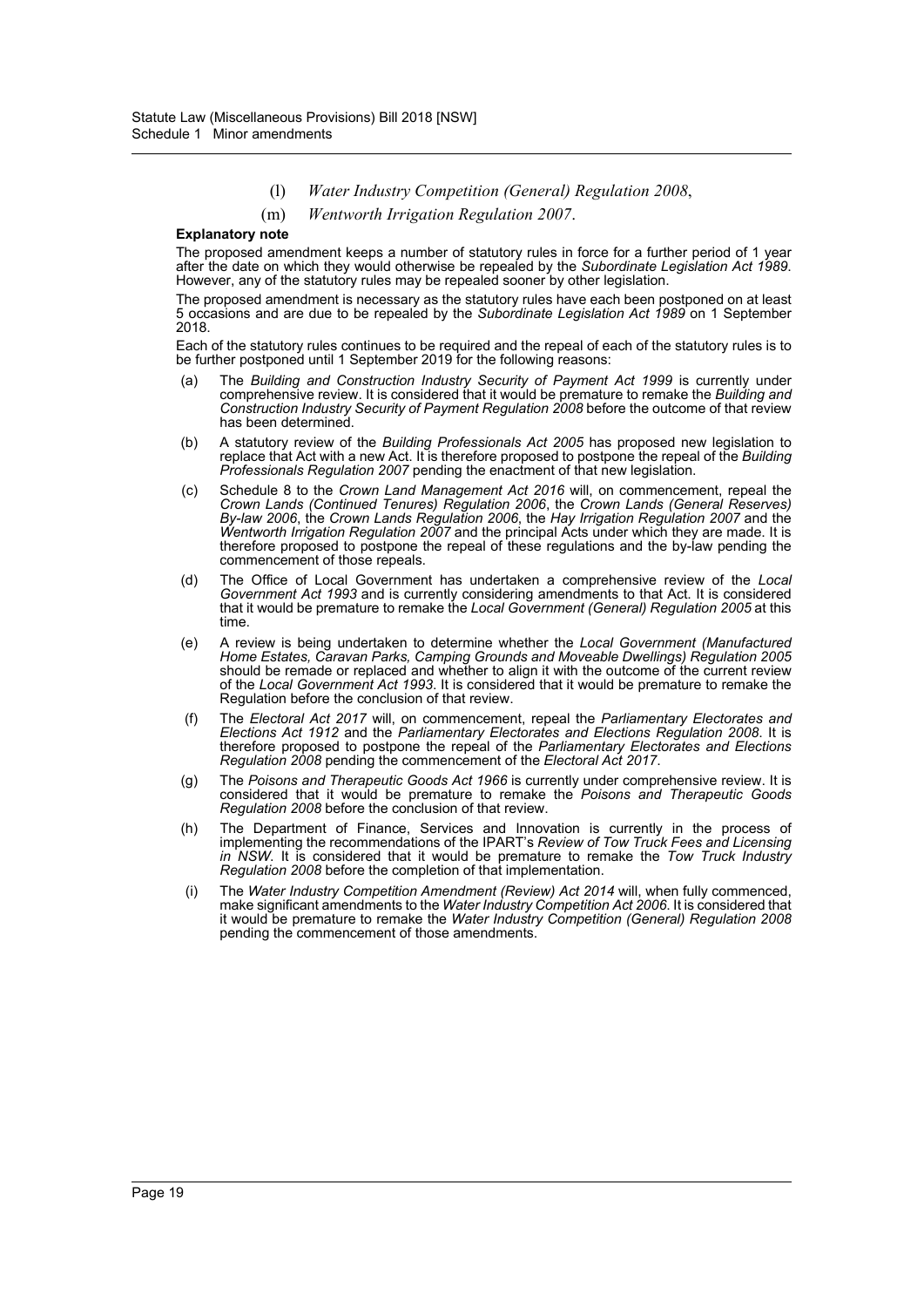## <span id="page-20-0"></span>**Schedule 2 Amendments relating to publication of notices**

#### **Explanatory note**

The proposed amendments in this Schedule amend provisions of various Acts and Regulations that require notices to be published in newspapers. The amendments generally enable those notices to be published in a manner that persons required to publish them are satisfied is likely to bring them to the attention of the persons to whom they are directed (in most cases, members of the public). The proposed amendments will enable the publication of notices online where appropriate, including in newspapers that are available in a digital form.

### **2.1 Agricultural Industry Services Act 1998 No 45**

#### **[1] Section 19 Action on committee's proposal to wind up committee's affairs**

Omit section 19 (1). Insert instead:

(1) On receiving a notice of a proposal under section  $18(1)$  (c), the Minister must cause notice of the proposal to be given in a manner that the Minister is satisfied is likely to bring the notice of the proposal to the attention of the committee's constituents.

#### **[2] Section 24 Levying of rates**

Omit section 24 (1). Insert instead:

- (1) A committee levies a rate on a constituent by causing notice:
	- (a) to be served on the constituent, or
	- (b) to be published in a manner approved by the Minister having regard to the object of bringing notices of that kind to the attention of constituents.

#### **[3] Section 45 Service of documents on persons**

Omit "required" wherever occurring in section 45 (1) and (2).

Insert instead "authorised or required by this Act or the regulations".

### **[4] Section 45 (2A)**

Insert after section 45 (2):

- (2A) Without limiting subsection (1) or (2), a document that is authorised or required by this Act or the regulations to be served on a person may be served on the person:
	- (a) by email to an email address specified by the person for the service of documents of that kind, or
	- (b) by any other method authorised by the regulations for the service of documents of that kind.

### **2.2 Callan Park (Special Provisions) Act 2002 No 139**

#### **[1] Section 6 Leases, licences and management agreements**

Omit section 6 (6) (a). Insert instead:

(a) cause notice of the proposal to grant the lease or licence or to enter the contract to be published in a manner that the Minister is satisfied is likely to bring the proposal to the attention of members of the public in the locality, and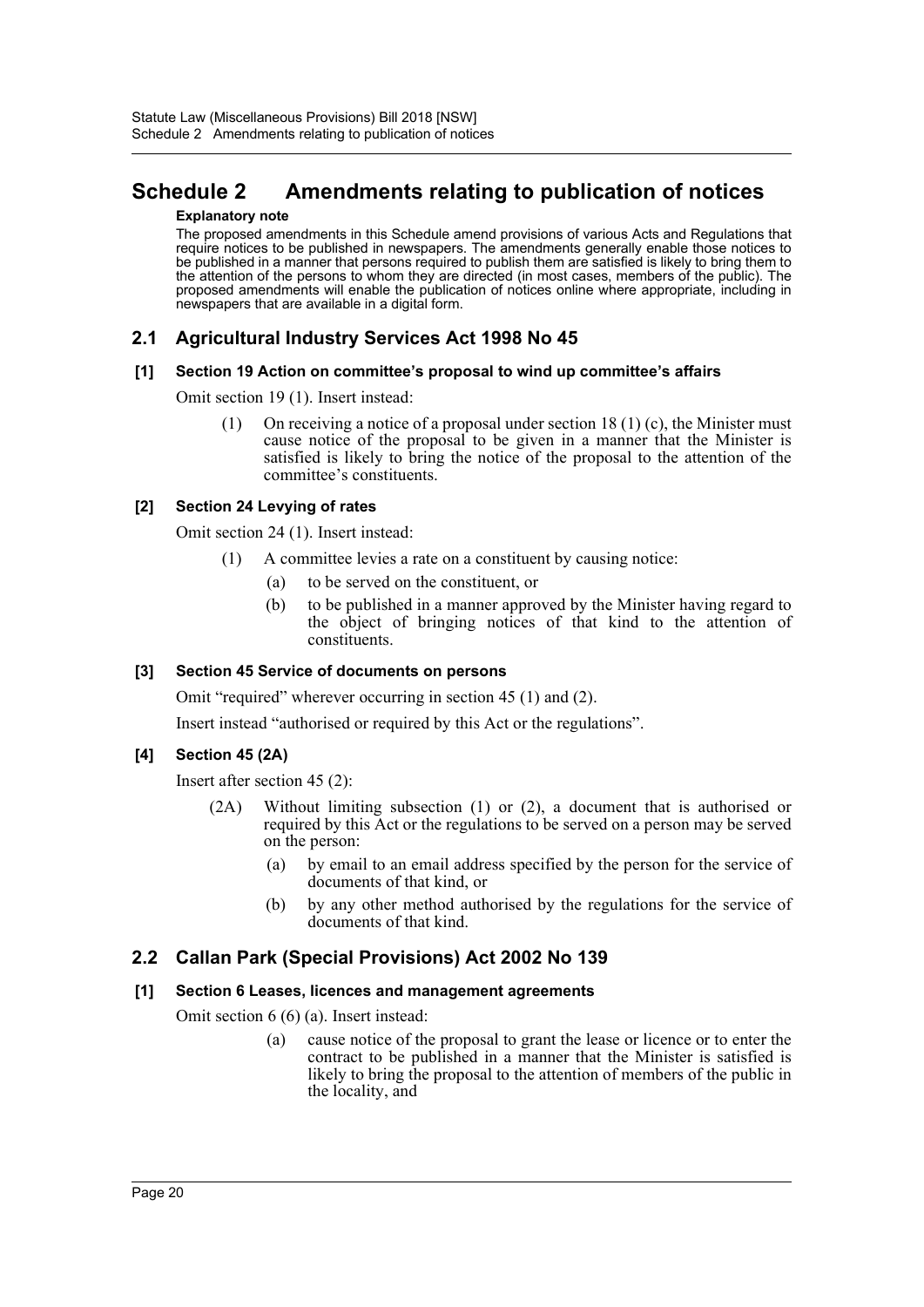### **[2] Section 6 (6) (c)**

Omit the paragraph. Insert instead:

(c) publish the reasons for the decision to grant consent in a manner that the Minister is satisfied is likely to bring the reasons to the attention of members of the public in the locality.

### **[3] Section 6 (6A)**

Insert after section 6 (6):

(6A) The notice of the proposal must include a summary of the main terms of the lease, licence or contract, together with details of any related proposal to deal in land located in Callan Park of which the Minister is aware.

### **2.3 Cemeteries and Crematoria Act 2013 No 105**

#### **[1] Section 52 Revocation of perpetual interment rights**

Omit section 52 (4) (b). Insert instead:

- (b) published in the Gazette and in:
	- (i) a newspaper circulating throughout the State, or
	- (ii) a manner approved in writing by the Minister having regard to the object of bringing notices of that kind to the attention of the holders of the relevant interment rights or (where holders have died) any persons entitled to the relevant interment rights as the result of bequests or intestacy or as surviving joint holders.

### **[2] Section 52 (5)**

Omit "(6)". Insert instead "(7)".

#### **[3] Section 55 Re-use of interment sites and removal of memorials**

Omit section 55 (2) (b). Insert instead:

- (b) the cemetery operator has given notice of its intention to re-use the interment site or remove the memorial in the Gazette and in:
	- (i) a newspaper circulating throughout the State, or
	- (ii) a manner approved in writing by the Minister having regard to the object of bringing notices of that kind to the attention of members of the public to whom the relevant proposals to re-use interment sites or remove memorials may be of interest, and

### **[4] Section 61 Cemetery operator may determine holder of interment right**

Omit "and in a newspaper circulating throughout the State" from section 61 (4) (a) (ii).

### **[5] Section 61 (4) (a) (iia)**

Insert after section 61 $(4)$  $(a)$  $(ii)$ :

(iia) publishes a notice about its intention to make the decision in a newspaper circulating throughout the State or in a manner approved in writing by the Minister having regard to the object of bringing notices of that kind to the attention of persons who may hold the relevant interment rights for interment sites, and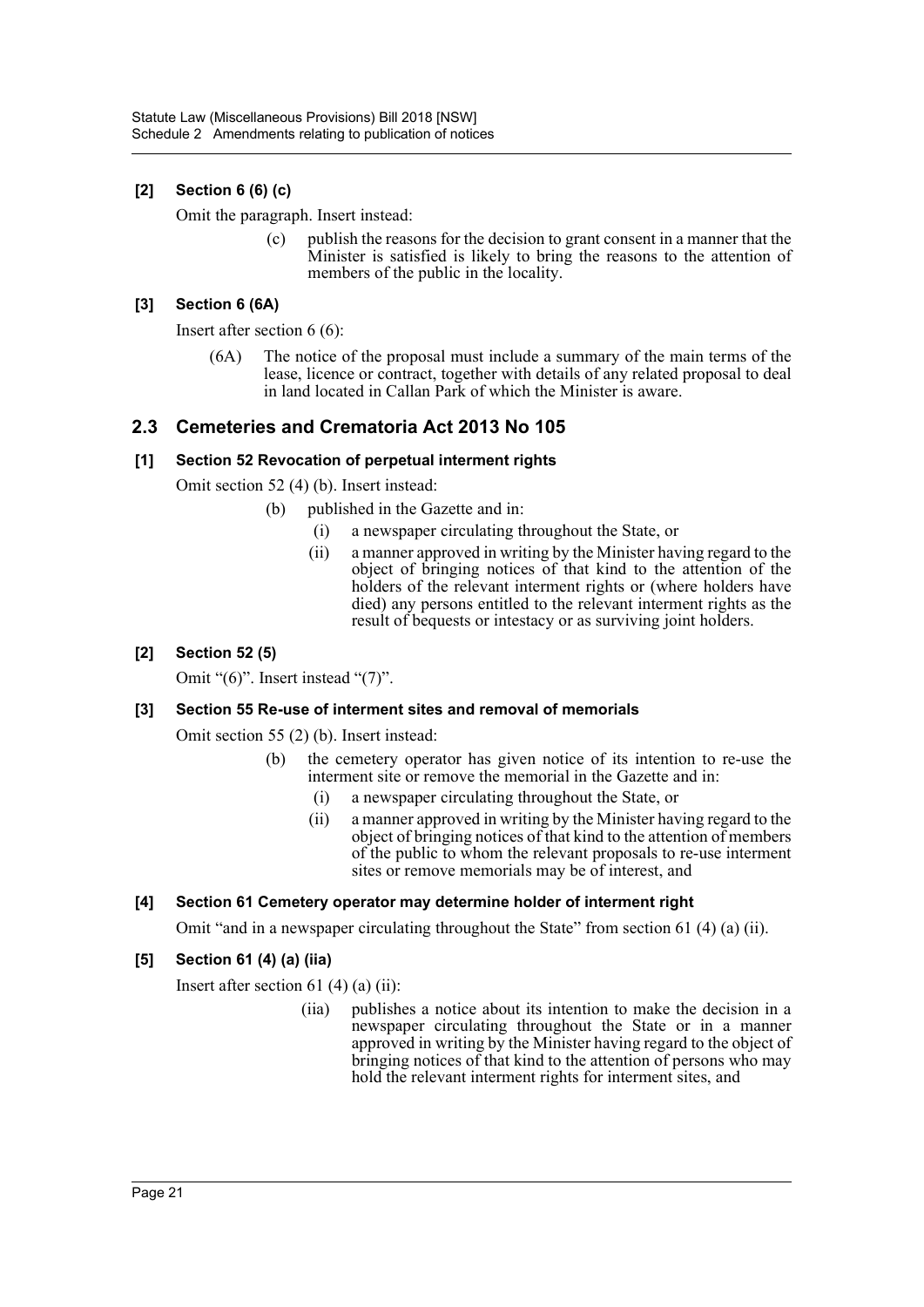### **[6] Section 88 Invitations for tenders**

Omit "published in the Gazette and in a newspaper circulating throughout the State" from section 88 (1) (a).

Insert instead "that complies with the requirements in subsection (2)".

### **[7] Section 88 (2) (a1)**

Insert before section 88 (2) (a):

- (a1) be published in the Gazette and in:
	- (i) a newspaper circulating throughout the State, or
	- (ii) a manner approved in writing by the Minister having regard to the object of bringing notices of that kind to the attention of persons who may be interested in submitting tenders for the relevant contracts, and

#### **[8] Schedule 4 Conversion of cemeteries**

Omit clause 3 (2). Insert instead:

- (2) The council must give notice of the resolution:
	- (a) twice, at an interval of not less than 2 weeks, in a newspaper or newspapers published and circulating in the locality and twice, at an interval of not less than 2 weeks, in a newspaper or newspapers published in Sydney and circulating widely throughout New South Wales, or
	- (b) in a manner approved in writing by the Minister having regard to the object of bringing notices of that kind to the attention of members of the public in the relevant localities and elsewhere in the State to whom the relevant resolutions may be of interest.

### **2.4 Commons Management Act 1989 No 13**

#### **[1] Section 16 Trust not to enter into land transactions without the consent or authority of the Minister**

Omit "in a newspaper which circulates in the area in which that land is located" from section 16 (6).

### **[2] Section 16 (6A)**

Insert after section 16 (6):

- (6A) The notice must be published in:
	- a newspaper that circulates in the area in which the land concerned is located, or
	- (b) a manner approved in writing by the Minister having regard to the object of bringing notices of that kind to the attention of members of the public in the areas in which the relevant land is located.

#### **[3] Section 26 Reference of certain draft management plans to the trust concerned**

Omit section 26 (3) (b). Insert instead:

- (b) cause a copy of the plan, or a notice specifying the place at which the plan may be inspected, to be published in:
	- (i) a newspaper that circulates in the land district where the common concerned is located, or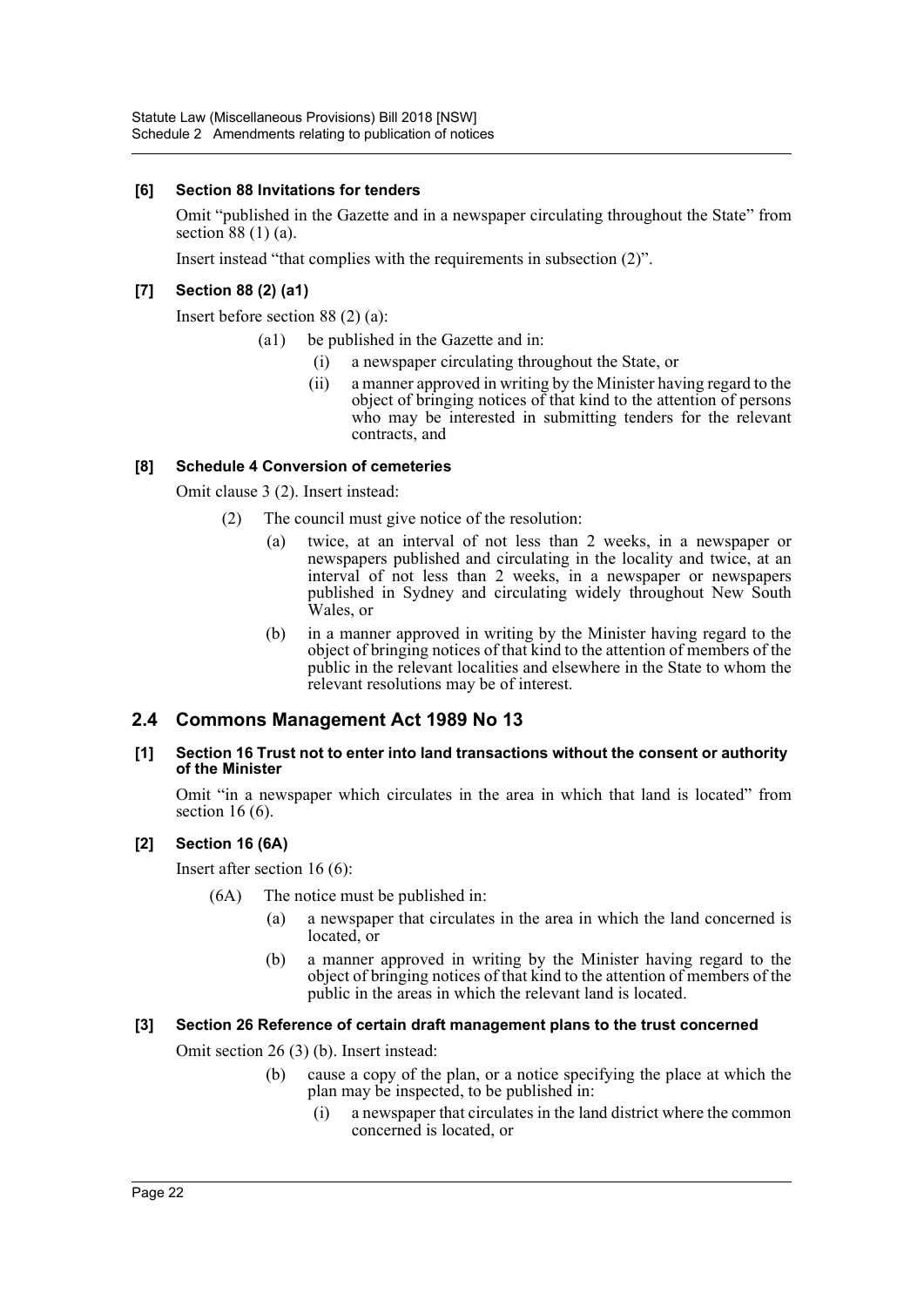(ii) a manner that the Minister is satisfied is likely to bring the plan or notice to the attention of members of the public in the land district where the common concerned is located.

#### **[4] Schedule 2 Provisions relating to the members of a trust board**

Omit clause 7 (1) (a). Insert instead:

(a) the board must, by notice that complies with the requirements in subclause (2), invite tenders for the proposed contract, and

### **[5] Schedule 2, clause 7 (2) (a1)**

Insert before clause 7 (2) (a):

(a1) be published in:

- (i) a newspaper circulating in the land district in which the common concerned is located, or
- (ii) a manner approved in writing by the Minister having regard to the object of bringing notices of that kind to the attention of persons in the land districts in which the relevant commons are located who may be interested in submitting tenders for the relevant contracts, and

### **2.5 Dams Safety Act 2015 No 26**

#### **Section 38 Public nature of inquiries**

Omit "newspapers" from section 38 (2). Insert instead "other manner".

### **2.6 Electricity Supply Act 1995 No 94**

### **Schedule 2 Licences**

Omit "a daily newspaper circulating throughout the State" from clause 3 (1).

Insert instead "such other manner as the Minister is satisfied is likely to bring the notice to the attention of members of the public".

### **2.7 Environmental Planning and Assessment Act 1979 No 203**

#### **Schedule 2 Provisions relating to planning bodies**

Omit "newspapers" from clause 3 (2) (a). Insert instead "manner".

### **2.8 Environmental Trust Act 1998 No 82**

#### **Section 13 Program for annual grants**

Omit "newspaper circulating throughout the State" from section 13 (4).

Insert instead "manner that the Trust is satisfied is likely to bring the information to the attention of organisations and persons who may be interested in applying for grants".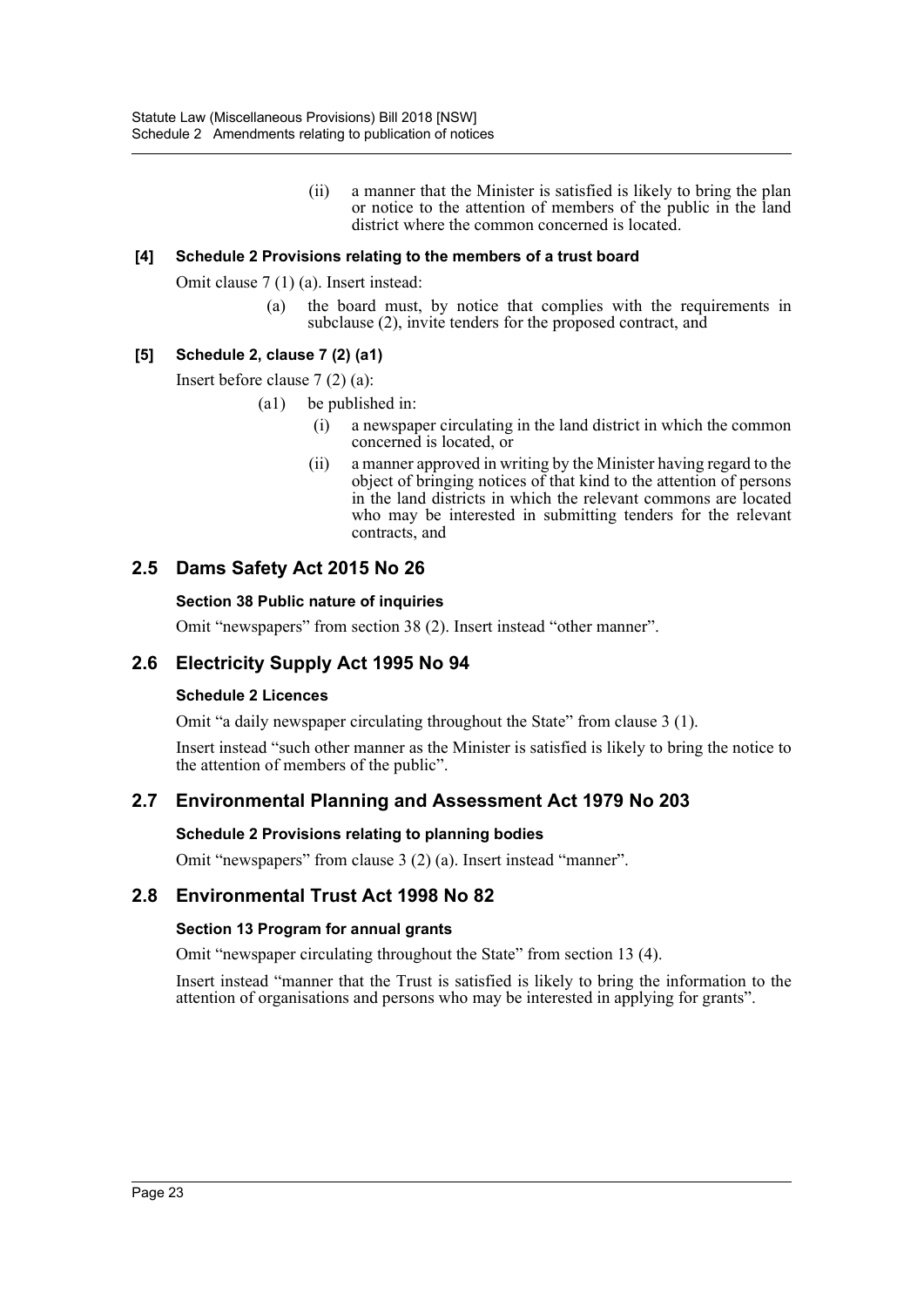### **2.9 Fisheries Management Act 1994 No 38**

#### **[1] Section 46 Invitation for shares**

Omit ", in a newspaper circulating throughout New South Wales and in such other publications as the Minister considers appropriate" from section 46 (2) (a).

Insert instead "and in such other manner as the Minister is satisfied is likely to bring the notice to the attention of eligible persons and members of the public generally".

#### **[2] Section 284 Public consultation procedure**

Omit "newspaper circulating throughout the State and (if the matter relates to a particular area only) in a local newspaper circulating" from section 284 (2) (c).

Insert instead "manner that the person or body is satisfied is likely to bring the advertisement to the attention of members of the public generally and, if the matter relates to a particular area only, members of the public".

### **2.10 Food Act 2003 No 43**

#### **Section 33 Manner of making orders**

Omit section 33 (2). Insert instead:

- (2) Notice of an order addressed as referred to in subsection (1) (b) setting out the terms of the order and the persons to be bound by the order must, as soon as practicable after the order is made, be published:
	- (a) in such reasonably practicable manner as, in the opinion of the Food Authority, will be most likely to bring the order to the attention of the persons bound by it, and
	- (b) on the NSW legislation website if the order is addressed to a class of persons or to all persons.

### **2.11 Gas Supply Act 1996 No 38**

### **Sections 8 (1) and 37 (1)**

Omit "a daily newspaper circulating throughout New South Wales" wherever occurring.

Insert instead "such other manner as the Minister is satisfied is likely to bring the notice to the attention of members of the public".

### **2.12 Gene Technology (GM Crop Moratorium) Act 2003 No 12**

### **[1] Section 9 Notification of making an order**

Omit section 9 (1) (a). Insert instead:

(a) in a manner that the Minister is satisfied is likely to bring the notice to the attention of members of the public generally, and

### **[2] Section 9 (1) (c)**

Omit the paragraph. Insert instead:

(c) in the case of an exemption order that does not apply to the whole State, in a manner that the Minister is satisfied is likely to bring the notice to the attention of members of the public in the area in which the exemption order is to apply.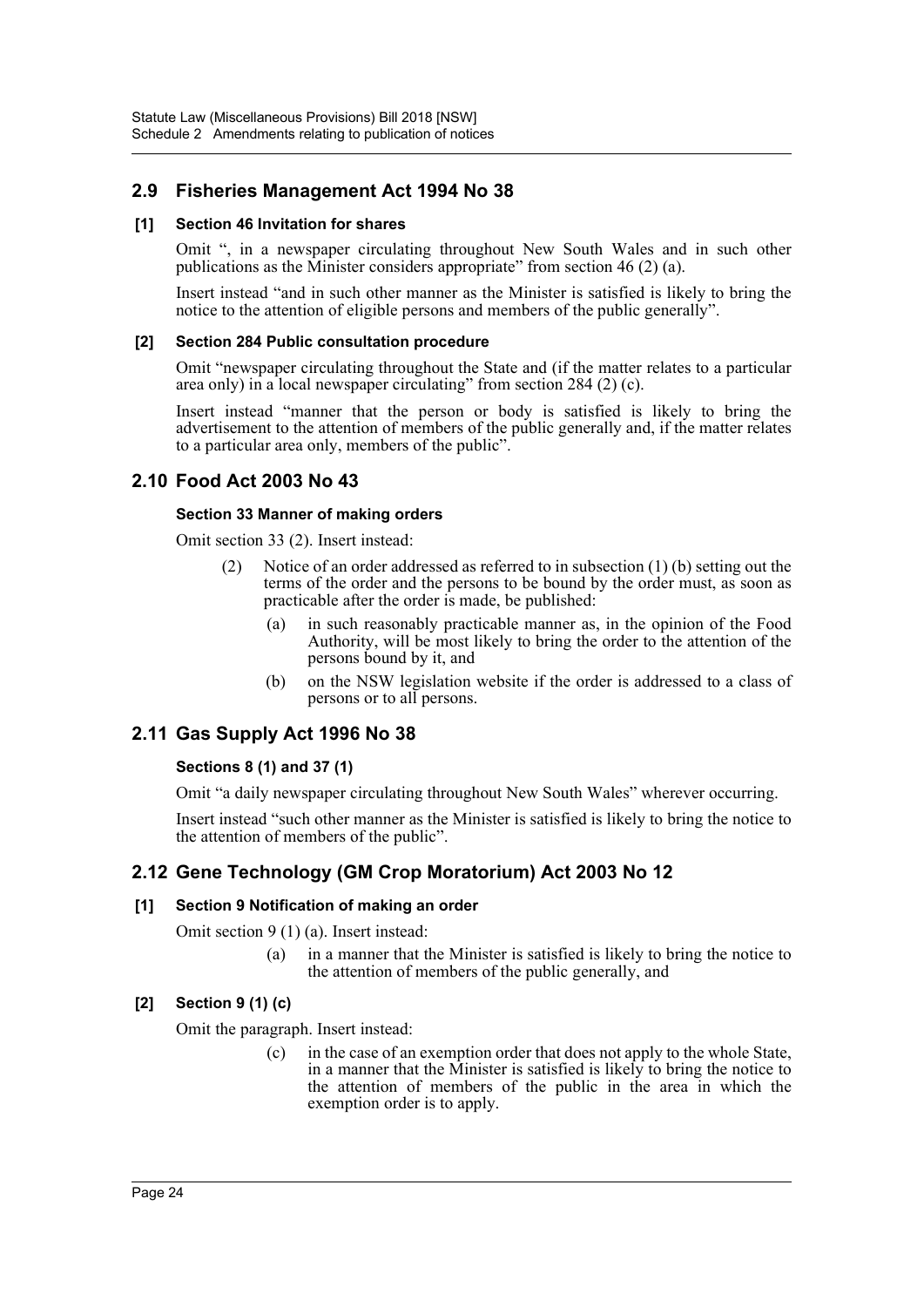### **2.13 Heritage Act 1977 No 136**

### **[1] Sections 28 (1) (d) and 29 (5) (c)**

Omit "newspaper circulating" wherever occurring.

Insert instead "manner that the Minister or the council is satisfied is likely to bring the notice to the attention of members of the public".

#### **[2] Section 33 Procedure before recommendation for listing**

Omit "at least one metropolitan newspaper and one local newspaper circulating in the precinct" from section 33  $(1)$  (a) (ii).

Insert instead "a manner that the Heritage Council is satisfied is likely to bring the notice to the attention of affected owners or occupiers and of members of the public".

### **[3] Section 33 (1) (b)**

Omit "at least one newspaper circulating".

Insert instead "a manner that the Heritage Council is satisfied is likely to bring the notice to the attention of members of the public".

### **[4] Section 33 (1) (c)**

Omit "publication of the newspaper notice".

Insert instead "notice under paragraph (a) (ii) or (b) was first published".

#### **[5] Section 61 Public notice of certain applications**

Omit "daily newspaper circulating throughout the State" from section 61 (1).

Insert instead "manner that the approval body is satisfied is likely to bring the notice to the attention of members of the public".

### **[6] Section 61 (2)**

Omit "published in the newspaper". Insert instead "first published".

### **2.14 Heritage Regulation 2012**

### **[1] Clause 17 Procedure for listing of minimum standards on Register**

Omit "at least one newspaper circulating" from clause 17 (3) (b).

Insert instead "a manner that the Heritage Council is satisfied will bring the notice to the attention of members of the public".

### **[2] Clause 17 (3) (c)**

Omit "publication of the newspaper notice".

Insert instead "the notice was first published".

### **2.15 Hunter Water Act 1991 No 53**

#### **[1] Section 38 Terms and conditions of customer contracts may be varied on 6 months' notice**

Omit "a daily newspaper circulating in the area of operations, a notice" from section 38 (1). Insert instead "the Gazette or on the NSW legislation website, an order".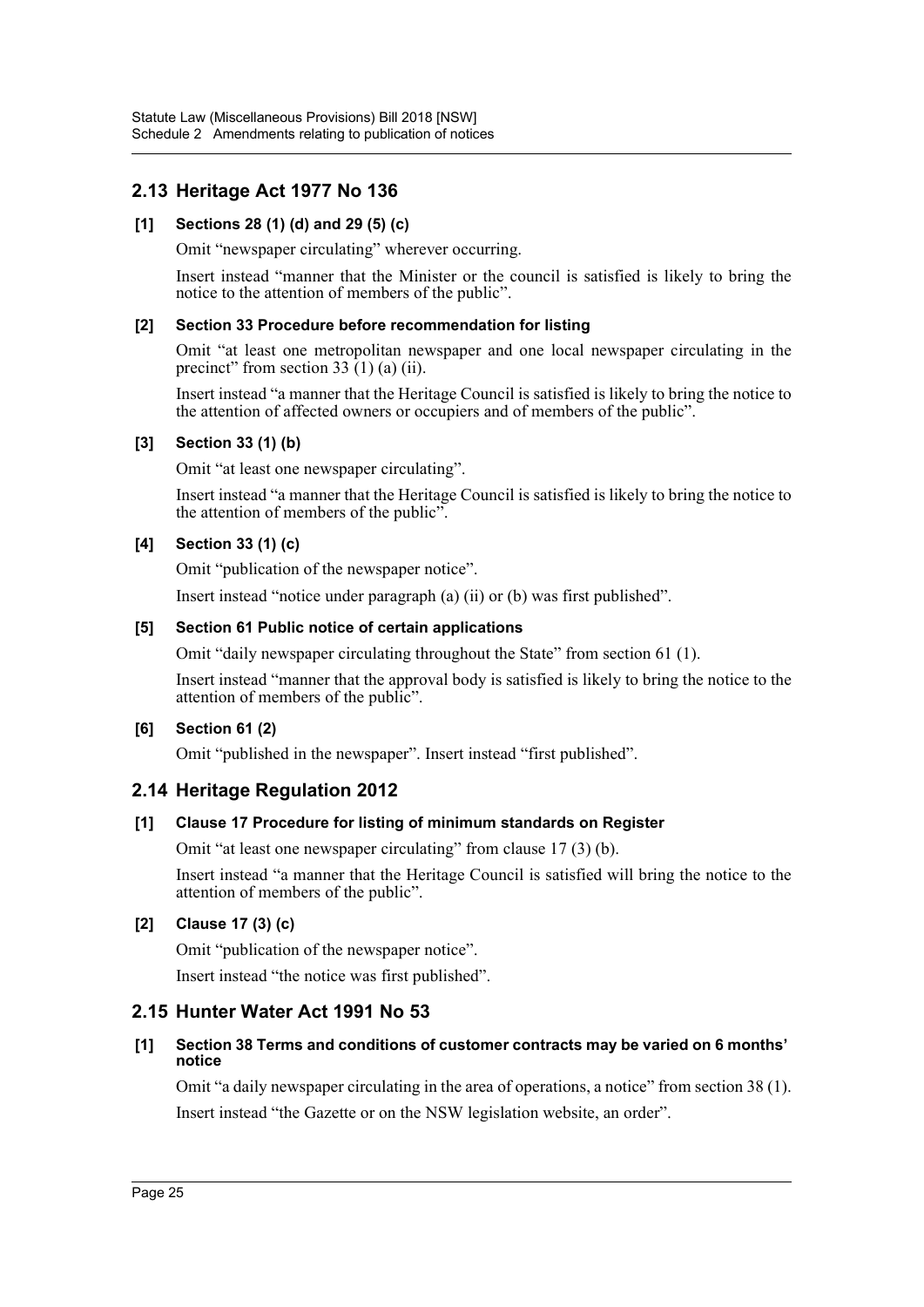### **[2] Section 38 (1)**

Omit "at least 6 months, or a shorter period to which the Minister agrees, before the variation becomes effective".

#### **[3] Section 38 (1A)**

Insert after section 38 (1):

(1A) Notice of the making of an order under this section must be published, at least 6 months before the variation becomes effective or within a shorter period approved by the Minister, in a manner that the Corporation is satisfied is likely to bring the notice to the attention of members of the public in the area of operations.

#### **[4] Section 38 (2)**

Omit "the notice" where firstly occurring. Insert instead "an order".

#### **[5] Section 38 (2)**

Omit "notice" where secondly occurring. Insert instead "order".

#### **[6] Section 38 (3)**

Omit "a notice" and "the notice". Insert instead "an order" and "the order", respectively.

### **2.16 Hunter Water Regulation 2015**

#### **[1] Clause 33 Restrictions on use of water**

Omit "notice" from clause 33 (1).

Insert instead "order published on the NSW legislation website".

#### **[2] Clause 33 (2)**

Omit "notice" wherever occurring. Insert instead "order".

**[3] Clause 33 (2) (a)**

Omit the paragraph.

### **[4] Clause 33 (2A)**

Insert after clause 33 (2):

(2A) Notice of the making of an order is to be given in such reasonably practicable manner as the Minister is satisfied is most likely to bring the order to the attention of members of the public in the area of operations of the Corporation or that part of the area to which the order applies.

#### **[5] Clause 33 (3) and (4)**

Omit "a notice" wherever occurring. Insert instead "an order".

### **2.17 Landlord and Tenant (Amendment) Act 1948 No 25**

### **[1] Section 59 Service of notices**

Omit section 59 (3). Insert instead:

(3) Where any notice or other document is required or permitted by this Part to be given to, or served upon, a person whose address is unknown, it may be given or served by publishing it in: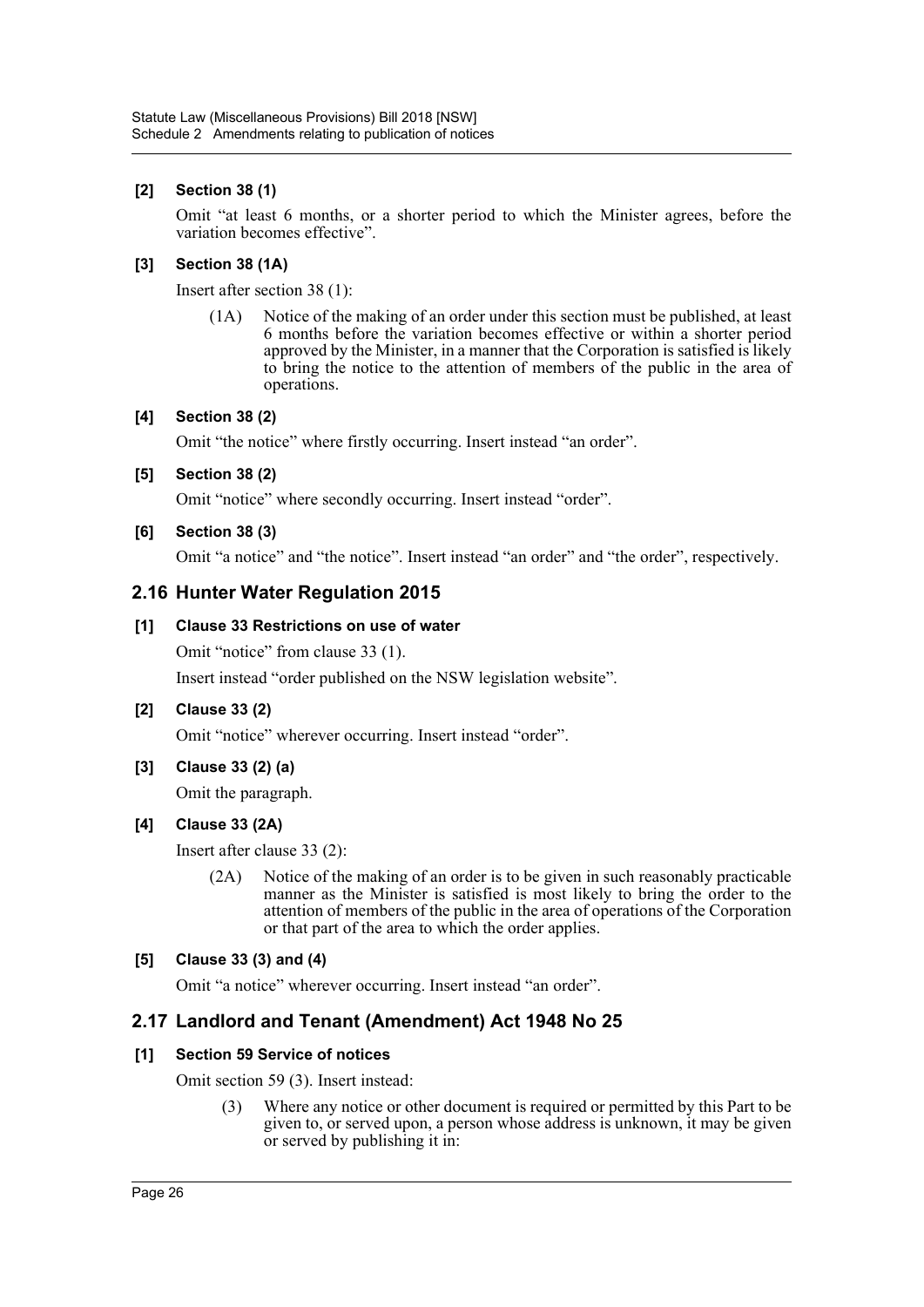- (a) the Gazette, and
- (b) a daily newspaper circulating in the district in which the prescribed premises concerned are situated or in a manner approved in writing by the Secretary having regard to the object of bringing notices or documents of that kind to the attention of the relevant persons whose addresses are unknown.

#### **[2] Section 62 Restriction on eviction**

Omit section 62 (4A) (a) (ii). Insert instead:

(ii) in any other case—by publishing the notice twice in a daily newspaper circulating in the district in which the premises are situated or by publishing the notice in a manner approved in writing by the Secretary for notices of that kind.

### **2.18 Local Government Act 1993 No 30**

#### **[1] Section 47 Leases, licences and other estates in respect of community land—terms greater than 5 years**

Insert "(including on the council's website)" after "proposal" in section 47 (1) (a).

#### **[2] Section 47 (6)**

Omit "newspaper" from the fourth bullet point. Insert instead "public".

#### **[3] Section 348 Advertising of staff positions**

Omit section 348 (2).

#### **[4] Section 410 Alternative use of money raised by special rates or charges**

Omit section 410 (2) (b). Insert instead:

(b) notice of the fact that the proposal was included in the operational plan adopted by the council for that year has been published in a manner that the council is satisfied is likely to bring the notice to the attention of members of the public in the area.

#### **[5] Sections 644A (1), 644B (3) and 645 (1)**

Omit "newspaper circulating" wherever occurring.

Insert instead "manner that the council is satisfied is likely to bring the notice to the attention of members of the public".

#### **[6] Section 707 Publication of notices in Gazette and elsewhere**

Omit "any newspaper" and "a newspaper" from section 707 (1).

Insert instead "another manner" and "that other manner", respectively.

#### **[7] Section 710 Service of notices on persons**

Omit section 710 (4) (b). Insert instead:

(b) in any case where the land, building or premises are unoccupied and the owner or the owner's address or place of residence is not known to the council, service by the council may be by advertisement in the approved form published in: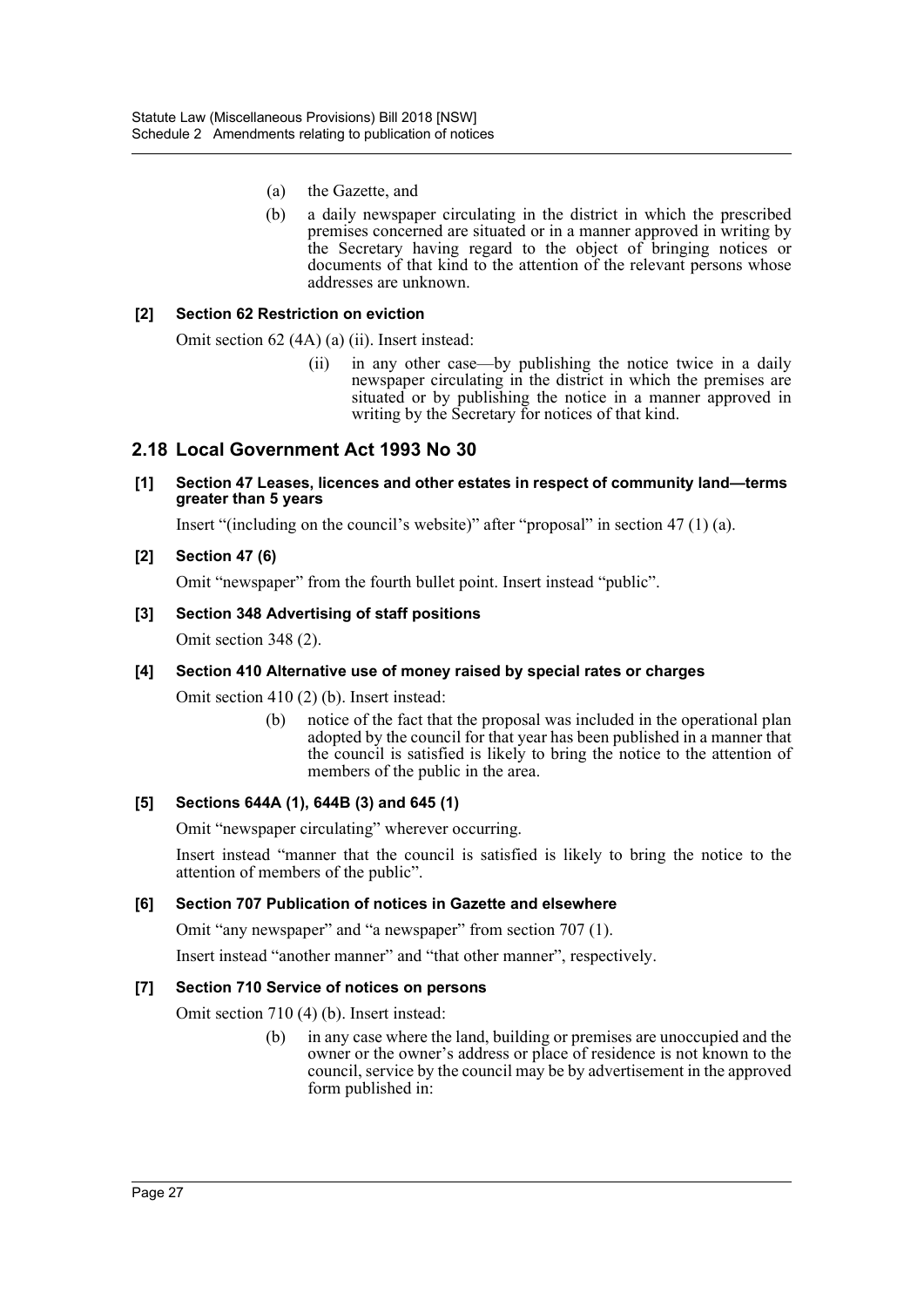- (i) a newspaper circulating in the area or part of the area in which the land, building or premises are situated that is published in print form at intervals not exceeding 26 days, or
- (ii) a manner determined by the council having regard to the object of bringing notices to the attention of owners in cases of that kind, and

#### **[8] Section 715 Notice of proposal to sell land**

Omit section 715 (1) (a) and (b). Insert instead:

- (a) fix a time and place for the sale, and
- (b) give notice of the proposed sale by means of an advertisement published in the Gazette and in:
	- (i) a newspaper circulating in the area or part of the area in which the land is situated that is published in print form at intervals not exceeding 26 days, or
	- (ii) a manner that the council is satisfied is likely to bring the notice to the attention of persons who may be interested in purchasing the land, and

#### **[9] Section 715 (1A)**

Insert after section 715 (1):

(1A) The time fixed for the sale must be no earlier than 3 months and no later than 6 months after the date on which an advertisement is first published in the manner determined by the council in accordance with this section.

#### **[10] Dictionary**

Omit the definition of *newspaper*.

### **2.19 Local Land Services Act 2013 No 51**

#### **[1] Section 71 Notice of closure**

Omit "newspaper circulating generally" from section 71 (1).

Insert instead "manner that Local Land Services is satisfied is likely to bring the notice to the attention of members of the public".

#### **[2] Section 133 Public notice of proposal to make order**

Omit section 133 (1). Insert instead:

(1) The Minister is to cause notice of a proposal to make a pest control order applying to land to be published in a manner that the Minister is satisfied is likely to bring the notice to the attention of members of the public in the region in which the land is situated.

#### **[3] Section 137**

Omit the section. Insert instead:

#### **137 Notice of making of order**

The Minister is to cause a notice of the making of a pest control order to be published in a manner that the Minister is satisfied is likely to bring the notice to the attention of members of the public in the region in which the controlled land is situated.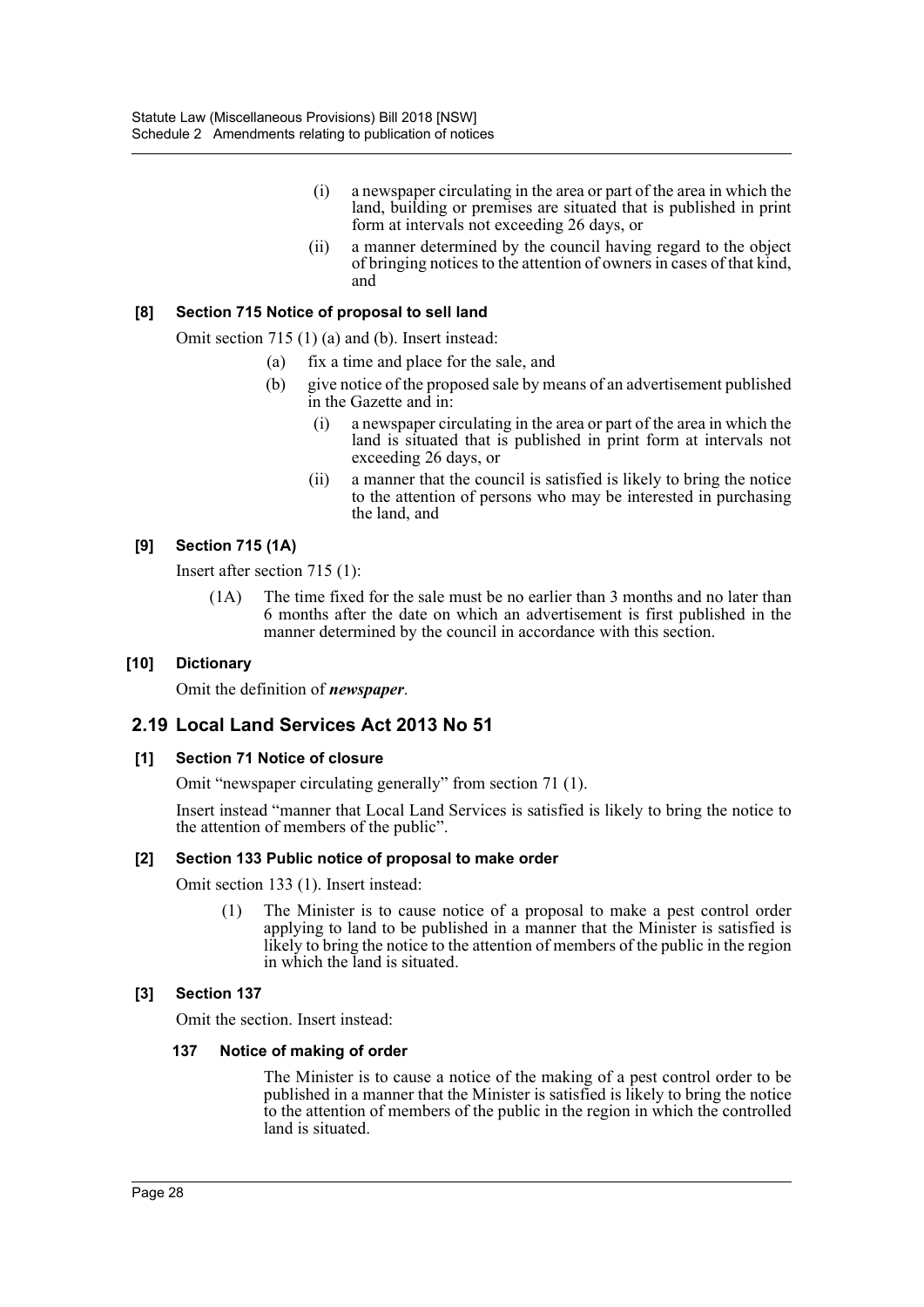#### **[4] Section 144 When may eradication orders be given?**

Omit "newspaper circulating generally" from section 144 (3).

Insert instead "manner that Local Land Services is satisfied is likely to bring the order to the attention of members of the public".

#### **[5] Schedule 5 Sale of land for unpaid money owing to Local Land Services**

Omit clause 5 (1) (a) and (b). Insert instead:

- (a) fix a time and place for the sale, and
- (b) give notice of the proposed sale by means of an advertisement published in the Gazette and in such other manner as Local Land Services is satisfied is likely to bring the notice to the attention of persons who may be interested in purchasing the land, and

#### **[6] Schedule 5, clause 5 (1A)**

Insert after clause 5 (1):

(1A) The time fixed for the sale must be no earlier than 3 months and no later than 6 months after the date on which an advertisement is first published in the manner determined by Local Land Services in accordance with this clause.

### **2.20 Local Land Services Regulation 2014**

#### **[1] Clause 68 Local Land Services not liable for injury attributable to diseased travelling stock**

Omit "in a newspaper circulating generally in the region" from clause 68 (a).

Insert instead ", in a manner that Local Land Services is satisfied is likely to bring the notice to the attention of members of the public in the region,".

#### **[2] Clause 77 Notice of exemption or cancellation of exemption**

Omit "a newspaper circulating generally" from clause 77 (1) (b).

Insert instead "the Gazette and in such other manner as Local Land Services is satisfied is likely to bring the notice to the attention of members of the public".

#### **[3] Clause 117 Consultation with landholders affected by proposed re-categorisation (s 60K (7))**

Omit clause 117 (4) (a). Insert instead:

- (a) a notice must be published in a manner that the Environment Agency Head is satisfied is likely to bring the notice to the attention of:
	- (i) members of the public generally, or
	- (ii) if the re-categorisation relates only to one local government area—members of the public in that local government area,

#### **[4] Schedule 1 Elections for members of local boards**

Omit clause 12 (3) (a). Insert instead:

(a) causing notice to be published in a manner approved in writing by Local Land Services having regard to the object of bringing notices of that kind to the attention of members of the public in the relevant regions, and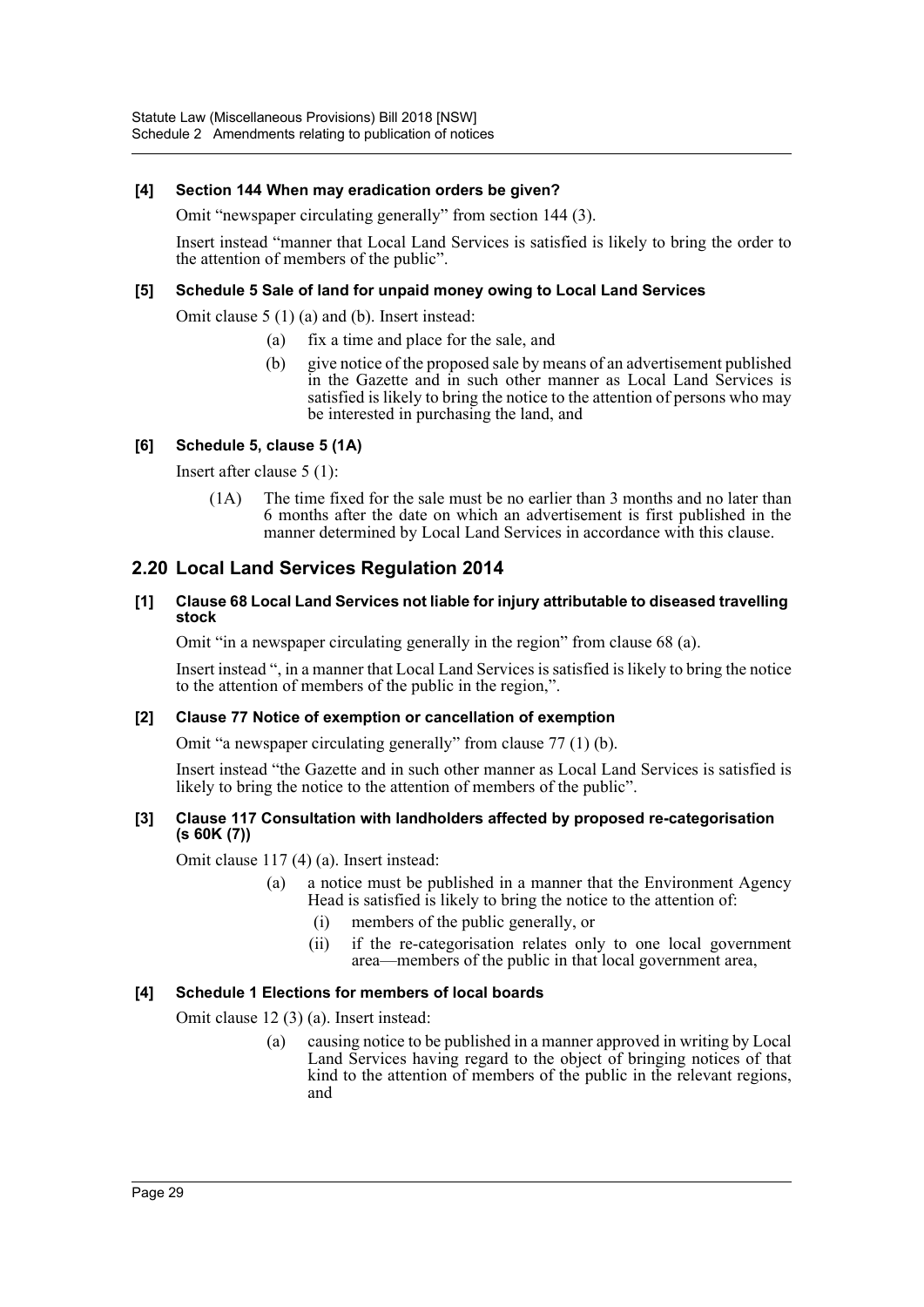### **[5] Schedule 1, clause 35 (2) (b)**

Omit the paragraph. Insert instead:

(b) in a manner approved in writing by Local Land Services having regard to the object of bringing notices of that kind to the attention of members of the public in the relevant regions.

#### **[6] Schedule 1, clause 49 (a)**

Omit "one or more local newspapers that, individually or collectively, circulate generally throughout the region concerned"

Insert instead "a manner approved in writing by Local Land Services having regard to the object of bringing notices of that kind to the attention of members of the public in the relevant regions".

### **2.21 Marine Estate Management Act 2014 No 72**

#### **Section 79 Meaning of "diligent inquiry"**

Omit section 79 (1) (c). Insert instead:

(c) publishing a notice referred to in paragraph (b) in a manner approved by the relevant Ministers having regard to the object of bringing notices of that kind to the attention of persons who may be owners of the relevant land.

### **2.22 National Parks and Wildlife Act 1974 No 80**

#### **[1] Section 151F Public consultation regarding grant of leases and licences**

Omit "newspaper circulating in the area in which the land is located and on the Office's website" from section  $151F(1)$  (a).

Insert instead "manner that the Minister is satisfied is likely to bring the notice to the attention of members of the public in the area in which the land is located, and also on the Office's website,".

#### **[2] Section 151F (1) (b)**

Omit "newspaper circulating throughout New South Wales, in a newspaper circulating in the area in which the land is located and on the Office's website".

Insert instead "manner that the Minister is satisfied is likely to bring the notice to the attention of members of the public both generally and in the area in which the land is located, and also on the Office's website,".

#### **[3] Section 151I Restrictions on grant of lease for residential accommodation**

Omit "newspaper circulating throughout New South Wales" from section 151I (2) (a).

Insert instead "manner that the Minister is satisfied is likely to bring the notice to the attention of members of the public".

#### **[4] Section 160D Notice to state interest in structure or contents**

Omit section 160D (2) (b). Insert instead:

(b) published in a manner determined in writing by the Minister having regard to the object of bringing notices of that kind to the attention of persons of the kind referred to in subsection (1).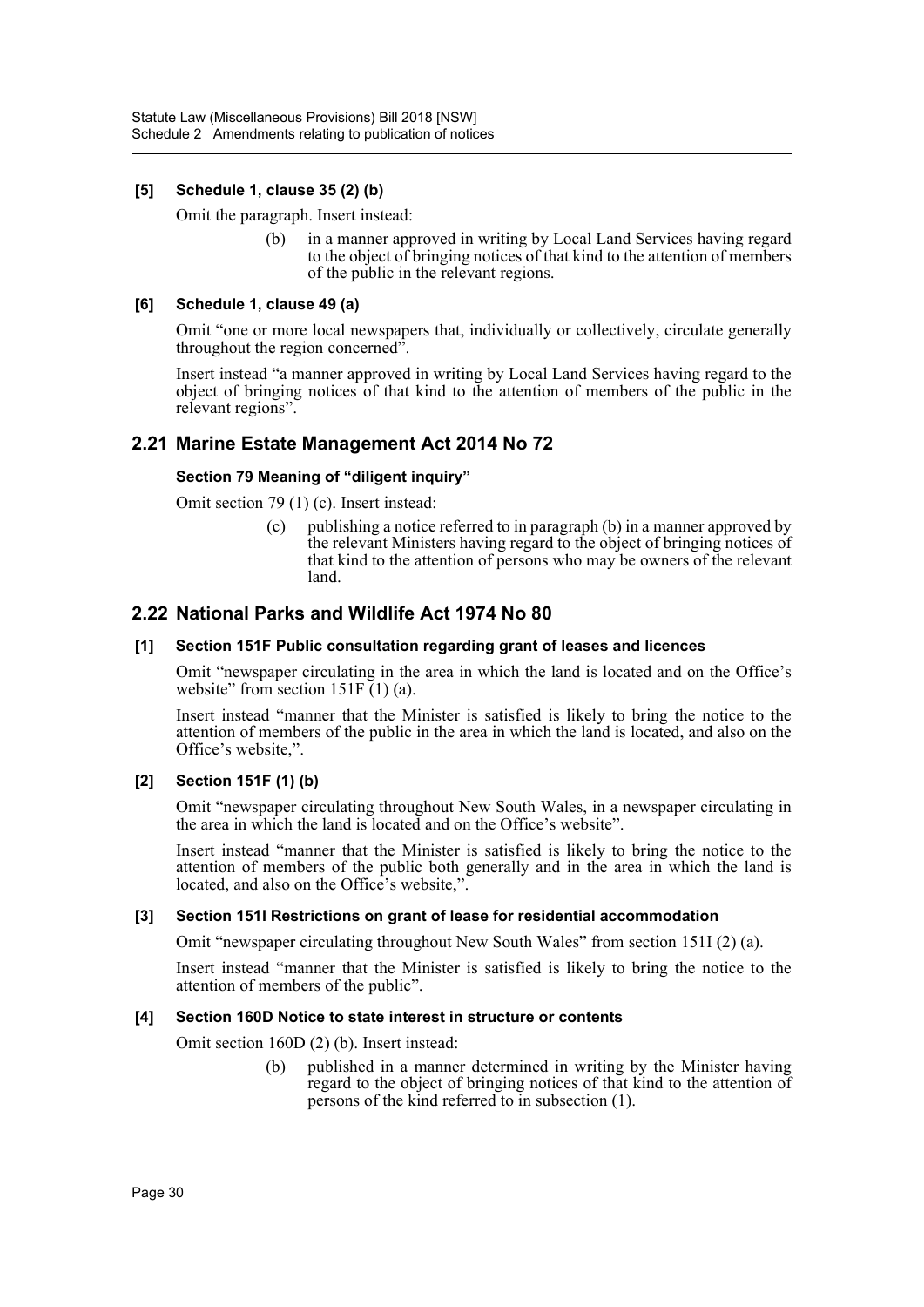### **2.23 Pesticides Act 1999 No 80**

### **Section 38 Making of pesticide control order**

Omit "newspapers and other publications" from section 38 (5). Insert instead "manner".

### **2.24 Pipelines Act 1967 No 90**

#### **[1] Section 13 Manner of making applications for licences**

Omit section 13 (3). Insert instead:

(3) Not less than 7 days before making an application under section 12, the applicant must cause a notification, setting out particulars of the proposed application, to be published in a manner approved in writing by the Minister having regard to the object of bringing notifications of that kind to the attention of members of the public.

#### **[2] Section 13A Amendment of application for licence by inclusion or exclusion of lands**

Omit section 13A (7). Insert instead:

(7) Not less than 7 days before making a further application for a variation (other than a minor variation) of the area in respect of which the application is made by including additional lands in that area, the applicant must cause a notification, setting out particulars of the proposed further application, to be published in a manner approved in writing by the Minister having regard to the object of bringing notifications of that kind to the attention of members of the public.

#### **[3] Section 18 Variation of licence area**

Omit section 18 (7). Insert instead:

(7) Not less than 7 days before making an application under this section for a variation (other than a minor variation) of the licence area by including additional lands in that area, the applicant must cause a notification, setting out particulars of the proposed application, to be published in a manner approved in writing by the Minister having regard to the object of bringing notifications of that kind to the attention of members of the public.

### **[4] Sections 31 (2) (c) and 32 (2) (d)**

Omit "newspapers" wherever occurring. Insert instead "manner".

### **2.25 Plantations and Reafforestation Act 1999 No 97**

#### **Section 26 Public consultation**

Omit "newspaper circulating throughout the State and in any local newspaper that the Minister considers appropriate" from section 26 (2) (c).

Insert instead "manner that the Minister is satisfied is likely to bring the advertisement to the attention of members of the public".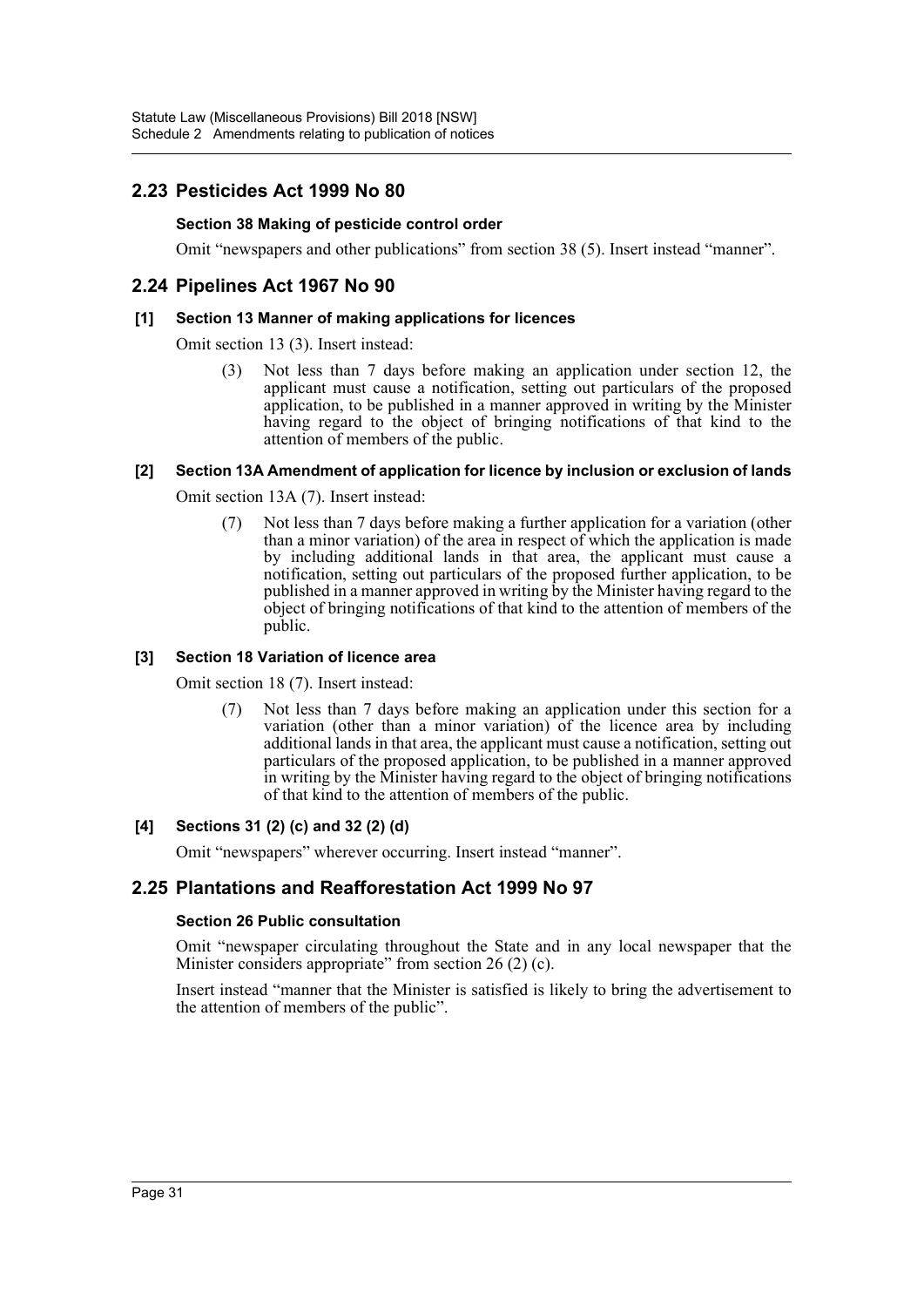### **2.26 Plantations and Reafforestation (Code) Regulation 2001**

### **Appendix Plantations and Reafforestation Code**

Omit clause 25 (3) (c). Insert instead:

- (c) before the draft schedule is exhibited, advertise the dates and places of exhibition and the period allowed for comment in a manner that the Minister is satisfied is likely to bring the advertisement to the attention of:
	- (a) members of the public generally, and
	- (b) if the matter relates to a particular area only—members of the public in the particular area.

### **2.27 Protection of the Environment Operations Act 1997 No 156**

#### **[1] Section 15 EPA to give notice of intention to prepare draft PEP**

Omit section 15 (2) (b) and (c). Insert instead:

- (b) also be published in a manner that the EPA is satisfied is likely to bring the notice to the attention of members of the public generally, and
- (c) if it is intended that the policy will specifically affect only a particular region of the State—also be published in a manner that the EPA is satisfied is likely to bring the notice to the attention of members of the public in that region.

#### **[2] Section 17 Public consultation on draft PEP and impact statement**

Omit section 17 (2) (b) and (c). Insert instead:

- (b) also be published in a manner that the EPA is satisfied is likely to bring the notice to the attention of members of the public generally, and
- (c) if it is intended that the policy will specifically affect only a particular region of the State—also be published in a manner that the EPA is satisfied is likely to bring the notice to the attention of members of the public in that region.

#### **[3] Section 133 Prohibition by EPA of burning in open air or incinerators**

Insert at the end of section 133 (4) (b):

- , or
- (c) published, not later than on the eve of the day on which the order is to take effect, in such other reasonably practicable manner as the EPA is satisfied is most likely to bring the order to the attention of the persons to whom the order applies.

#### **[4] Section 293A Alteration, suspension or termination of a scheme**

Omit section 293A (2) (a). Insert instead:

(a) cause notice of its intention to do so to be published in the Gazette and in such other manner as the EPA is satisfied is likely to bring the notice to the attention of the members of the public generally or in the locality in which the scheme operates, and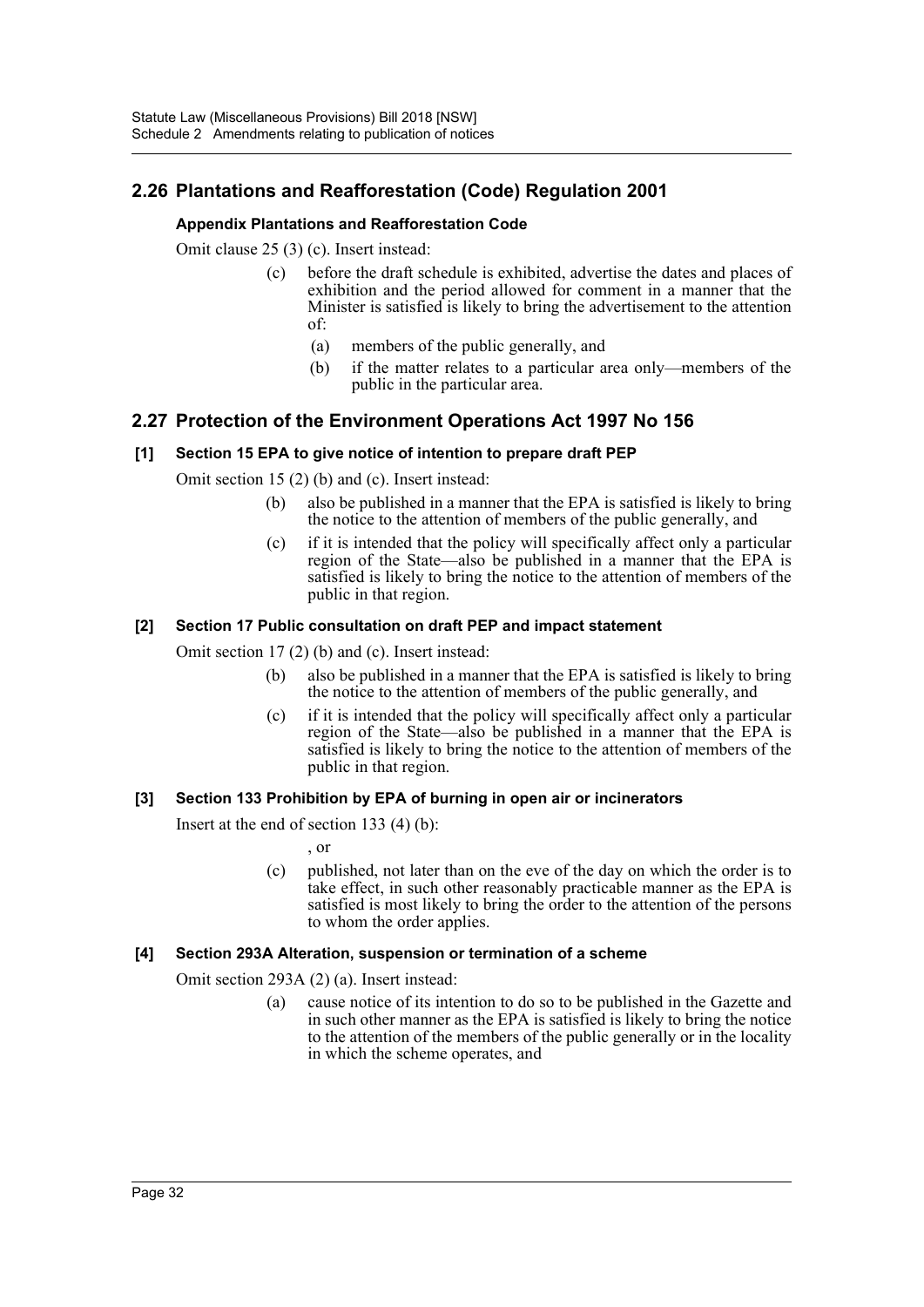#### **[5] Section 295C Regulations relating to tradeable emission schemes**

Omit section 295C (5) (a). Insert instead:

(a) cause notice of the review to be published in the Gazette and in such other manner as the Minister is satisfied is likely to bring the notice to the attention of members of the public generally or in the locality in which the scheme operates, and

#### **[6] Section 295Q Regulations relating to green offsets**

Omit section 295Q (6) (a). Insert instead:

(a) cause notice of the review to be published in the Gazette and in such other manner as the Minister is satisfied is likely to bring the notice to the attention of members of the public generally or in the locality in which any relevant green offset scheme operates or relevant green offset works are located, and

#### **[7] Section 308 Public register**

Insert after section 308 (2) (h):

(h1) in the case of the EPA—details of each order published under section 133,

### **2.28 Protection of the Environment Operations (Clean Air) Regulation 2010**

#### **Clause 13 Approval for certain fires or incinerators**

Omit "a local newspaper circulating in the local government area" from clause 13 (2) (a).

Insert instead "the Gazette and in such other manner as the council is satisfied is likely to bring the notice to the attention of persons of that class".

### **2.29 Protection of the Environment Operations (General) Regulation 2009**

#### **Clause 61 Emergency prohibition or regulation—safety of drinking water**

Omit "publication of the notice in newspapers circulating in the area and" from clause  $61$  (4).

Insert instead "by means of".

### **2.30 Rice Marketing Act 1983 No 176**

#### **[1] Section 31 Advertisement by Minister as to time for petition**

Omit "and at least one newspaper circulating within the relevant area," from section 31 (1).

Insert instead ", and in such other manner as the Minister is satisfied is likely to bring the notice to the attention of producers of the commodity,".

#### **[2] Section 57 Exemption by board**

Omit section 57 (3). Insert instead:

- (3) The board may revoke any such exemption by notice in writing signed by the secretary or other authorised officer of the board. The notice:
	- (a) in the case of an exemption applying in relation to a specified producer or producers—is to be given to the producer or producers, or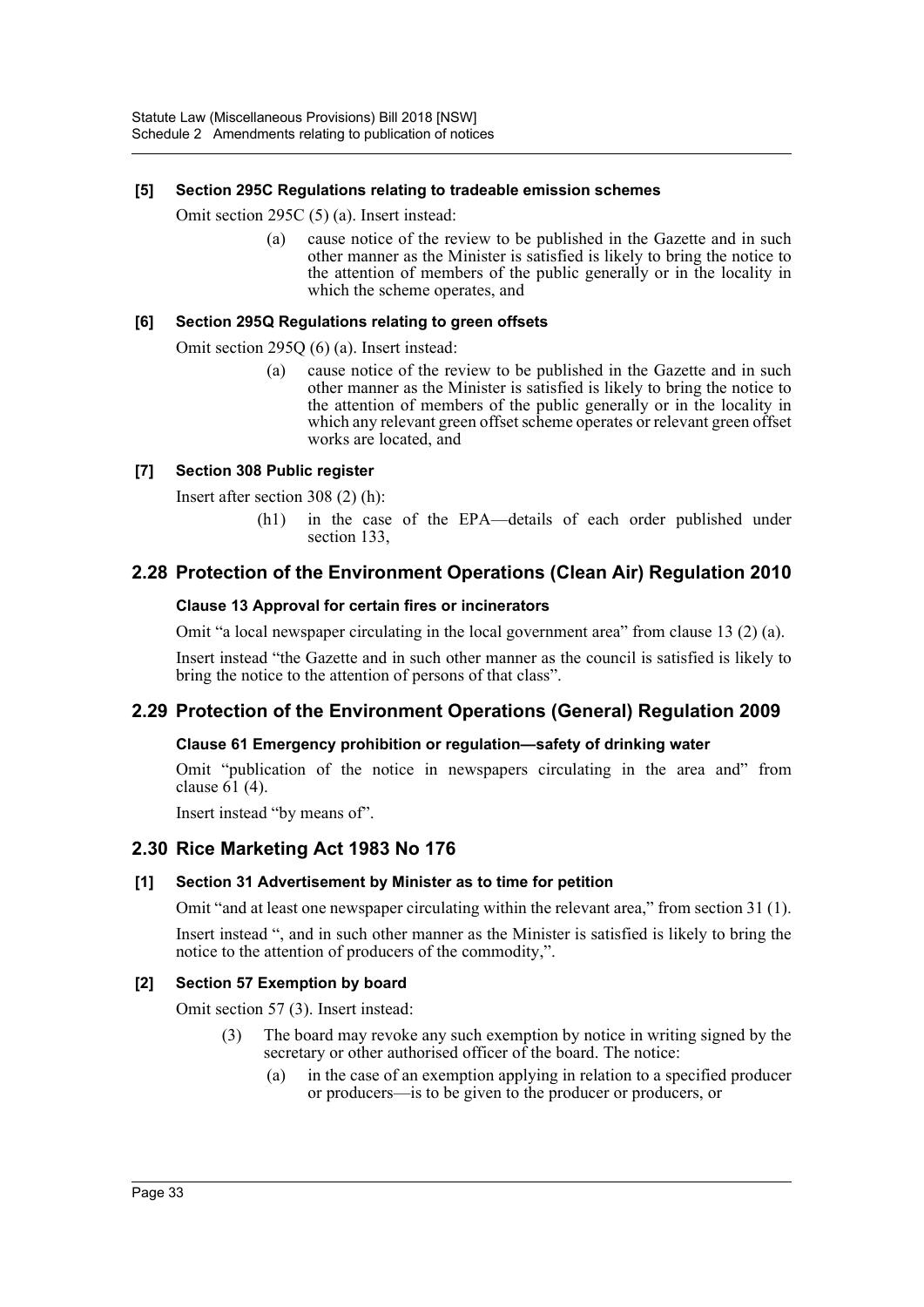(b) in any other case—is to be published in the Gazette and in such other manner as is approved by the Minister having regard to the object of bringing notices of that kind to the attention of any persons directly affected by the relevant revocations.

### **[3] Section 92 Exemptions**

Omit section 92 (3). Insert instead:

- The committee may revoke any such exemption by notice in writing signed by the secretary or other authorised officer of the committee. The notice:
	- (a) in the case of an exemption applying in relation to a particular producer or producers—is to be given to the producer or producers, or
	- (b) in any other case—is to be published in the Gazette and in such other manner as is approved by the Minister having regard to the object of bringing notices of that kind to the attention of any persons directly affected by the relevant revocations.

#### **[4] Schedule 6 Special provisions relating to Rice Marketing Board**

Omit clause 6 (3). Insert instead:

- (3) The Board is to grant any such extension by notice in writing signed by the secretary or other authorised officer of the Board. The notice:
	- (a) in the case of an exemption applying in relation to a particular producer or producers—is to be given to the producer or producers, or
	- (b) in any other case—is to be published in the Gazette and in such other manner as is approved by the Minister having regard to the object of bringing notices of that kind to the attention of any persons directly affected by the relevant extensions.

### **2.31 Royal Botanic Gardens and Domain Trust Act 1980 No 19**

#### **Section 20A Power to grant certain longer-term leases**

Omit section 20A (6) (a). Insert instead:

(a) give public notice of a proposed lease by means of a notice published in a manner determined by the Trust, and

### **2.32 Snowy Hydro Corporatisation Act 1997 No 99**

#### **Section 27 Public consultation on review or variation of licence**

Omit "newspaper circulating generally throughout the State" from section 27 (2) (d).

Insert instead "manner that the Corporation is satisfied is likely to bring the advertisement to the attention of members of the public".

### **2.33 Soil Conservation Act 1938 No 10**

#### **Section 17 Areas of erosion hazard**

Omit section 17 (1). Insert instead:

(1) The Minister may give notice of a proposal that a tract of land should be notified as an area of erosion hazard if the Minister is of the opinion that the tract of land is subject to, or liable or likely to become liable to, erosion. Notice of the proposal is to be given: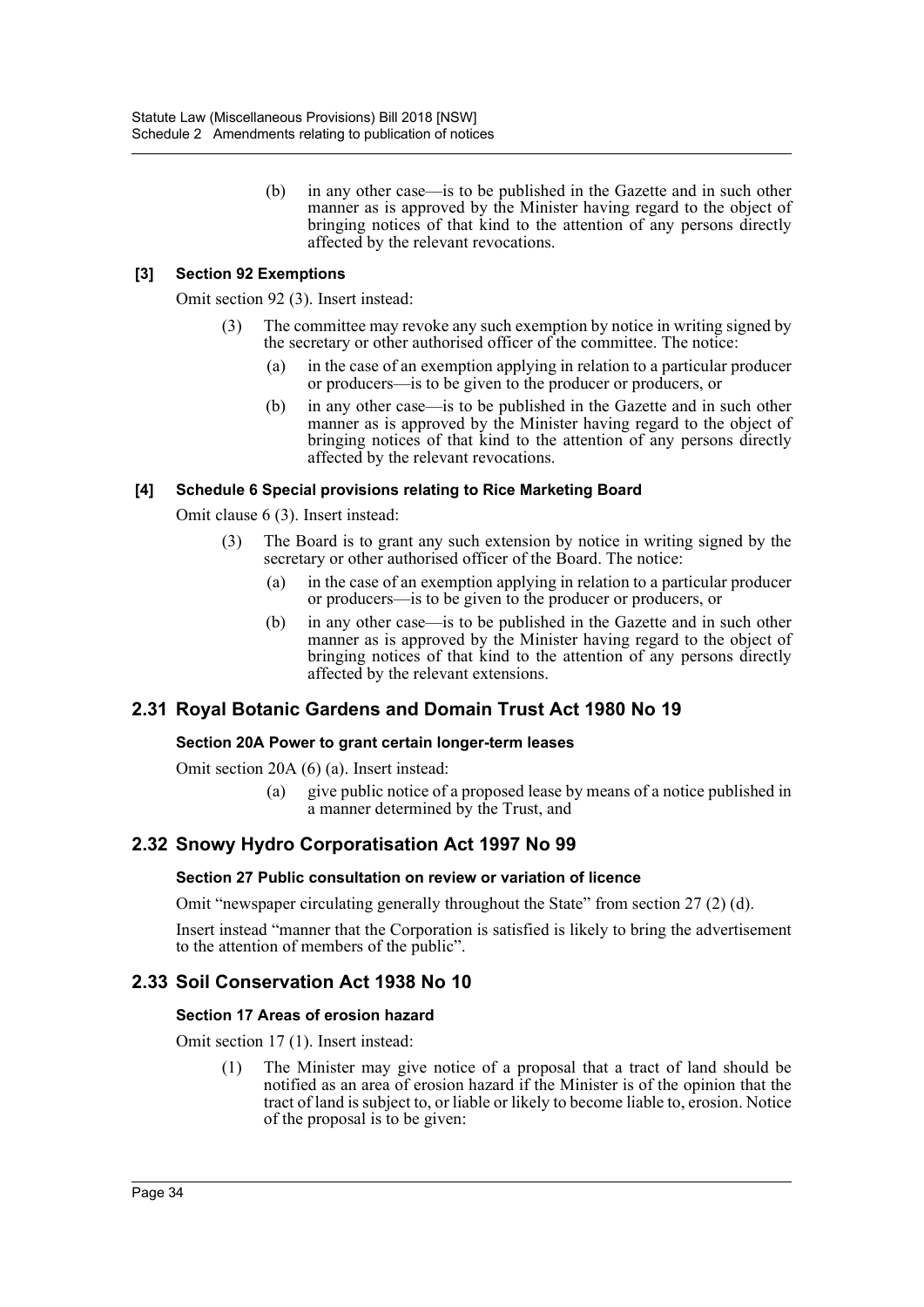- (a) by publishing the notice in the Gazette, and
- (b) in such other manner as the Minister is satisfied is likely to bring the notice to the attention of members of the public in the locality in which the land is situated to whom the proposal may be of interest.

### **2.34 Sydney Water Act 1994 No 88**

#### **[1] Section 27 Re-use of sewage effluent**

Insert "(or in a manner that the Corporation is satisfied is likely to bring the notice to the attention of members of the public)<sup> $\dot{ }$ </sup> after "Wales" in section 27 (5) (b).

#### **[2] Section 36 Public exhibition of memoranda of understanding**

Insert "(or in a manner that the regulatory agency concerned is satisfied is likely to bring the notice to the attention of members of the public in the area of operations)" after "operations" in section 36 (2).

#### **[3] Section 36 (5)**

Insert "(or in a manner that the regulatory agency that is a party to the memorandum of understanding is satisfied is likely to bring the notice to the attention of members of the public in the area of operations)" after "operations".

#### **[4] Section 100 Service of notices**

Insert "or in a manner that is determined in writing by the Corporation having regard to the object of bringing advertisements of that kind to the attention of the relevant owners" after "premises" in section 100 (5) (a).

### **2.35 Very Fast Train (Route Investigation) Act 1989 No 44**

#### **Section 7 Applications for permits**

Omit "published in a newspaper circulating throughout the State and in another newspaper circulating in the locality in which that land is situated" from section 7 (2).

Insert instead "given or published in a manner approved by the Minister having regard to the object of bringing notices of that kind to the attention of any persons who may be owners or occupiers of the relevant land".

### **2.36 Waste Avoidance and Resource Recovery Act 2001 No 58**

#### **[1] Section 12 Development of waste strategies**

Omit "daily newspaper circulating throughout the State" from section 12 (7) (a).

Insert instead "manner that the EPA is satisfied is likely to bring the notice to the attention of members of the public".

#### **[2] Section 18 Priorities with respect to the implementation of schemes**

Omit section 18 (2). Insert instead:

(2) The advertisement is to be published in a manner that the EPA is satisfied is likely to bring the advertisement to the attention of members of the public.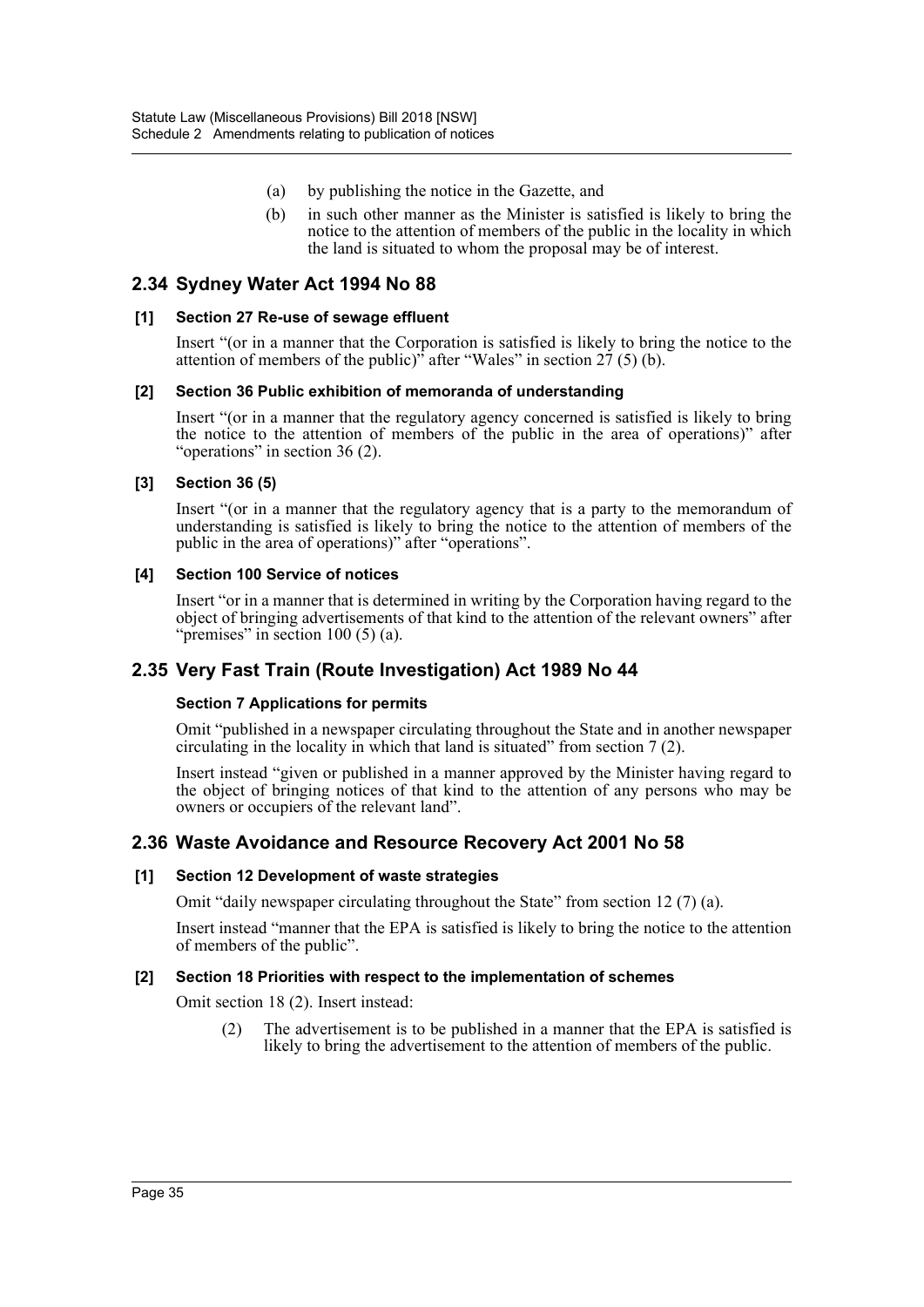### **2.37 Water Act 1912 No 44**

#### **[1] Section 11 Notification of application for licence**

Omit "to be advertised once in the Gazette and once in a newspaper published and circulating in the district where the work is or is proposed to be situated, a notice containing particulars of the application" from section 11 $(1)$ .

Insert instead "a notice containing particulars of the application to be advertised in the Gazette and in such other manner as the Ministerial Corporation is satisfied is likely to bring the notice to the attention of members of the public in the district where the work is or is proposed to be situated".

#### **[2] Sections 11 (6A) (a), 13A (4), 20A (2) and 20CA (4) (c)**

Omit "once in the Gazette and once in a newspaper published and circulating" wherever occurring.

Insert instead "in the Gazette and in such other manner as the Ministerial Corporation is satisfied is likely to bring the holding of the inquiry to the attention of members of the public".

#### **[3] Section 18G Application for permit**

Omit "once in the Gazette and once in a newspaper circulating in the district where the work is or will be situate".

Insert instead "in accordance with subsection (2)".

#### **[4] Section 18G (2)**

Insert at the end of section 18G:

- (2) The notice is to be advertised:
	- (a) in the Gazette, and
	- (b) in such other manner as the Ministerial Corporation is satisfied is likely to bring the notice to the attention of members of the public in the district where the work is or will be situated.

#### **[5] Section 20A Notification of application and reference to Secretary or Magistrate**

Omit "to be published, once in the Gazette and once in a newspaper published and circulating in the district where the work is or is proposed to be situated, a notice giving particulars of the application" from section 20A  $(1)$ .

Insert instead "a notice giving particulars of the application to be published in the Gazette and in such other manner as the Ministerial Corporation is satisfied is likely to bring the notice to the attention of members of the public in the district where the work is or is proposed to be situated".

### **[6] Section 20E Amended authorities**

Omit "to be published, once in the Gazette and once in a newspaper published and circulating in the district where the work is situated, a notice giving particulars of the application" from section 20E (2) (b).

Insert instead "a notice giving particulars of the application to be published in the Gazette and in such other manner as the Ministerial Corporation is satisfied is likely to bring the notice to the attention of members of the public in the district where the work is situated".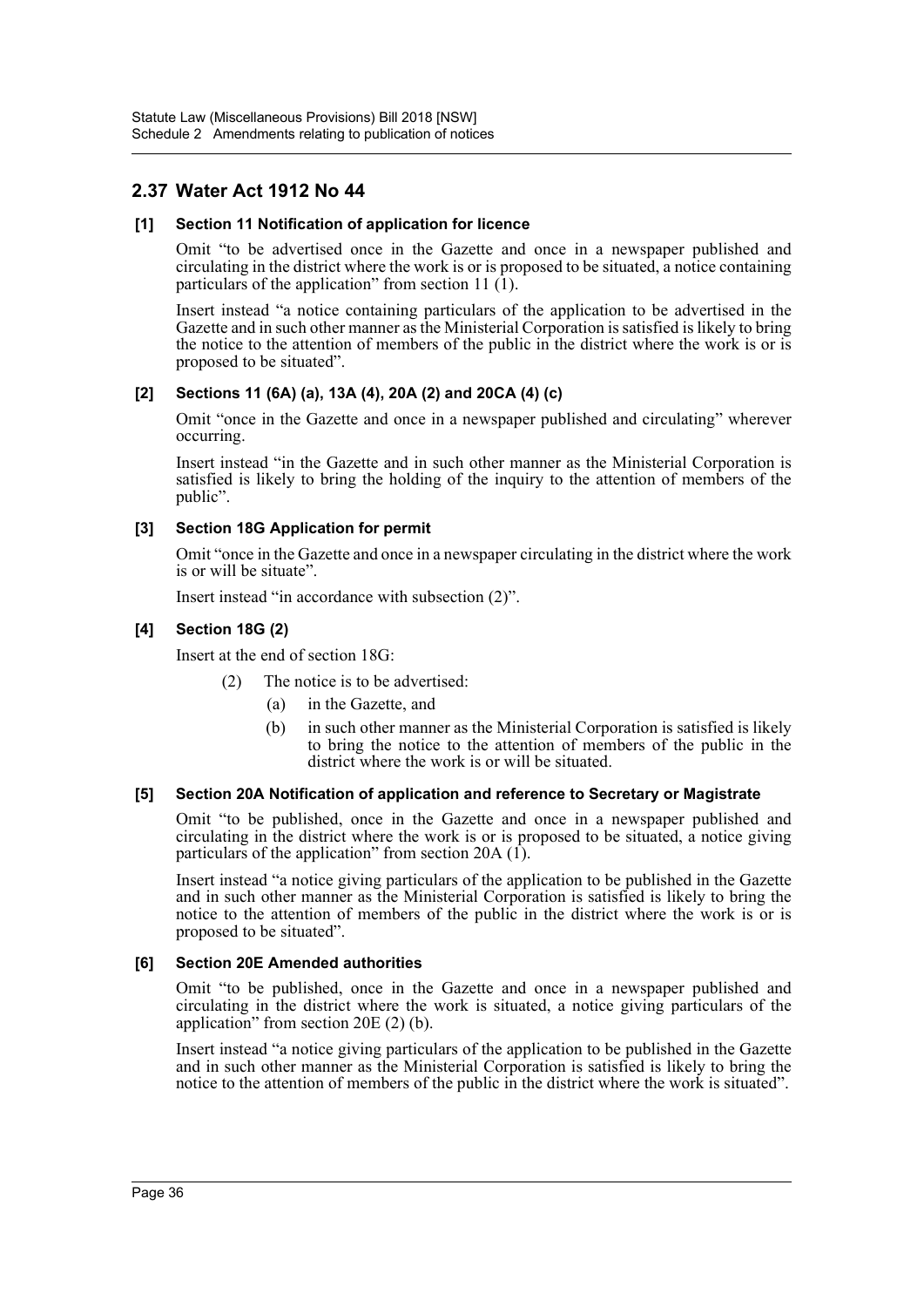#### **[7] Section 20Y Invalidation of applications for entitlements**

Omit "and in a newspaper circulating in the district in which the water source is located" from section 20Y (1).

Insert instead "(and in such other manner as the Ministerial Corporation is satisfied is likely to bring the notice to the attention of members of the public in the district in which the water source is located)".

#### **[8] Section 20Z Power of Ministerial Corporation to reduce water allocations in time of shortage**

Omit "and in a newspaper circulating in the district in which that water source is located" from section  $20Z(1)$ .

Insert instead "(and in such other manner as the Ministerial Corporation is satisfied is likely to bring the notice to the attention of members of the public in the district in which that water source is located)".

#### **[9] Section 20AI Application for transfer**

Omit "newspaper circulating" from section 20AI (3C) (a).

Insert instead "manner that the Ministerial Corporation is satisfied is likely to bring that information to the attention of members of the public".

#### **[10] Section 22B Restriction or suspension of rights held under licences etc during periods of water shortage**

Omit "a newspaper published and circulating" wherever occurring in section 22B (2) and (3).

Insert instead "such other manner as the Ministerial Corporation is satisfied is likely to bring those particulars to the attention of members of the public".

#### **[11] Section 113 Application for licence**

Omit "to be advertised once in the Gazette and once in a public newspaper circulating in the neighbourhood where the bore or the site thereof is situate a notice" from section  $113(2)$ .

Insert instead "a notice to be advertised in the Gazette (and in such other manner as the Ministerial Corporation is satisfied is likely to bring the notice to the attention of members of the public in the neighbourhood where the bore or the site of the bore is situated)".

#### **[12] Section 113A Invalidation of applications for licences**

Omit section 113A (3) (b). Insert instead:

(b) in such other manner as the Ministerial Corporation is satisfied is likely to bring the order to the attention of members of the public in the district in which the water shortage zone is situated.

#### **[13] Section 114 Inquiry**

Omit "once in the Gazette and once in a public newspaper circulating" from section 114 (1).

Insert instead "in the Gazette and in such other manner as the Ministerial Corporation is satisfied is likely to bring those particulars to the attention of members of the public".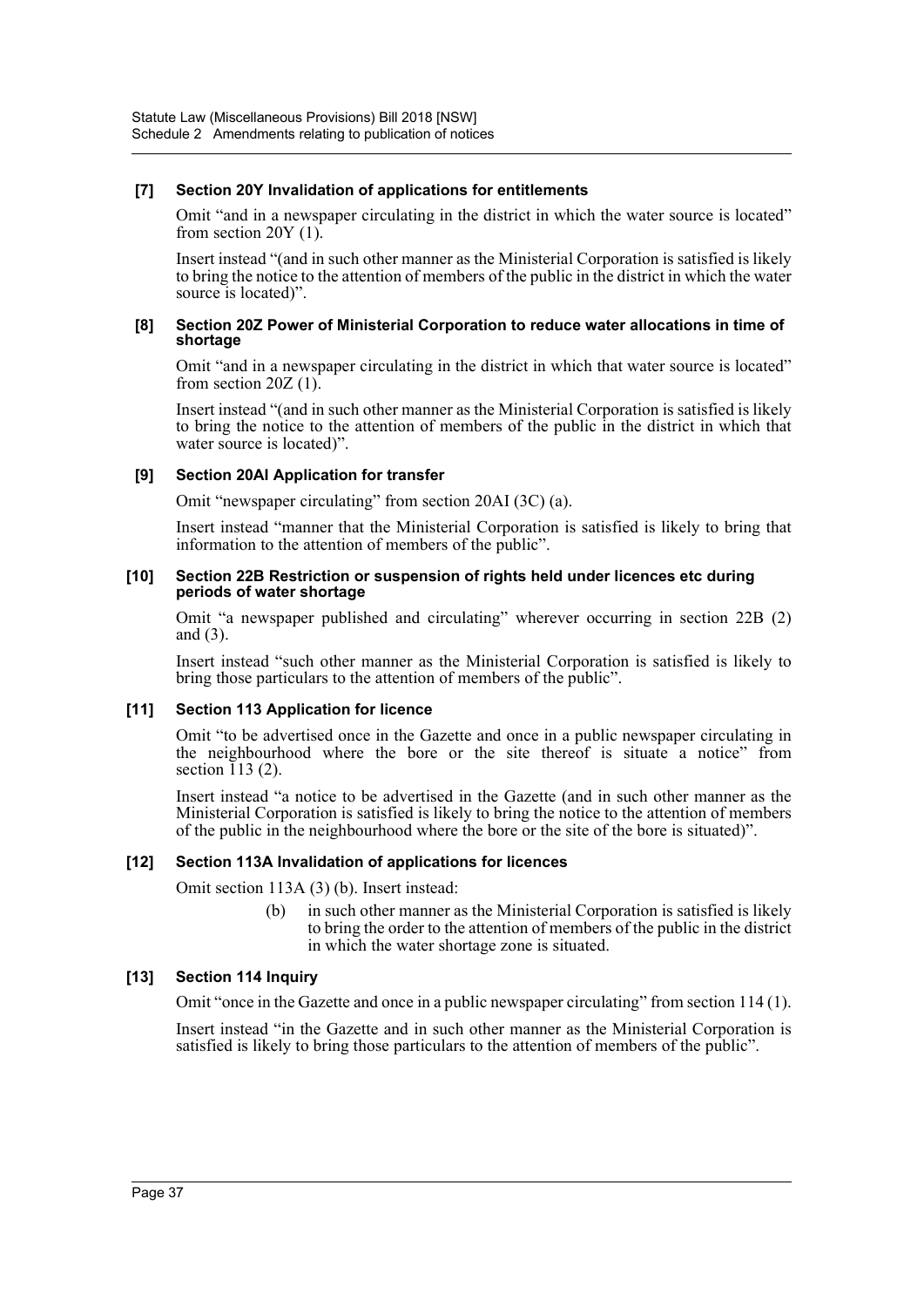#### **[14] Section 117E Restriction or suspension of rights held under licences during periods of water shortage**

Omit section 117E (4) (b). Insert instead:

(b) such other manner as the Ministerial Corporation is satisfied is likely to bring the order to the attention of members of the public in the district in which the water shortage zone is situated.

### **[15] Section 117F Allocation of surplus**

Omit section 117F (3) (b). Insert instead:

(b) such other manner as the Ministerial Corporation is satisfied is likely to bring the order to the attention of members of the public in the district in which the water surplus zone is situated.

### **2.38 Water NSW Act 2014 No 74**

### **[1] Section 23 Public exhibition of memoranda of understanding**

Omit "newspaper circulating" wherever occurring in section 23 (2) and (5).

Insert instead "manner that the regulatory agency concerned is satisfied is likely to bring the notice to the attention of members of the public".

#### **[2] Section 52 Plans of management**

Omit "newspaper circulating throughout New South Wales" from section 52 (2).

Insert instead "manner that the joint sponsors are satisfied is likely to bring the notice to the attention of members of the public".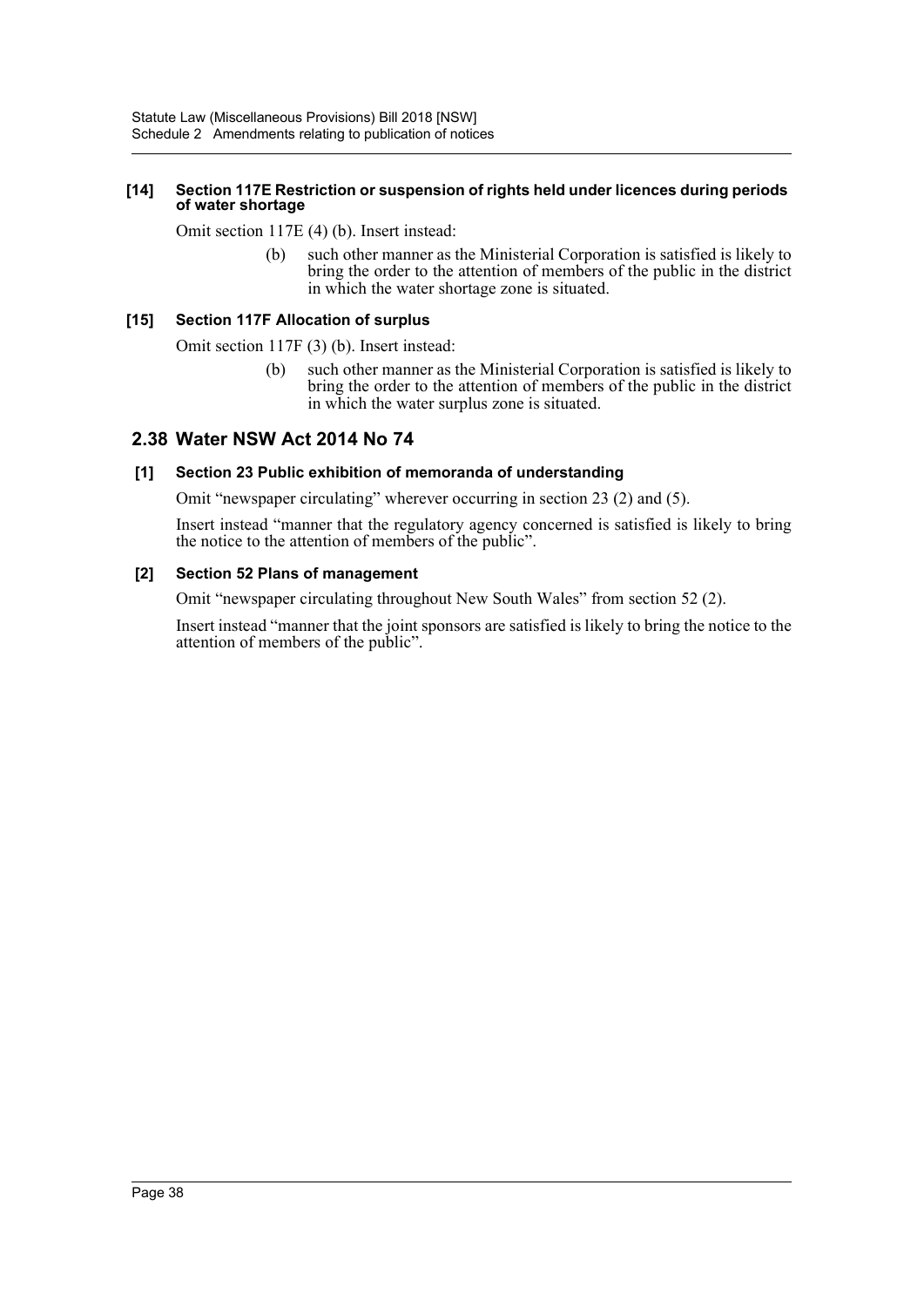### <span id="page-39-0"></span>**Schedule 3 Amendments by way of statute law revision amendments consequent on enactment of Biodiversity Conservation Act 2016 No 63 and Local Land Services Amendment Act 2016 No 64**

#### **Explanatory note**

The proposed amendments in this Schedule update terminology and references to Acts and provisions of Acts as a consequence of the enactment of the *Biodiversity Conservation Act 2016* and the *Local Land Services Amendment Act 2016*. The Schedule also corrects typographical errors in the *Biodiversity Conservation Act 2016* and the *Biodiversity Conservation (Savings and Transitional) Regulation 2017*.

### **3.1 Biodiversity Conservation Act 2016 No 63**

#### **Section 6.2 (d)**

Omit "conservations". Insert instead "conservation".

### **3.2 Biodiversity Conservation (Savings and Transitional) Regulation 2017**

#### **Clauses 26 (1) (b) and 51**

Omit "as a a reference" wherever occurring. Insert instead "as a reference".

### **3.3 Biosecurity Act 2015 No 24**

### **[1] Sections 74 (1), 86 (1), 115 (1) (a) and 137 (1) (a)**

Omit "protected fauna or a protected native plant within the meaning of the *National Parks and Wildlife Act 1974*" wherever occurring.

Insert instead "a protected animal or protected plant within the meaning of the *Biodiversity Conservation Act 2016".*

### **[2] Sections 74 (2), 86 (2), 115 (1) (b) and 137 (1) (b)**

Omit "threatened species within the meaning of the *Threatened Species Conservation Act 1995*" wherever occurring.

Insert instead "threatened species within the meaning of the *Biodiversity Conservation Act 2016*".

### **[3] Sections 74 (3), 86 (3), 115 (1) (c) and 137 (1) (c)**

Omit "the *Native Vegetation Act 2003*" wherever occurring. Insert instead "Part 5A of the *Local Land Services Act 2013*".

### **[4] Sections 74 (3) and 86 (3)**

Omit "that Act" wherever occurring. Insert instead "that Part of that Act".

### **[5] Section 386 (1)**

Omit "the *Native Vegetation Act 2003*". Insert instead "Part 5A of the *Local Land Services Act 2013*".

#### **[6] Section 386 (1)**

Omit "the *Threatened Species Conservation Act 1995*". Insert instead "the *Biodiversity Conservation Act 2016*".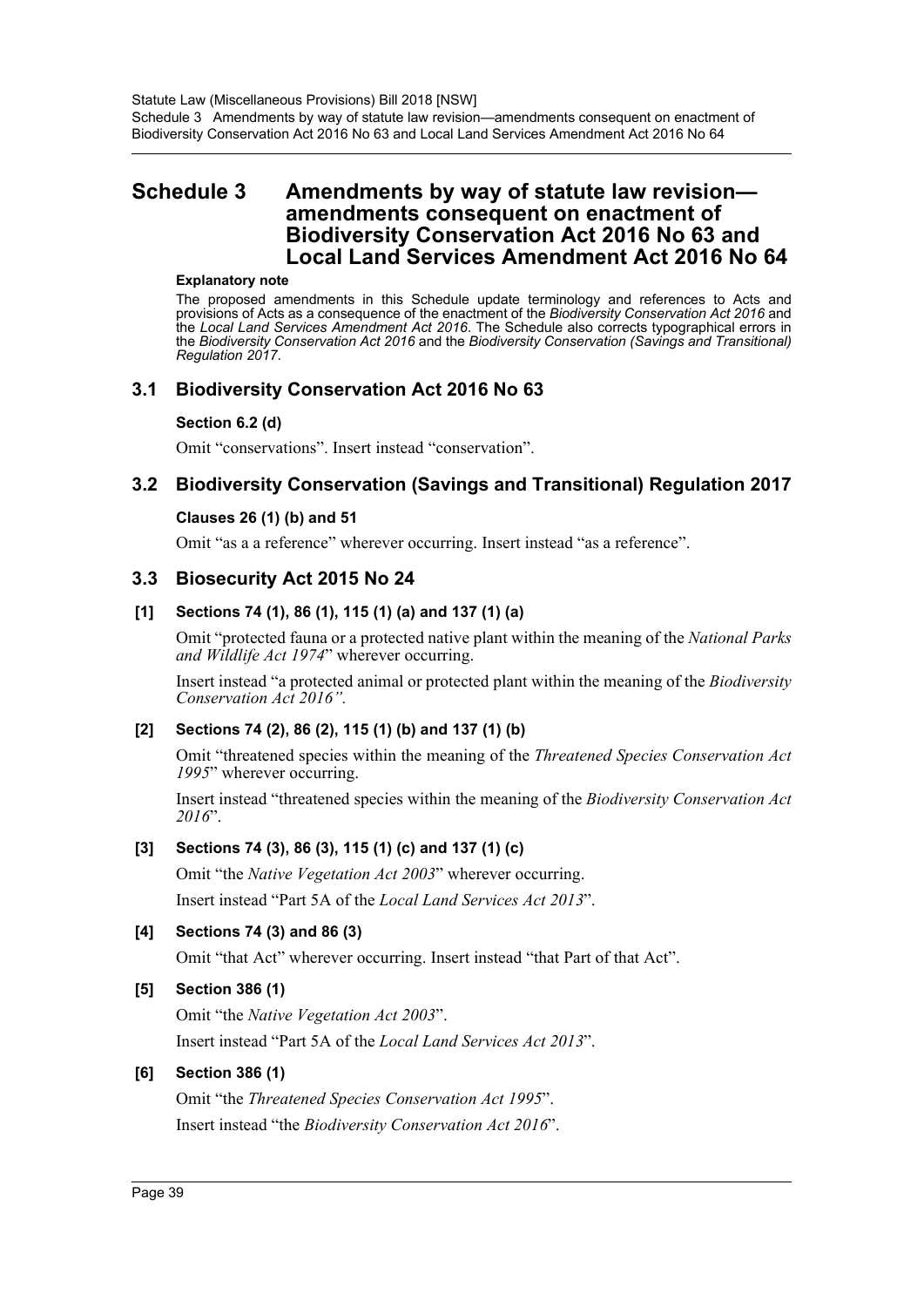### **3.4 Cemeteries and Crematoria Act 2013 No 105**

### **Section 5 (4) (g)**

Omit "*Threatened Species Conservation Act 1995*". Insert instead "*Biodiversity Conservation Act 2016*".

### **3.5 Dividing Fences Act 1991 No 72**

### **Section 14 (1A)**

Omit "critical habitat within the meaning of the *Threatened Species Conservation Act 1995* without the consent of the Director-General of National Parks and Wildlife".

Insert instead "a declared area of outstanding biodiversity value under the *Biodiversity Conservation Act 2016* without the consent of the Environment Agency Head (within the meaning of that Act)".

### **3.6 Electricity Supply Act 1995 No 94**

### **Section 53H (3)**

Omit "the *Native Vegetation Act 2003*, the *Threatened Species Conservation Act 1995*".

Insert instead "the *Biodiversity Conservation Act 2016*, Part 5A of the *Local Land Services Act 2013*".

### **3.7 Exhibited Animals Protection Regulation 2010**

### **[1] Clause 5 Exhibitions exempted from the operation of the Act**

Omit clause  $5(1)(g)$ .

### **[2] Clause 31 (1) (a) (ii)**

Insert "or the *Biodiversity Conservation Act 2016*" after "the *National Parks and Wildlife Act 1974*".

### **3.8 Fisheries Management (General) Regulation 2010**

### **Clause 260 (3) (a)**

Omit "*Threatened Species Conservation Act 1995*". Insert instead "*Biodiversity Conservation Act 2016*".

### **3.9 Impounding Act 1993 No 31**

### **[1] Section 41 (3)**

Omit "threatened species (as defined in the *Threatened Species Conservation Act 1995*), protected fauna (as defined in the *National Parks and Wildlife Act 1974*)".

Insert instead "threatened species or protected animal (within the meaning of the *Biodiversity Conservation Act 2016*)".

### **[2] Section 41 (3)**

Omit "(as defined in that Act)".

Insert instead "(within the meaning of the *National Parks and Wildlife Act 1974*)".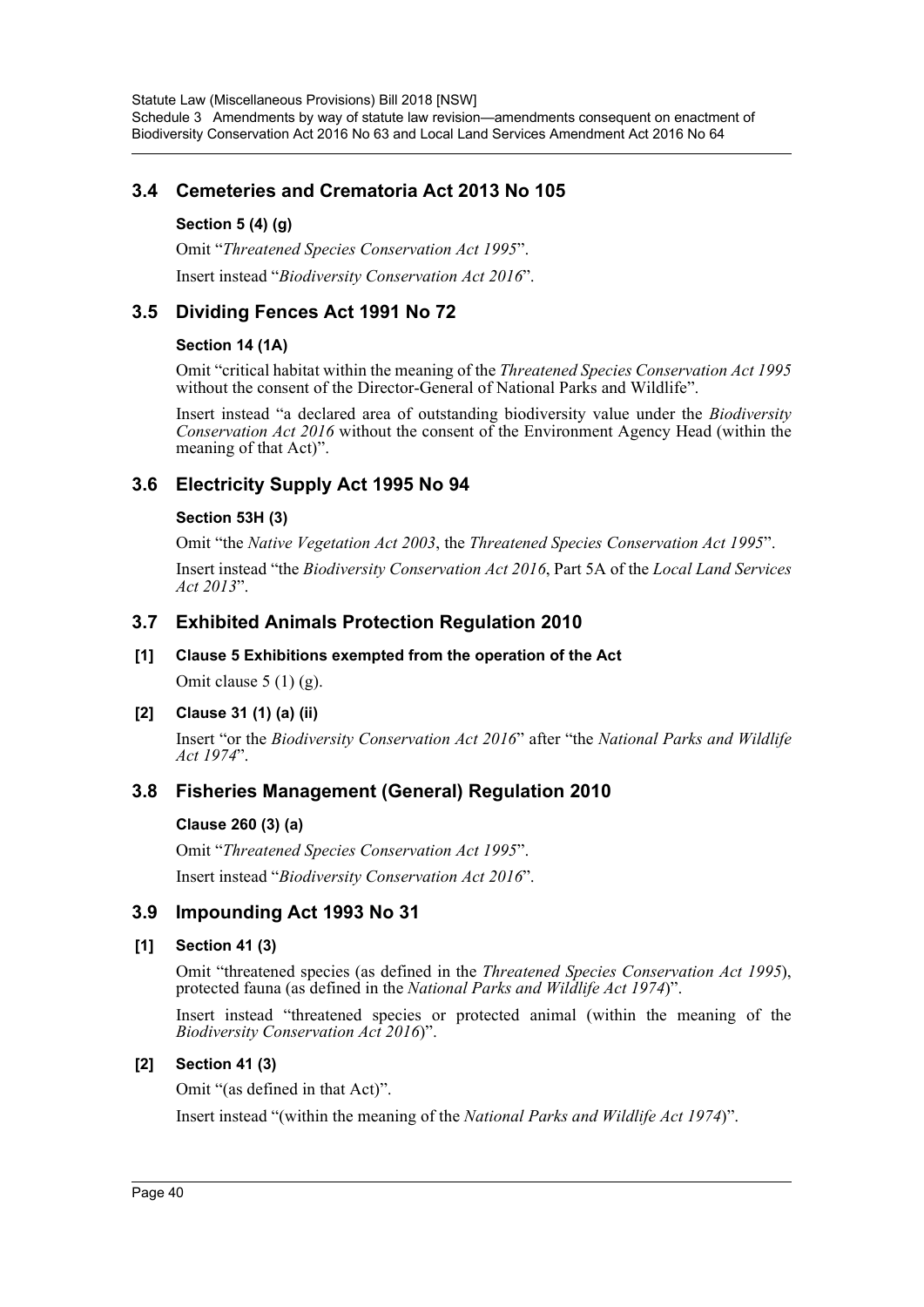Statute Law (Miscellaneous Provisions) Bill 2018 [NSW] Schedule 3 Amendments by way of statute law revision—amendments consequent on enactment of Biodiversity Conservation Act 2016 No 63 and Local Land Services Amendment Act 2016 No 64

### **3.10 Law Enforcement (Power and Responsibilities) Act 2002 No 103**

#### **Schedule 2 Search warrants under other Acts**

Insert in appropriate order:

*Biodiversity Conservation Act 2016*, section 12.14

### **3.11 Mining Regulation 2016**

#### **[1] Schedule 5 Other relevant legislation**

Insert in alphabetical order in the matter under the heading "New South Wales legislation":

*Biodiversity Conservation Act 2016*

*Local Land Services Act 2013* (Part 5A)

#### **[2] Schedule 5**

Insert "(repealed)" after "*Native Vegetation Act 2003*" and "*Threatened Species Conservation Act 1995*" wherever occurring in the matter under the heading "New South Wales legislation".

### **3.12 Pesticides Act 1999 No 80**

#### **[1] Section 9 (1) (a)**

Omit "threatened species within the meaning of the *Threatened Species Conservation Act 1995*".

Insert instead "threatened species within the meaning of the *Biodiversity Conservation Act 2016*".

### **[2] Section 9 (1) (b)**

Omit "protected fauna within the meaning of the *National Parks and Wildlife Act 1974*".

Insert instead "protected animal within the meaning of the *Biodiversity Conservation Act 2016*".

#### **[3] Section 9 (2)**

Omit "any such animal or protected fauna". Insert instead "any such animal".

#### **[4] Section 9 (3)**

Omit "protected fauna". Insert instead "a protected animal".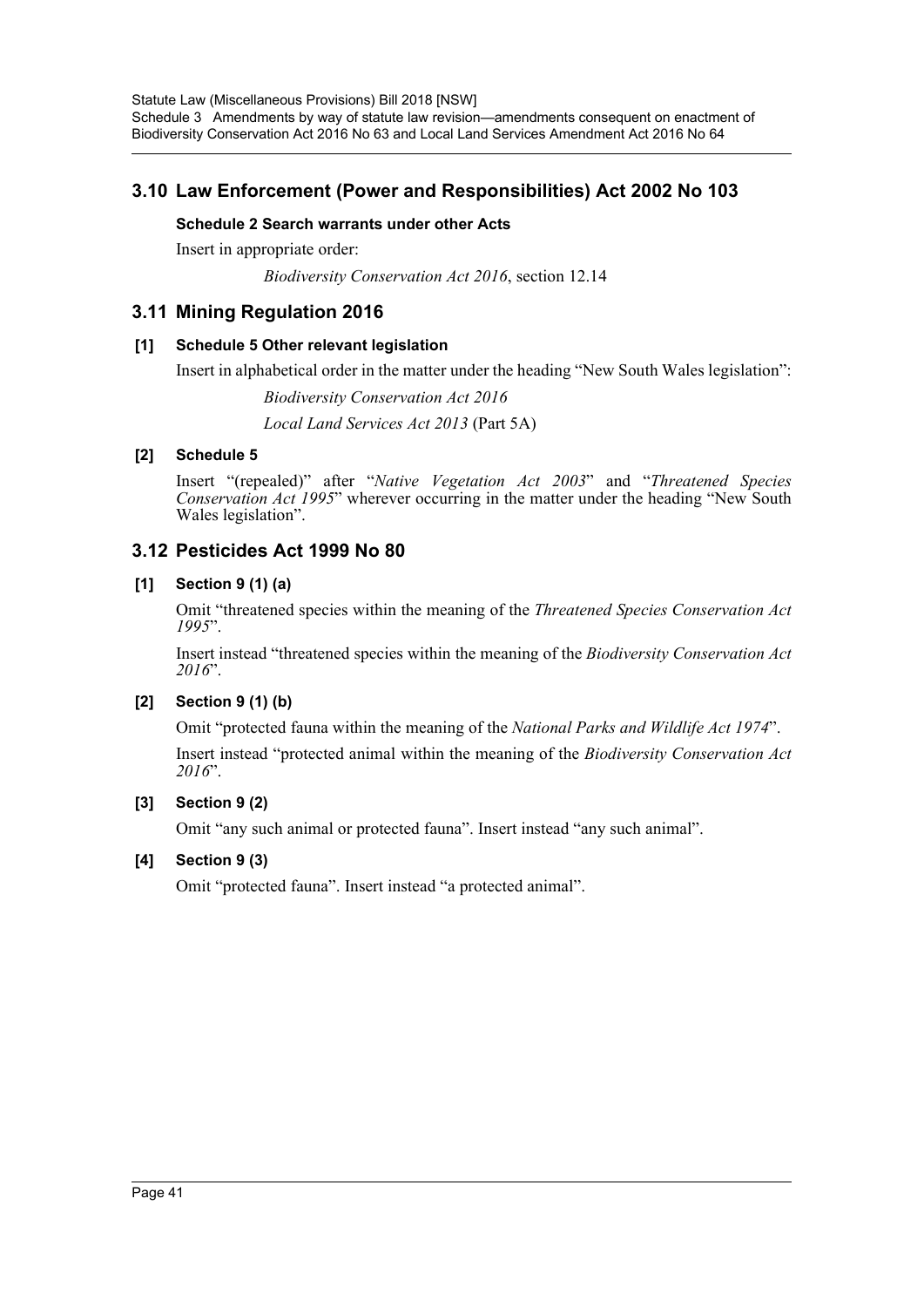### <span id="page-42-0"></span>**Schedule 4 Amendments by way of statute law revision amendment of Environmental Planning and Assessment Act 1979 No 203 consequent on enactment of Environmental Planning and Assessment Amendment Act 2017 No 60**

#### **Explanatory note**

The proposed amendments in this Schedule update references to provisions of the *Environmental Planning and Assessment Act 1979* that were renumbered or relocated by amendments made by the *Environmental Planning and Assessment Amendment Act 2017*. In addition, the Schedule amends other provisions of the *Environmental Planning and Assessment Act 1979* to bring the Act into line with other amendments made by that amending Act and by the *Coastal Management Act 2016*. The amendments also carry forward uncommenced amendments made by the *Environmental Planning and Assessment Amendment Act 2014*, which is to be repealed by Schedule 6 to this Act.

#### **[1] Section 1.4 Definitions**

Omit the definition of *construction certificate* from section 1.4 (1). Insert instead: *construction certificate*, *subdivision works certificate*, *occupation certificate*, *subdivision certificate*, *compliance certificate*—see Part 6.

**[2] Section 1.4 (1), definition of "advertised development"**

Omit the definition.

#### **[3] Section 1.4 (1), definition of "authorised fire officer"**

Insert in alphabetical order: *authorised fire officer*—see section 9.35 (1) (d).

#### **[4] Section 1.4 (1), definition of "objector"**

Omit "section 79 (5)". Insert instead "Schedule 1".

**[5] Sections 1.4 (1) (definition of "NSW planning portal"), 3.1 (1) (paragraph (b) of the definition of "relevant strategic planning authority"), 3.21 (1), 3.23 (b), 3.25 (1) (a), 3.33 (3), 3.36 (1), 3.37 (d), 3.41 (1) (definition of "relevant planning authority"), 4.15 (1) (a) (ii), 4.16 (9) and (10), 4.38 (5), 4.57, 4.64, 5.6 (2), 5.7, 5.8, 5.11 (definition of "proponent"), 5.15–5.19, 5.25 (3), 5.28 (1), 7.14 (3), 7.16, 7.22 (1) (d), 7.28 (2), 7.38, 7.39, 7.43–7.46, 9.8 (1), 9.10, 9.13 (definitions of "investigation authority" and "investigation officer"), 9.14 (1), 9.15 (1) (a), 9.35 (1) (g) (as renumbered by item [46]), 9.41 (2), 9.57 (5A) (a), 10.2, 10.4, 10.6 (3) (c), 10.8 (2) (a) and 10.13 (1) (b) and clause 3 (3) (b) of Schedule 3**

Omit "Secretary" and "Secretary's" wherever occurring.

Insert instead "Planning Secretary" and "Planning Secretary's", respectively.

#### **[6] Section 1.4 (1), definition of "region"**

Omit the definition.

#### **[7] Section 2.11 Miscellaneous provisions relating to Commission**

Insert after section 2.11 (2):

(2A) The allocation of the work of the Commission includes the determination of the constitution of the Commission for the matter in accordance with section 2.10.

#### **[8] Section 3.10 (1)**

Omit "this Division". Insert instead "this Act".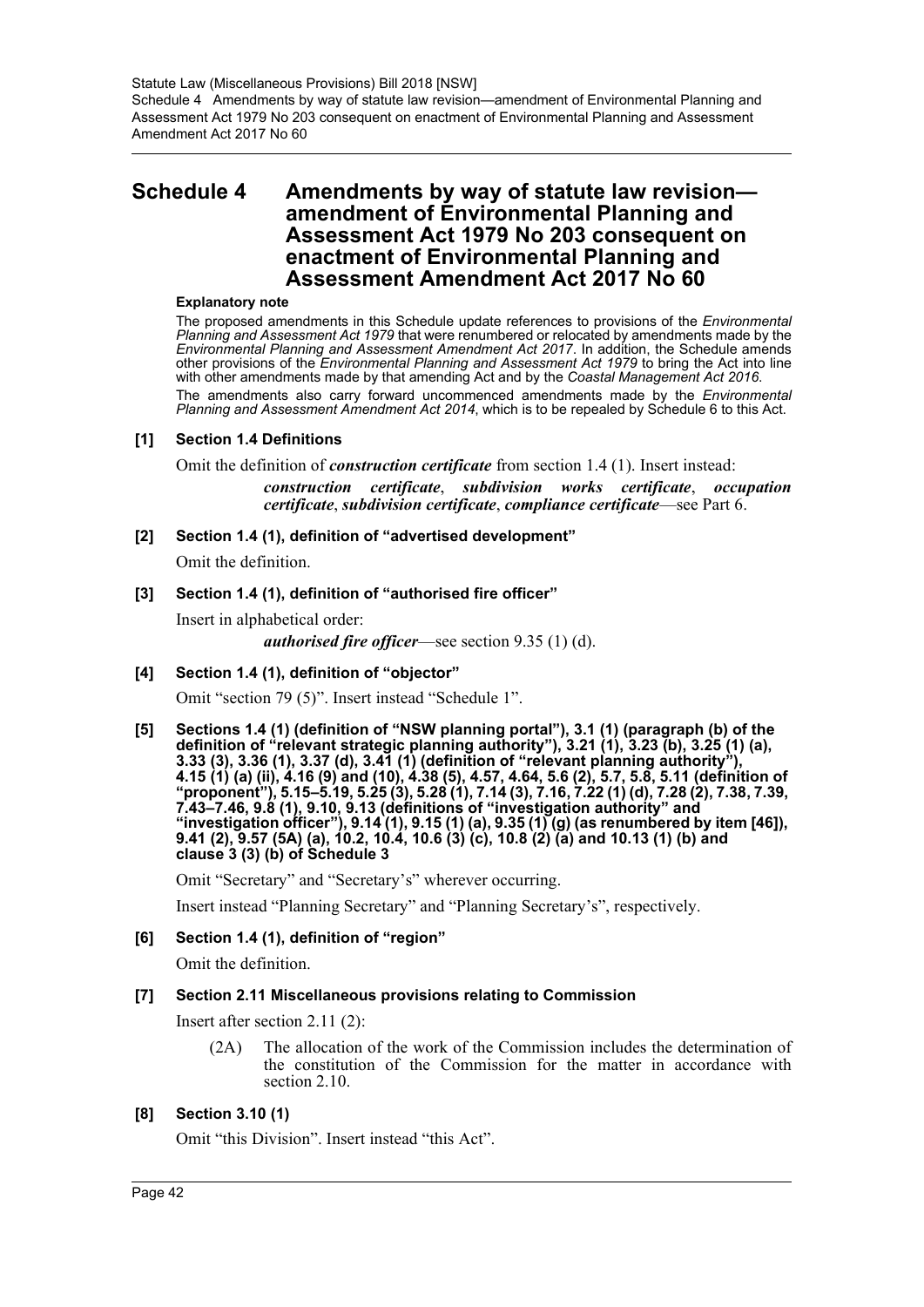#### **[9] Section 3.20 (8A)**

Omit "this Part" where secondly occurring. Insert instead "this Act".

#### **[10] Section 3.22 (1)**

Omit "this Part" where secondly occurring. Insert instead "this Act".

#### **[11] Section 3.24 Publication, amendment and repeal of environmental planning instruments**

Insert at the end of the section:

(11) An environmental planning instrument may be amended or repealed by a subsequent environmental planning instrument, whether of the same or a different type.

#### **[12] Section 3.32 (6)**

Omit "by the Minister by order published in the Gazette".

Insert instead "by a Ministerial planning order".

### **[13] Section 3.34 (8)**

Omit "section 57" and "that section".

Insert instead "Schedule 1" and "that Schedule", respectively.

#### **[14] Section 3.35 (3)**

Omit "section 57". Insert instead "Schedule 1".

#### **[15] Section 4.8 Exercise of consent authority functions on behalf of councils where local planning panel constituted**

Omit "and applications for the modification of development consents" from section 4.8 (4) (a) and insert after section 4.8 (4):

(5) In this section, *development applications* includes applications to modify development consents.

#### **[16] Section 4.12 (2)**

Omit "section 1.4 (1)". Insert instead "section 1.5 (1)".

### **[17] Section 4.15 (1), note**

Omit the note.

### **[18] Section 4.16 (9) (a)**

Omit "section 79 (1) (a)". Insert instead "Schedule 1".

### **[19] Section 4.18 Post-determination notification**

Omit "section 79 (5)" wherever occurring in section 4.18 (1) and (3). Insert instead "Schedule 1".

### **[20] Section 4.18 (4)**

Omit ", and accordingly a reference in this section to section 79 (5) includes a reference to section 89F (3)".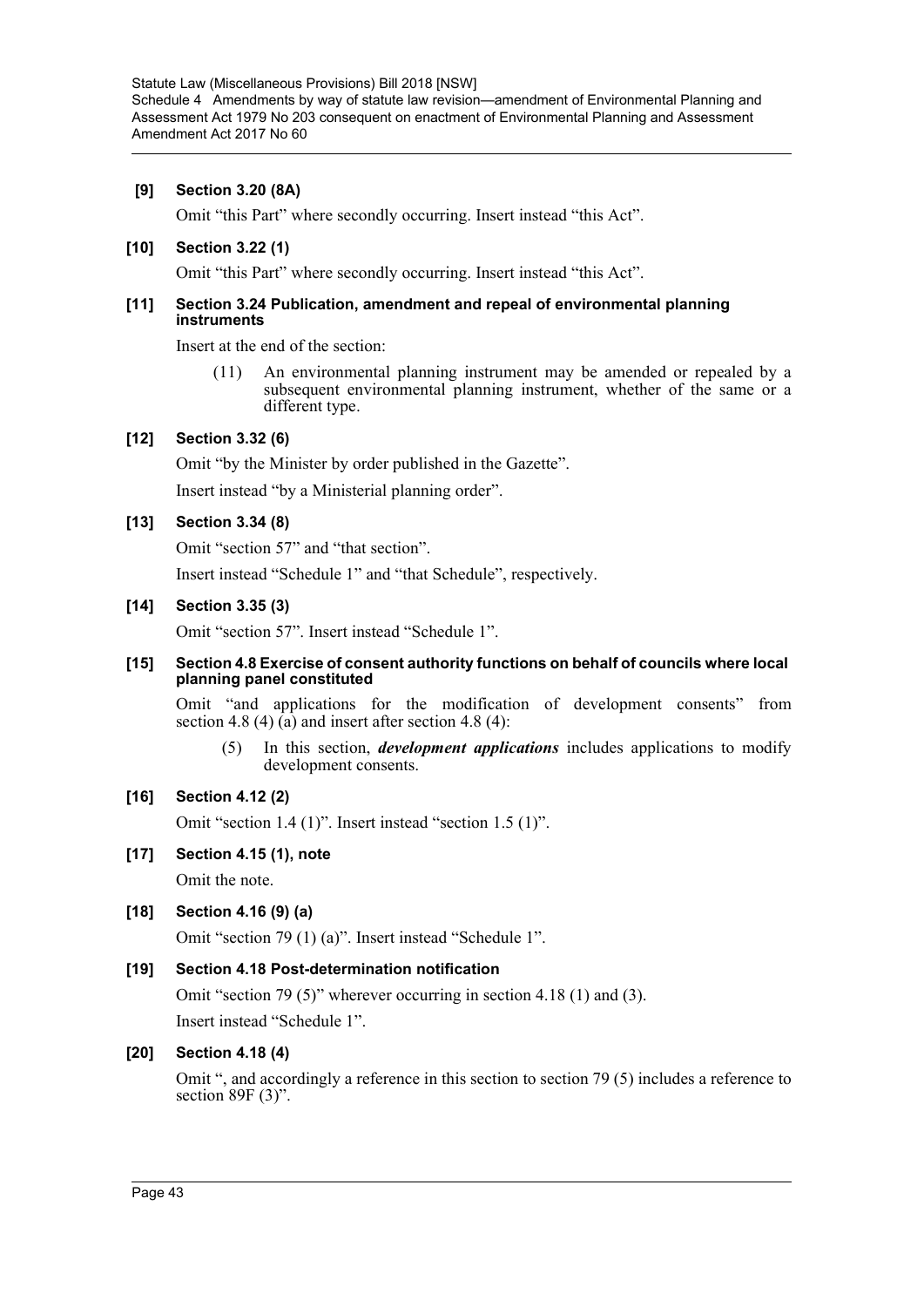#### **[21] Section 4.27 (3) and note**

Omit "section 109M" and "Section 109M".

Insert instead "section 6.9" and "Section 6.9", respectively.

### **[22] Section 4.32 (1), definition of "applicable regional panel"** Omit "the regional panel". Insert instead "the Sydney district or regional planning panel".

### **[23] Section 4.36 (3)**

Omit "by order published in the Gazette". Insert instead "by a Ministerial planning order".

#### **[24] Section 4.49 (a)**

Omit "section 79 or 79A". Insert instead "Schedule 1".

### **[25] Section 4.64 Regulations—Part 4**

Omit section 4.64 (1) (p) and (p1).

#### **[26] Section 4.69 (2)**

Omit "deemed instrument referred to in Division 2 of Part 21 of Schedule 6".

Insert instead "deemed environmental planning instrument".

#### **[27] Section 5.2 (1)**

Omit "by order published in the Gazette and in a newspaper circulating throughout the State".

Insert instead "by a Ministerial planning order".

#### **[28] Section 5.13, note**

Omit "Section 23 (8)". Insert instead "Section 2.4 (3)".

#### **[29] Section 5.22 Application of other provisions of Act**

Omit section 5.22 (5) and insert at the end of the section:

**Note.** Section 6.33 (2) authorises the regulations to apply provisions of Part 6 relating to building and subdivision certification to State significant infrastructure.

#### **[30] Section 5.22 (6)**

Omit "Section 109R". Insert instead "Section 6.28".

#### **[31] Section 7.6 Registered planning agreements to run with land**

Omit "lodgement by a planning authority" from section 7.6 (2).

Insert instead "lodgment by or on behalf of a planning authority".

### **[32] Section 7.35 Funds generally**

Insert at the end of the section:

(3) The funds are to be administered by the Planning Ministerial Corporation.

### **[33] Section 7.38 (6) (b)**

Omit "section 9". Insert instead "Part 6 of Schedule 2".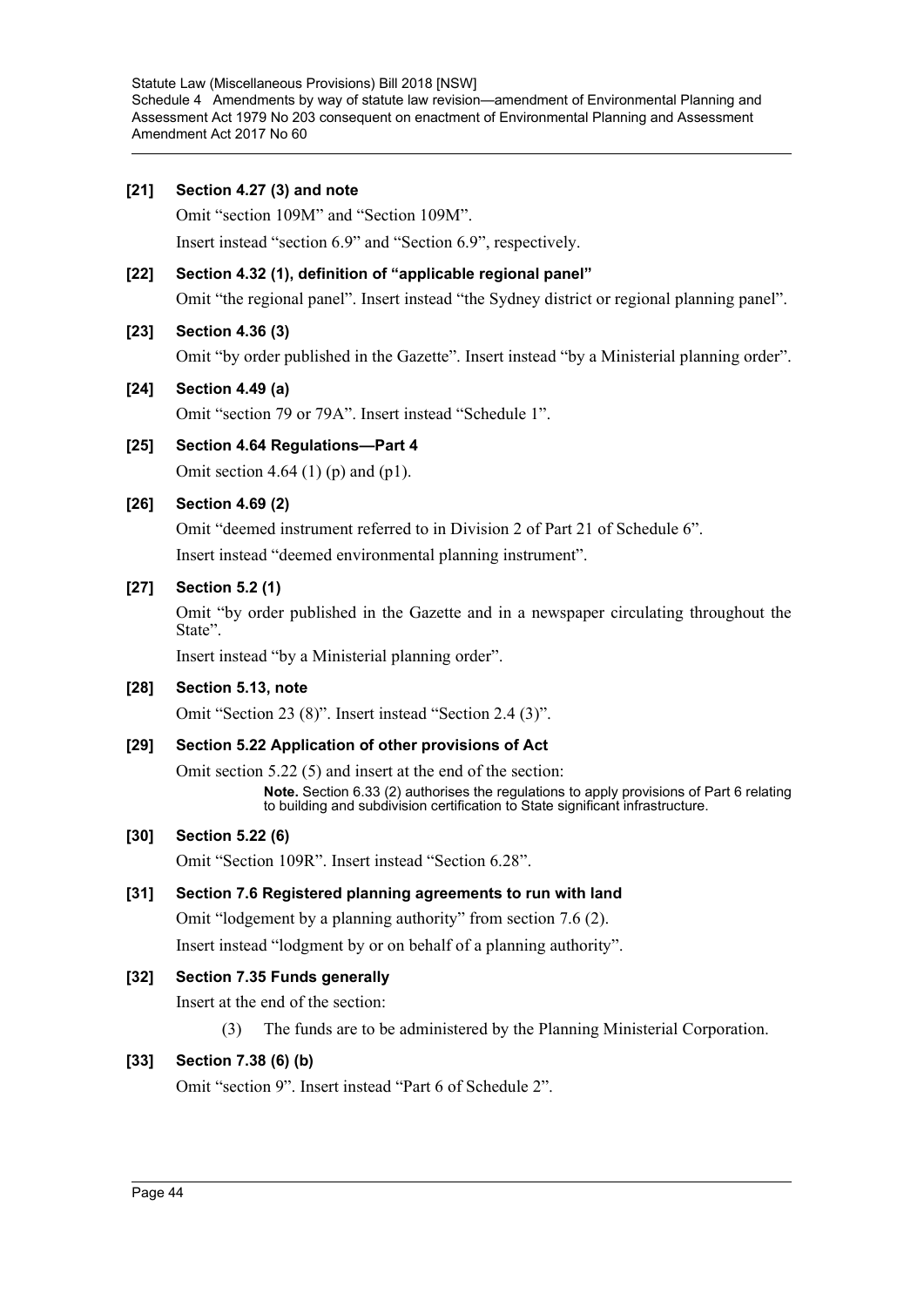#### **[34] Section 8.8 (1)**

Omit "including any such development that is State significant development".

Insert instead "including any State significant development that would be designated development but for section 4.10 (2)".

#### **[35] Section 9.1 (2) (a)**

Omit "Division 3.4 or 5 of Part 3". Insert instead "section 3.21 or Division 3.4 of Part 3".

#### **[36] Section 9.1 (2) (b1)**

Insert "(including applications to modify development consents)" after "development applications".

#### **[37] Section 9.3 (11)**

Omit the subsection.

#### **[38] Section 9.6 (7) and (9)**

Omit "in the Gazette" wherever occurring. Insert instead "on the NSW planning portal".

#### **[39] Section 9.6 (12), definition of "failure to comply with obligations under the planning legislation"**

Omit paragraph (b).

#### **[40] Section 9.6 (12)**

Insert in alphabetical order:

*regional panel* means a Sydney district or regional planning panel.

### **[41] Section 9.9 (1)**

Omit "regional panel" wherever occurring.

Insert instead "Sydney district or regional planning panel".

### **[42] Section 9.11**

Insert at the end of the section:

(2) In this section: *regional panel* means a Sydney district or regional planning panel.

### **[43] Section 9.12 (1)**

Omit "regional panel". Insert instead "Sydney district or regional planning panel".

### **[44] Section 9.13, definition of "authorised fire officer"** Omit the definition.

### **[45] Section 9.35 (1)**

Omit "or" where lastly occurring in paragraphs (e) and (f) (as renumbered by item [46]).

#### **[46] Section 9.35 (1)**

Renumber paragraphs (c) and (d) where secondly occurring as paragraphs (f) and  $(g)$ , respectively.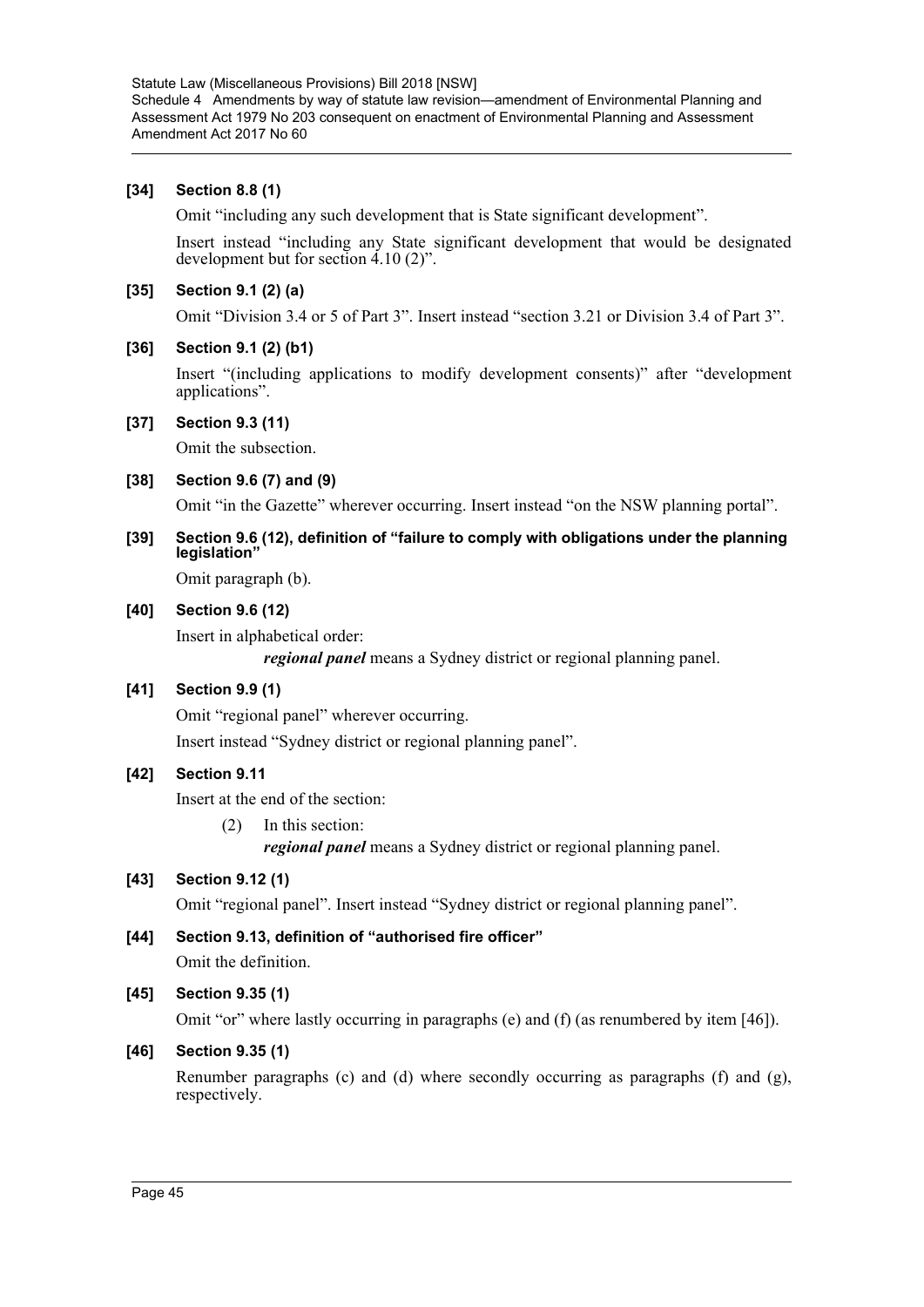#### **[47] Section 9.35 (1) (f) and (g) (as renumbered by item [46])**

Omit "items 2, 7, 8, 12, 14 and 20 of the Table to this subsection". Insert instead "items 1, 3, 7, 10, 12 and 15 of Part 1 of Schedule 5".

**[48] Section 9.55**

Omit the section.

### **[49] Section 9.56 (4)**

Omit "section 121ZR". Insert instead "Part 3 of Schedule 5".

### **[50] Schedule 2 Provisions relating to planning bodies**

Omit "2.20))" after the heading to the Schedule. Insert instead "2.20)".

**[51] Schedule 4B Provisions relating to local planning panels** Omit the Schedule.

### **[52] Schedule 5, Part 1, item 3**

Omit paragraph (e) from Column 2. Insert at the end of the fourth bullet point:

, or

is erected in contravention of this Act.

#### **[53] Schedule 5, Part 1**

Renumber item 20 as item 15 and insert "**Stop Coastal Activities Order**" as a heading to that matter in Column 1.

### **[54] Schedule 5, Part 13**

Insert at the end of the Part:

#### **41 Application of Local Government Act 1993 certificate provision**

Section 735A of the *Local Government Act 1993* applies to orders and notices under this Schedule in the same way as it applies to notices under that Act.

#### **[55] Schedule 7 Paper subdivisions**

Omit "(Section 155)" after the heading to the Schedule.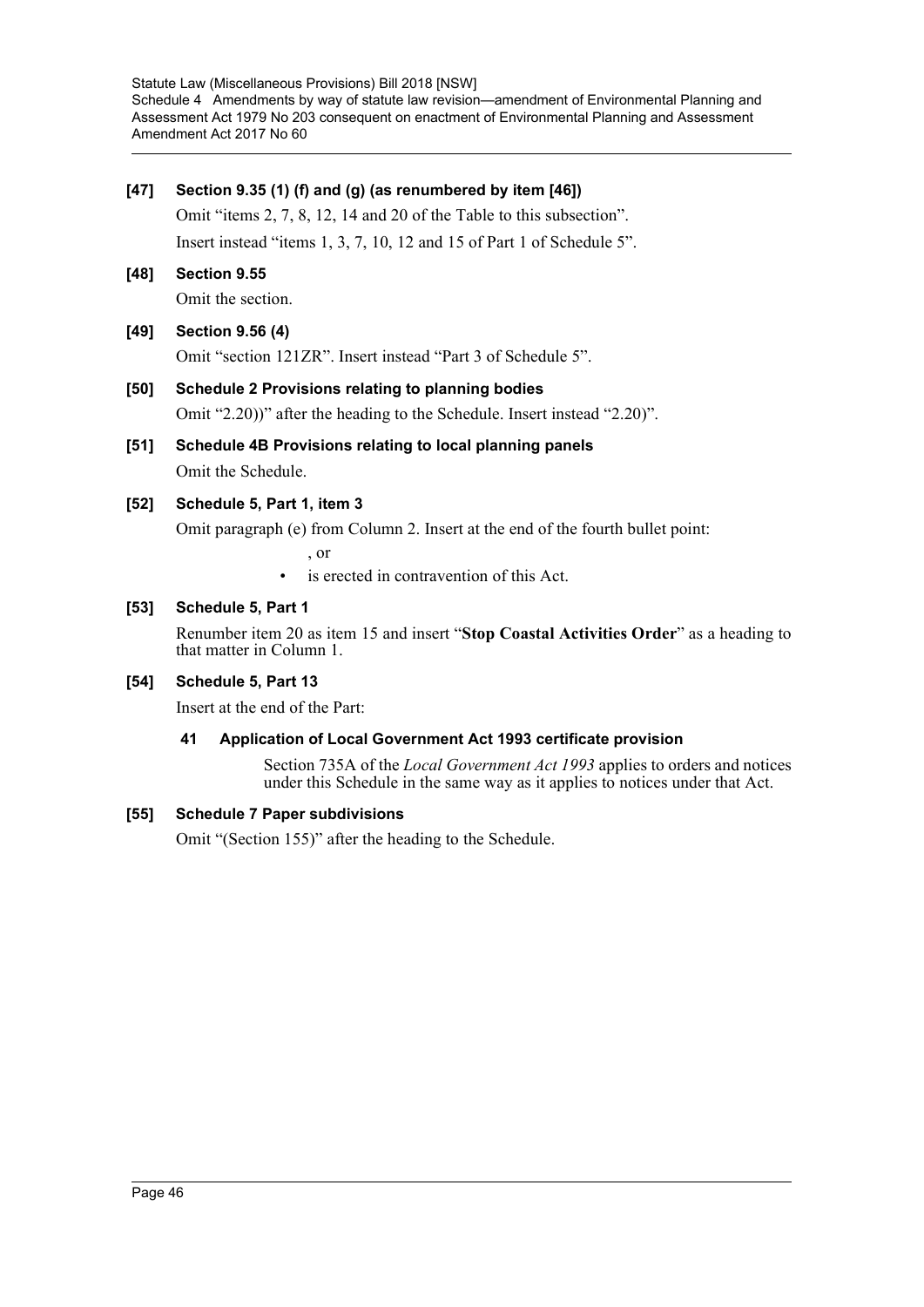### <span id="page-47-0"></span>**Schedule 5 Amendments by way of statute law revision miscellaneous amendments**

### **5.1 Betting and Racing Act 1998 No 114**

#### **Section 17A (1), definition of "sporting event"**

Omit "incudes". Insert instead "includes". **Explanatory note** The proposed amendment corrects a spelling error.

### **5.2 Building and Construction Industry Long Service Payments Act 1986 No 19**

#### **Section 3 (1), definition of "Chief Executive Officer"**

Omit "Chief Executive Officer within the meaning of the *Long Service Corporation Act 2010*".

Insert instead "Secretary of the Department of Finance, Services and Innovation".

#### **Explanatory note**

The proposed amendment updates a reference as a consequence of a past administrative changes order.

### **5.3 Building Professionals Regulation 2007**

#### **[1] Clause 3 (1), definition of "strata certificate"**

Omit "*Strata Schemes (Freehold Development) Act 1973* or the *Strata Schemes (Leasehold Development) Act 1986*".

Insert instead "*Strata Schemes Development Act 2015*".

#### **[2] Clause 13 (3), note**

Omit "that that". Insert instead "that".

#### **[3] Schedule 1, Part 1**

Omit "*Strata Schemes (Freehold Development) Act 1973* or the *Strata Schemes (Leasehold Development) Act 1986* and the regulations under those Acts" and "section 37AA of the *Strata Schemes (Freehold Development) Act 1973* and section 66AA of the *Strata Schemes (Leasehold Development) Act 1986*".

Insert instead "*Strata Schemes Development Act 2015* and any regulations under that Act" and "section 57 (1) (b) of the *Strata Schemes Development Act 2015*", respectively.

### **Explanatory note**

Items [1] and [3] of the proposed amendments update references to an Act. Item [2] omits a duplicated word.

### **5.4 Contaminated Land Management Act 1997 No 140**

#### **Section 103 (1)**

Insert "being" before "reckless". **Explanatory note** The proposed amendment corrects grammar.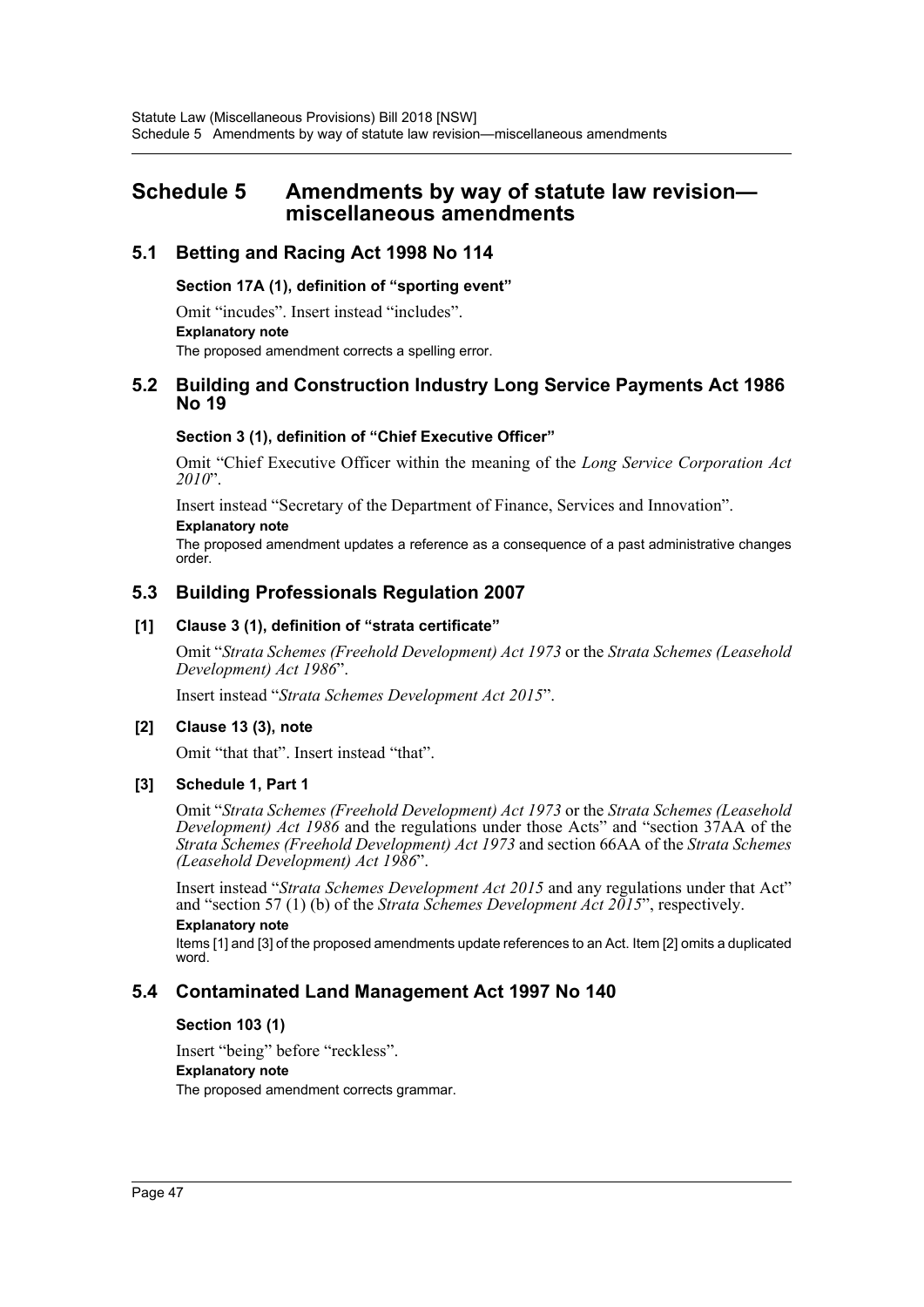### **5.5 Contract Cleaning Industry (Portable Long Service Leave Scheme) Act 2010 No 122**

#### **Section 3 (1), definition of "Secretary"**

Omit "Secretary of the Treasury".

Insert instead "Secretary of the Department of Finance, Services and Innovation".

**Explanatory note**

The proposed amendment updates a reference as a consequence of a past administrative changes order.

### **5.6 Cootamundra Local Environmental Plan 2013**

#### **Land Use Table, Zone IN3, item 4**

Omit "Recreation areas (indoor); Recreation areas (major); Recreation areas (outdoor);".

Insert instead "Recreation facilities (indoor); Recreation facilities (major); Recreation facilities (outdoor);".

#### **Explanatory note**

The proposed amendment corrects references to land uses.

### **5.7 Crimes Act 1900 No 40**

#### **Section 307A (1) (b)**

Insert "being" before "reckless". **Explanatory note** The proposed amendment corrects grammar.

### **5.8 Crimes (Administration of Sentences) Act 1999 No 93**

#### **Section 78A (5)**

Omit "section 79 (c1)". Insert instead "section 79 (1) (c1)". **Explanatory note** The proposed amendment corrects a cross-reference.

### **5.9 Crimes (Administration of Sentences) Regulation 2014**

#### **Schedule 6, clause 2 Government analysts and other analysts**

Renumber the clause as clause 3. **Explanatory note** The proposed amendment corrects duplicate numbering.

### **5.10 Criminal Procedure Act 1986 No 209**

#### **Section 3 (1), definition of "case conference"**

Omit "—means". Insert instead "means". **Explanatory note** The proposed amendment corrects a typographical error.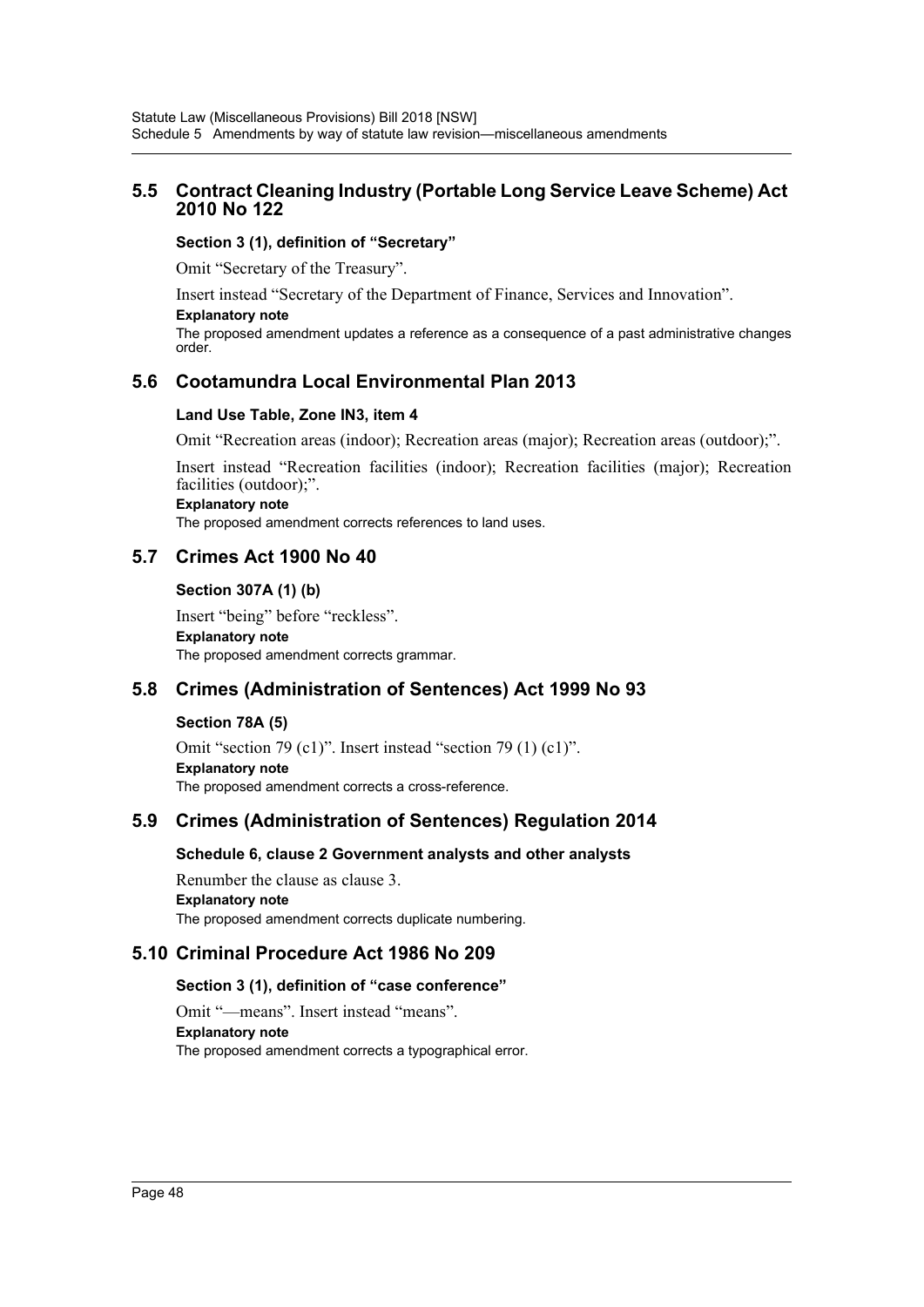### **5.11 Driving Instructors Act 1992 No 3**

### **Section 3 (3)**

Insert after section 3 (2):

(3) Notes included in this Act do not form part of this Act.

**Explanatory note**

The proposed amendment clarifies the status of notes.

### **5.12 Electoral Act 2017 No 66**

#### **Section 215 (b)**

Insert "being" before "reckless". **Explanatory note** The proposed amendment corrects grammar.

### **5.13 Environmental Planning and Assessment Regulation 2000**

#### **Clause 52 (2)**

Omit "to the Act of the Act". Insert instead "to the Act". **Explanatory note** The proposed amendment omits redundant words.

### **5.14 Environmental Planning and Assessment (Savings, Transitional and Other Provisions) Regulation 2017**

#### **[1] Clause 17**

Omit "to not". Insert instead "do not".

#### **[2] Schedule 1**

Insert "**Part 1 Preliminary**" before clause 1.

#### **Explanatory note**

Item [1] of the proposed amendments corrects a typographical error. Item [2] inserts a missing heading.

### **5.15 Fisheries Management (Abalone Share Management Plan) Regulation 2000**

#### **Appendix, clause 30**

Insert "of the Act" after "section 68 (6A)". **Explanatory note** The proposed amendment corrects a reference.

### **5.16 Fisheries Management (Aquaculture) Regulation 2017**

#### **Clause 3 (3)**

Insert "(except in Schedule 2)" after "Regulation" where firstly occurring. **Explanatory note** The proposed amendment clarifies the status of notes in the Regulation.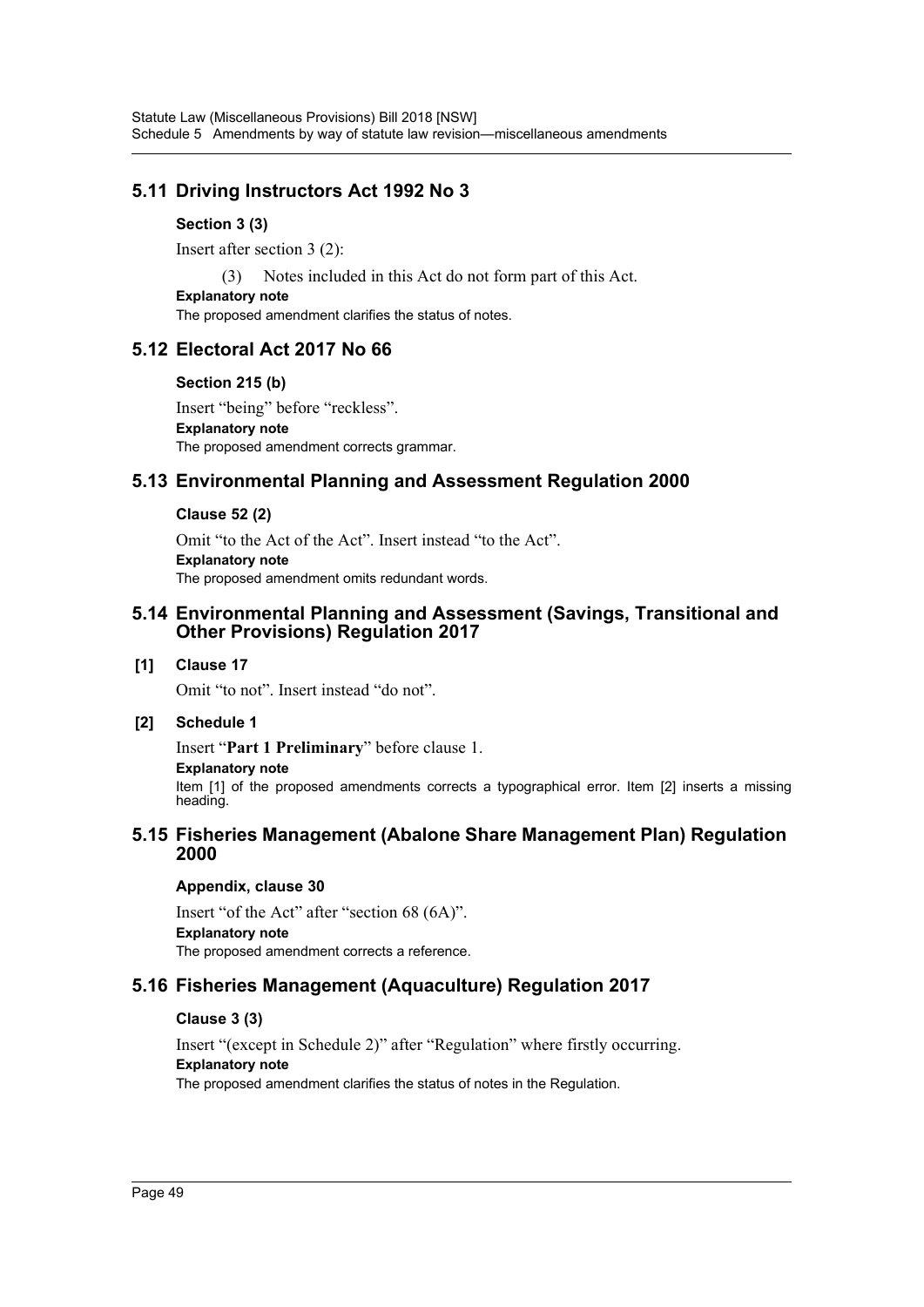### **5.17 Fisheries Management (Estuary General Share Management Plan) Regulation 2006**

#### **Appendix, Schedule 1**

Omit "that that". Insert instead "that". **Explanatory note** The proposed amendment omits a redundant word.

### **5.18 Fisheries Management (Lobster Share Management Plan) Regulation 2000**

#### **Appendix, clause 21, note**

Omit "total allowable catch". Insert instead "TAC determination".

#### **Explanatory note**

The proposed amendment updates terminology consequent on the making of the *Fisheries Management Legislation Amendment (Quota Management) Regulation 2017*.

### **5.19 Food Regulation 2015**

#### **[1] Clause 170 (1)**

Omit "clause 3" wherever occurring. Insert instead "clause 4".

#### **[2] Clause 170 (1)**

Renumber the proposed provision as clause 5.

#### **Explanatory note**

Item [1] of the proposed amendments updates a reference to a renumbered provision of a Code. Item [2] makes a related amendment to update a reference to a provision of a Regulation.

### **5.20 Gene Technology (GM Crop Moratorium) Act 2003 No 12**

#### **Section 7**

Insert "that" after "knowing". **Explanatory note** The proposed amendment corrects grammar.

### **5.21 Home Building Act 1989 No 147**

#### **Section 119C (7), definitions of "lot", "owners corporation" and "strata scheme"**

Omit "*Strata Schemes Management Act 1996*".

Insert instead "*Strata Schemes Management Act 2015*". **Explanatory note** The proposed amendment updates a reference to an Act.

### **5.22 Home Building Regulation 2014**

#### **[1] Clause 34 (1), paragraph (a) of definition of "common property"**

Omit "*Strata Schemes (Freehold Development) Act 1973* or the *Strata Schemes (Leasehold Development) Act 1986*".

Insert instead "*Strata Schemes Development Act 2015*".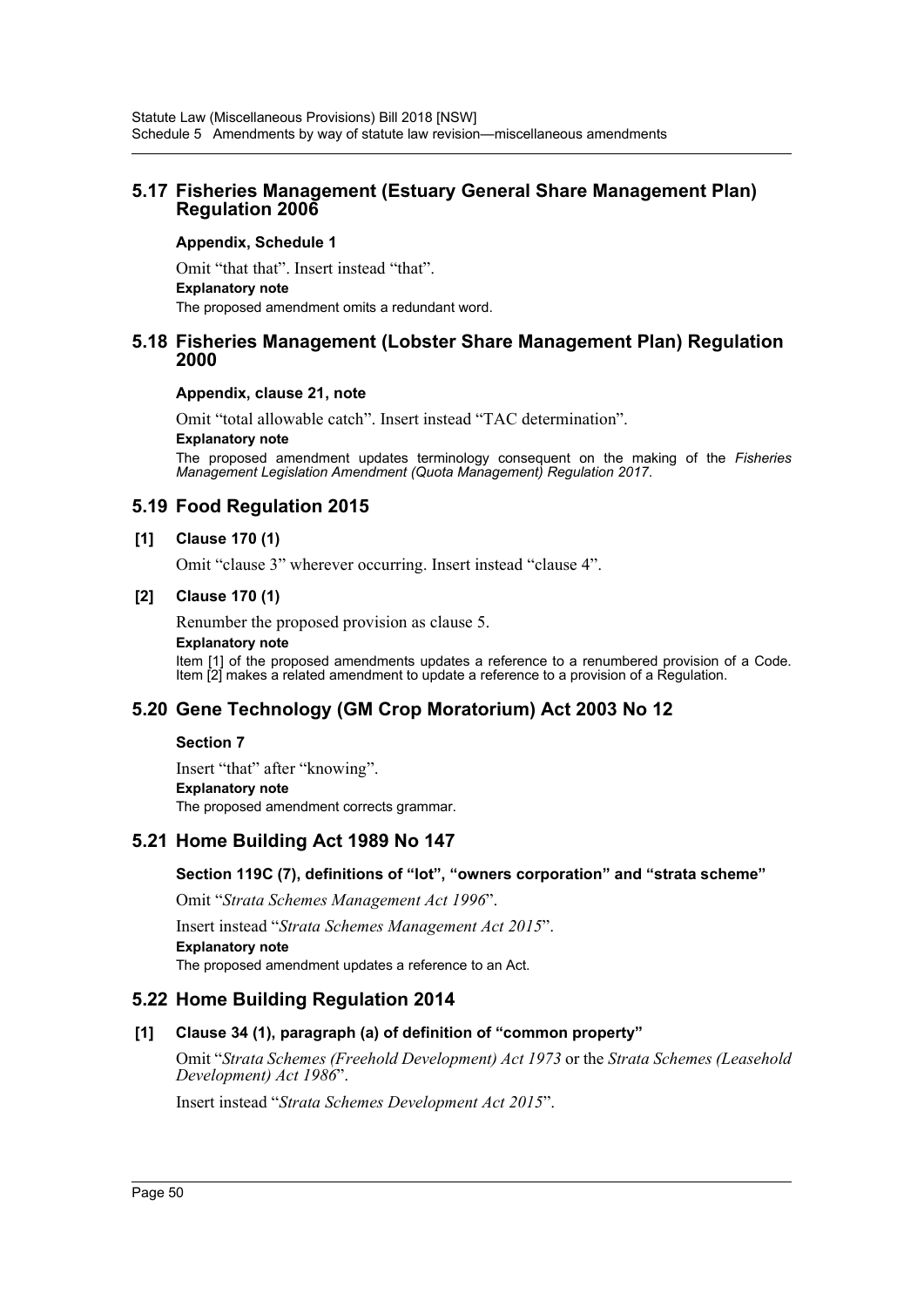#### **[2] Clause 57 (4), definition of "strata scheme"**

Omit "*Strata Schemes Management Act 1996*".

Insert instead "*Strata Schemes Management Act 2015*". **Explanatory note** The proposed amendments update references to an Act.

### **5.23 Human Cloning for Reproduction and Other Prohibited Practices Act 2003 No 20**

**Section 15 (1)**

Insert "being" before "reckless". **Explanatory note** The proposed amendment corrects grammar.

### **5.24 Liquor Act 2007 No 90**

**[1] Section 47J (c)**

Omit "and".

#### **[2] Section 104 (5) (c)**

Omit "or". **Explanatory note** The proposed amendments omit redundant words.

### **5.25 Long Service Corporation Act 2010 No 123**

#### **Section 3 (1), definition of "Secretary"**

Omit "Secretary of the Treasury".

Insert instead "Secretary of the Department of Finance, Services and Innovation".

#### **Explanatory note**

The proposed amendment updates a reference as a consequence of a past administrative changes order.

### **5.26 Marine Safety Regulation 2016**

#### **Schedule 4**

Renumber the subrules in each rule commencing with subrule (1). **Explanatory note** The proposed amendment corrects numbering.

### **5.27 Parramatta Local Environmental Plan 2011**

### **Schedule 1, clause 14 Use of certain land at 111–113 Victoria Road, Parramatta**

Renumber the clause as clause 15. **Explanatory note** The proposed amendment corrects duplicate numbering.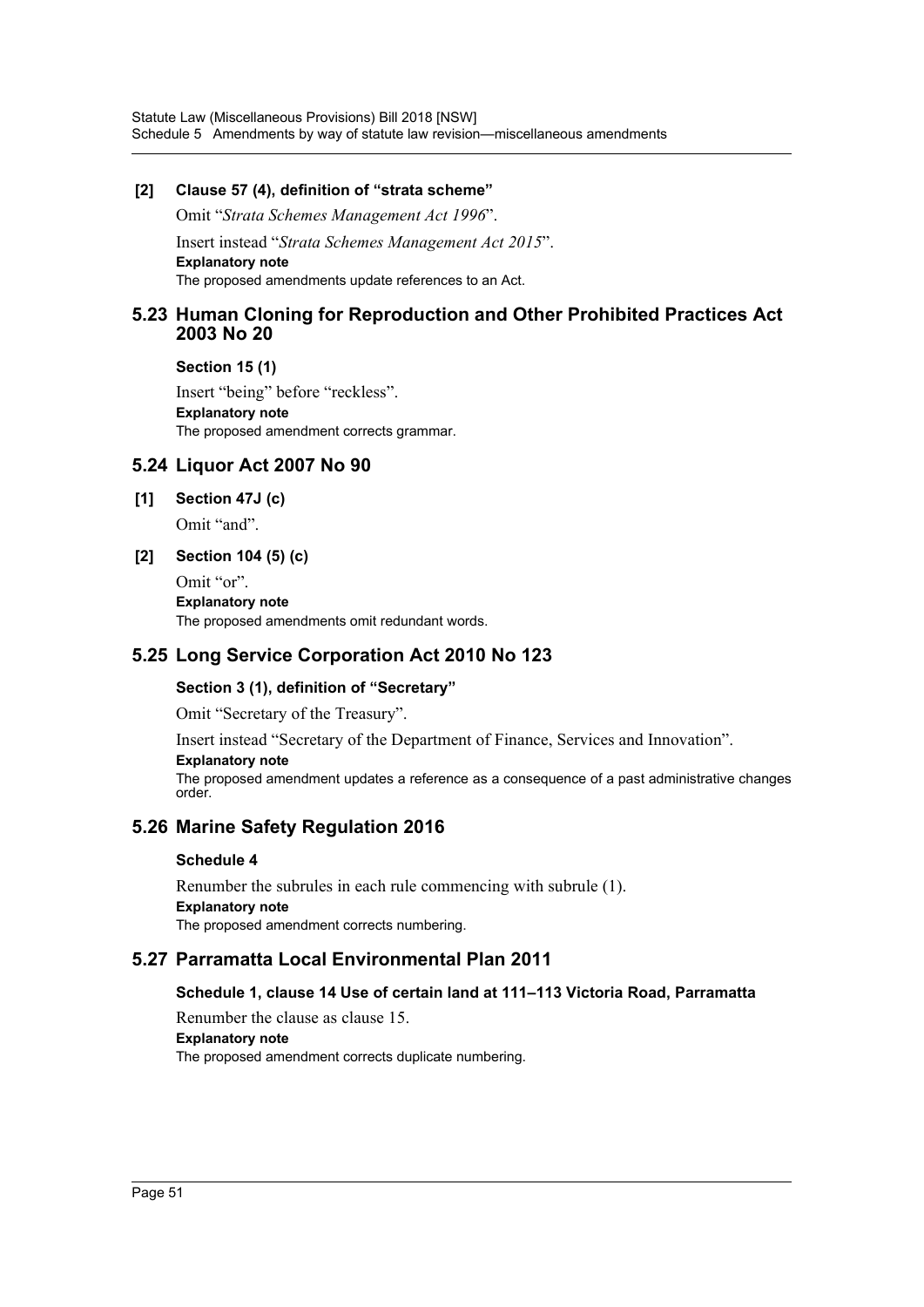### **5.28 Passenger Transport Act 1990 No 39**

#### **Section 63 (2) (h)**

Omit "and licence".

#### **Explanatory note**

The proposed amendment omits redundant matter consequential on the enactment of the *Point to Point Transport (Taxis and Hire Vehicles) Act 2016*.

### **5.29 Passenger Transport (General) Regulation 2017**

#### **Clause 6 (2)**

Omit "section section". Insert instead "section". **Explanatory note** The proposed amendment omits a duplicated word.

### **5.30 Point to Point Transport (Taxis and Hire Vehicles) Regulation 2017**

### **Clause 20 (2)**

Omit "retroflective". Insert instead "retroreflective". **Explanatory note** The proposed amendment corrects a typographical error.

### **5.31 Police Regulation 2015**

#### **Clause 100**

Omit "subclause". Insert instead "clause". **Explanatory note** The proposed amendment corrects a cross-reference.

### **5.32 Private Health Facilities Regulation 2017**

#### **Schedule 1**

Renumber Divisions 1–3 as Parts 1–3, respectively. **Explanatory note** The proposed amendment corrects numbering.

### **5.33 Protection of the Environment Operations (General) Regulation 2009**

### **[1] Clause 81 (6) (h)**

Omit "the Sydney Harbour Foreshore Authority". Insert instead "Place Management NSW".

### **[2] Clause 106 (c)**

Omit "clause 6G or 31 of the *Protection of the Environment Operations (Clean Air) Regulation 2002*".

Insert instead "clause 13 or 42 of the *Protection of the Environment Operations (Clean Air) Regulation 2010*".

### **Explanatory note**

Item [1] of the proposed amendments corrects a reference to a statutory body. Item [2] updates a reference to provisions of a regulation.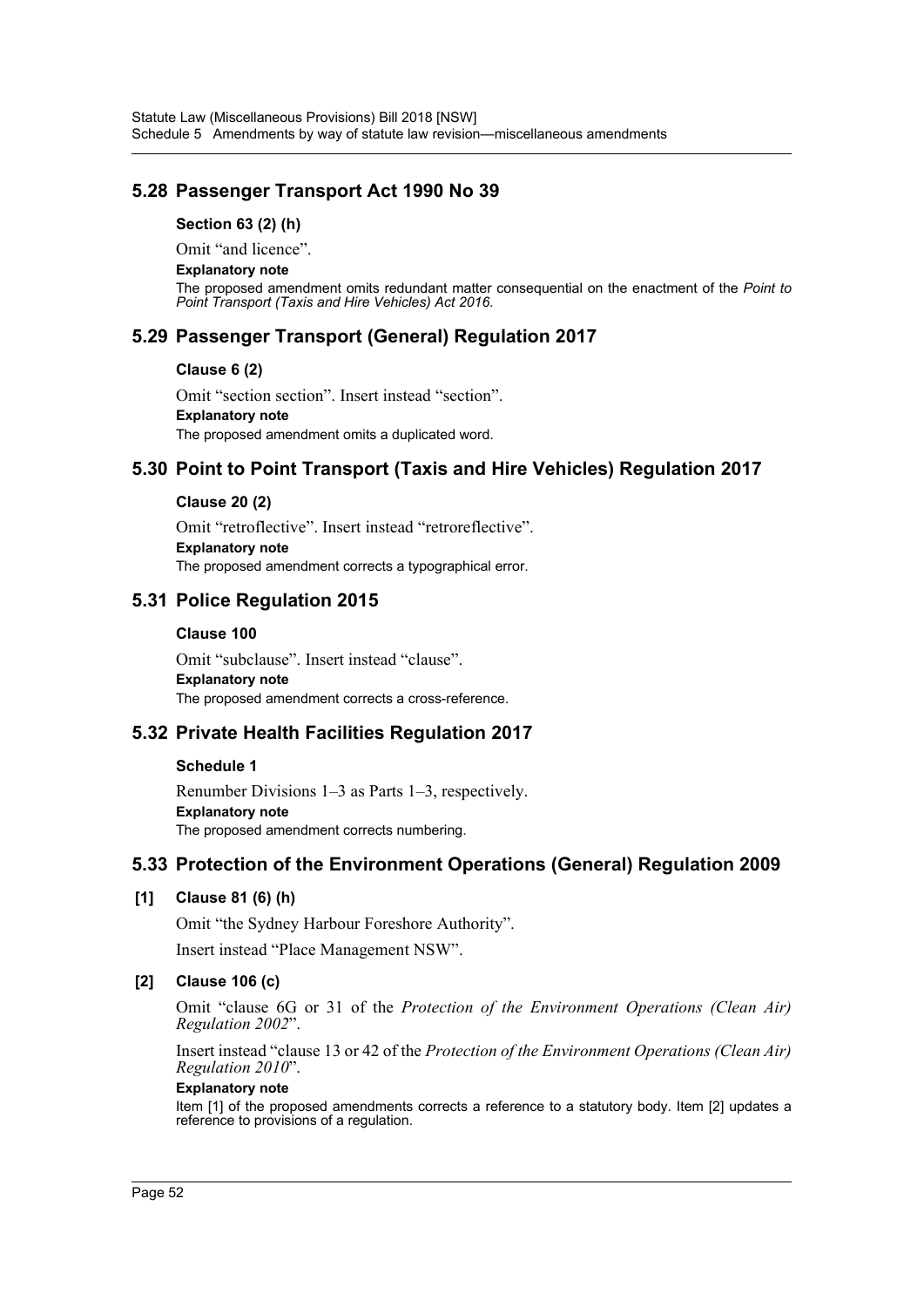### **5.34 Public Health Act 2010 No 127**

#### **Schedule 3**

Omit "Meningoccocal". Insert instead "Meningococcal". **Explanatory note** The proposed amendment corrects a spelling error.

### **5.35 Road Rules 2014**

#### **Dictionary, definition of "taxi", note**

Omit "**Note 2**". Insert instead "**Note**". **Explanatory note** The proposed amendment omits a redundant number.

### **5.36 Road Transport (General) Regulation 2013**

#### **[1] Clause 6 (6)**

Omit "Clause". Insert instead "clause".

#### **[2] Schedule 2, matter relating to University of Sydney Camden Farms**

Omit "Cobbity" wherever occurring. Insert instead "Cobbitty". **Explanatory note**

The proposed amendments correct typographical errors.

### **5.37 State Emergency Service Act 1989 No 164**

#### **[1] Section 24ZA (1) (c) and (d)**

Omit "Incorporated" wherever occurring. Insert instead "Ltd".

#### **[2] Schedule 3, clauses 5 (3) and 15 (1) and (2)**

Omit "Incorporated" wherever occurring. Insert instead "Ltd".

#### **Explanatory note**

The proposed amendments update references to a body that has been renamed as a consequence of a corporate restructure.

#### **5.38 State Environmental Planning Policy (Exempt and Complying Development Codes) 2008**

#### **Clause 3B.49 (6)**

Omit "Despite subclause (6)". Insert instead "Despite subclause (5)".

#### **Commencement**

The amendment to *State Environmental Planning Policy (Exempt and Complying Development Codes) 2008* commences, or is taken to have commenced, on the commencement of *State Environmental Planning Policy (Exempt and Complying Development Codes) Amendment (Low Rise Medium Density Housing) 2017*.

#### **Explanatory note**

The proposed amendment corrects a cross-reference.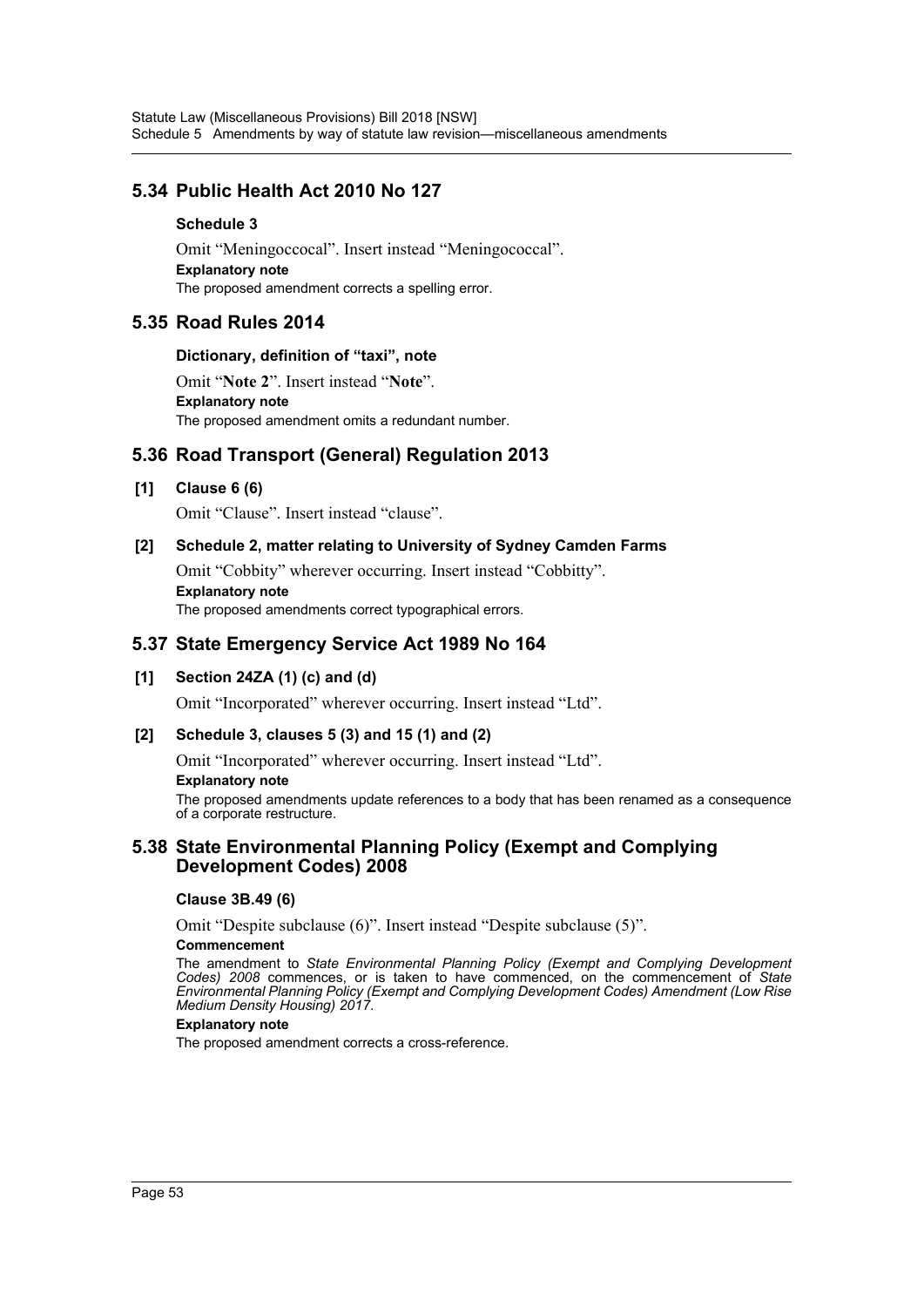### **5.39 State Environmental Planning Policy No 70—Affordable Housing (Revised Schemes)**

#### **Clause 8**

Omit "section "1.4 (1)". Insert instead "section 1.4 (1)". **Explanatory note** The proposed amendment corrects a typographical error.

### **5.40 State Environmental Planning Policy (State and Regional Development) 2011**

#### **Schedule 5, clause 8 Parramatta Light Rail**

Renumber the clause as clause 7A. **Explanatory note** The proposed amendment corrects duplicate numbering.

### **5.41 State Environmental Planning Policy (Sydney Region Growth Centres) 2006**

#### **Appendix 13, clause 6.6 (1) (b)**

Renumber subparagraphs (a) and (b) as subparagraphs (i) and (ii), respectively. **Explanatory note** The proposed amendment corrects numbering.

### **5.42 State Environmental Planning Policy (Sydney Region Growth Centres) Amendment (South East Wilton Precinct) 2018**

#### **Clause 3 (2)**

Insert at the end of clause 3:

(2) The maps adopted by *State Environmental Planning Policy (Sydney Region Growth Centres) 2006* are amended or replaced, as the case requires, by the maps approved on the making of this Policy.

#### **Commencement**

The amendment to *State Environmental Planning Policy (Sydney Region Growth Centres) Amendment (South East Wilton Precinct) 2018* is taken to have commenced on 13 April 2018. **Explanatory note**

The proposed amendment inserts a missing map adoption subclause.

### **5.43 Statutory and Other Offices Remuneration Act 1975 (1976 No 4)**

#### **Schedule 2, Part 1**

Insert "Principal Claims Assessor under the *Motor Accident Injuries Act 2017*" at the end of the Part.

#### **Commencement**

The amendment to the *Statutory and Other Offices Remuneration Act 1975* commences on the date of assent to this Act.

#### **Explanatory note**

The proposed amendment updates a reference to an office as a consequence of the enactment of the *Motor Accident Injuries Act 2017*.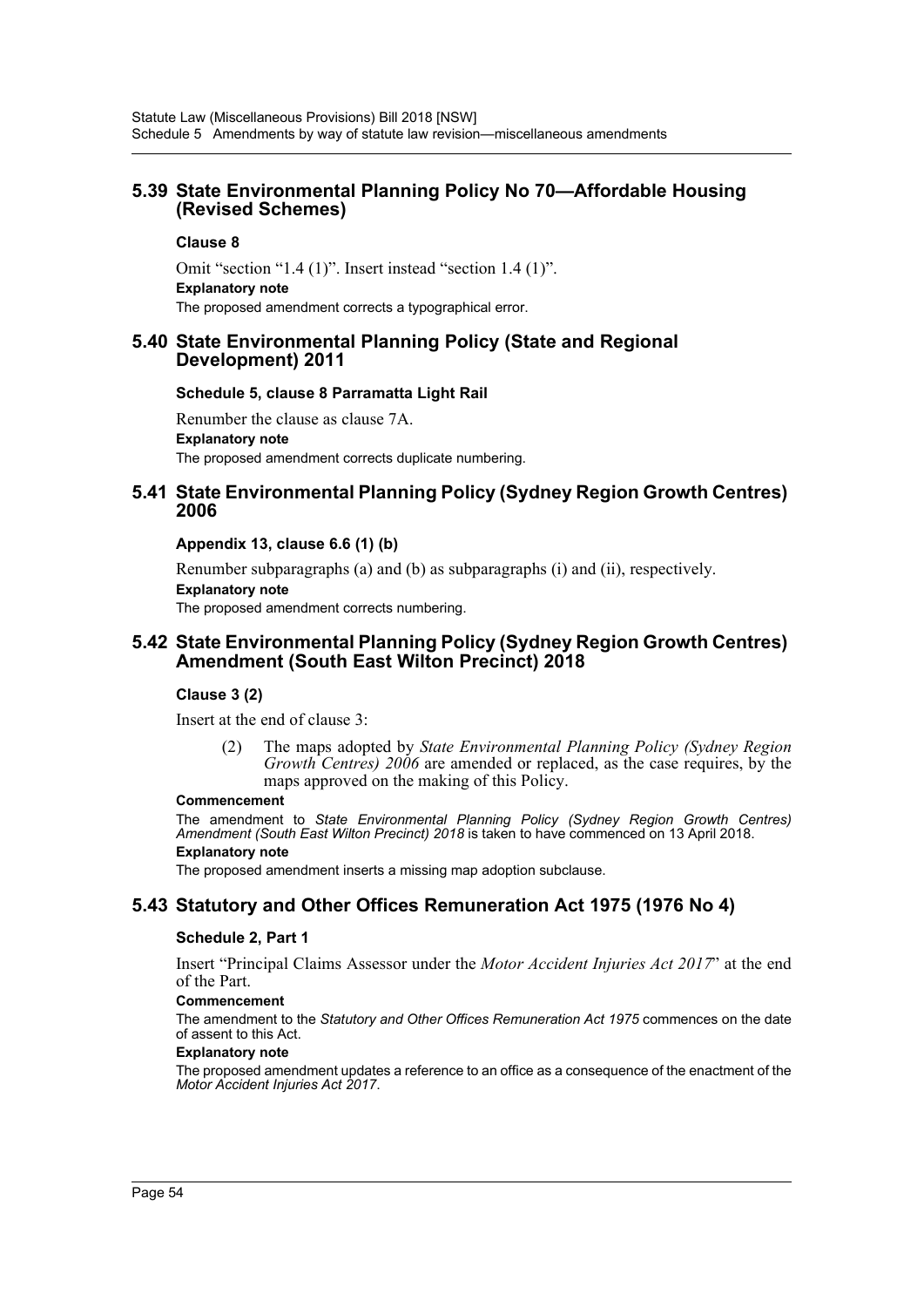### **5.44 Swimming Pools Act 1992 No 49**

#### **[1] Section 3 (1), definition of "Director-General"**

Omit the definition. Insert in appropriate order:

#### *Secretary* means:

- (a) the Commissioner for Fair Trading, Department of Finance, Services and Innovation, or
- (b) if there is no person employed as Commissioner for Fair Trading—the Secretary of the Department of Finance, Services and Innovation.

#### **[2] Sections 22D (5) and (7), 30A (2), 30B (2) (a) and (3), 30C (1), 30D and 30E (1), (3) and (4)**

Omit "Director-General" wherever occurring. Insert instead "Secretary".

#### **[3] Section 27 (1) (b)**

Omit the paragraph. Insert instead:

(b) with the approval of the Secretary or any other person employed in the Department of Finance, Services and Innovation designated by the Secretary—any other persons,

#### **Explanatory note**

The proposed amendments update references as a consequence of past administrative changes orders.

### **5.45 Swimming Pools Regulation 2008**

#### **Clause 3 (1), definition of "Department"**

Omit "Division of Local Government within the Department of Premier and Cabinet".

Insert instead "Department of Finance, Services and Innovation".

#### **Explanatory note**

The proposed amendment updates a reference to a Department as a consequence of a past administrative changes order.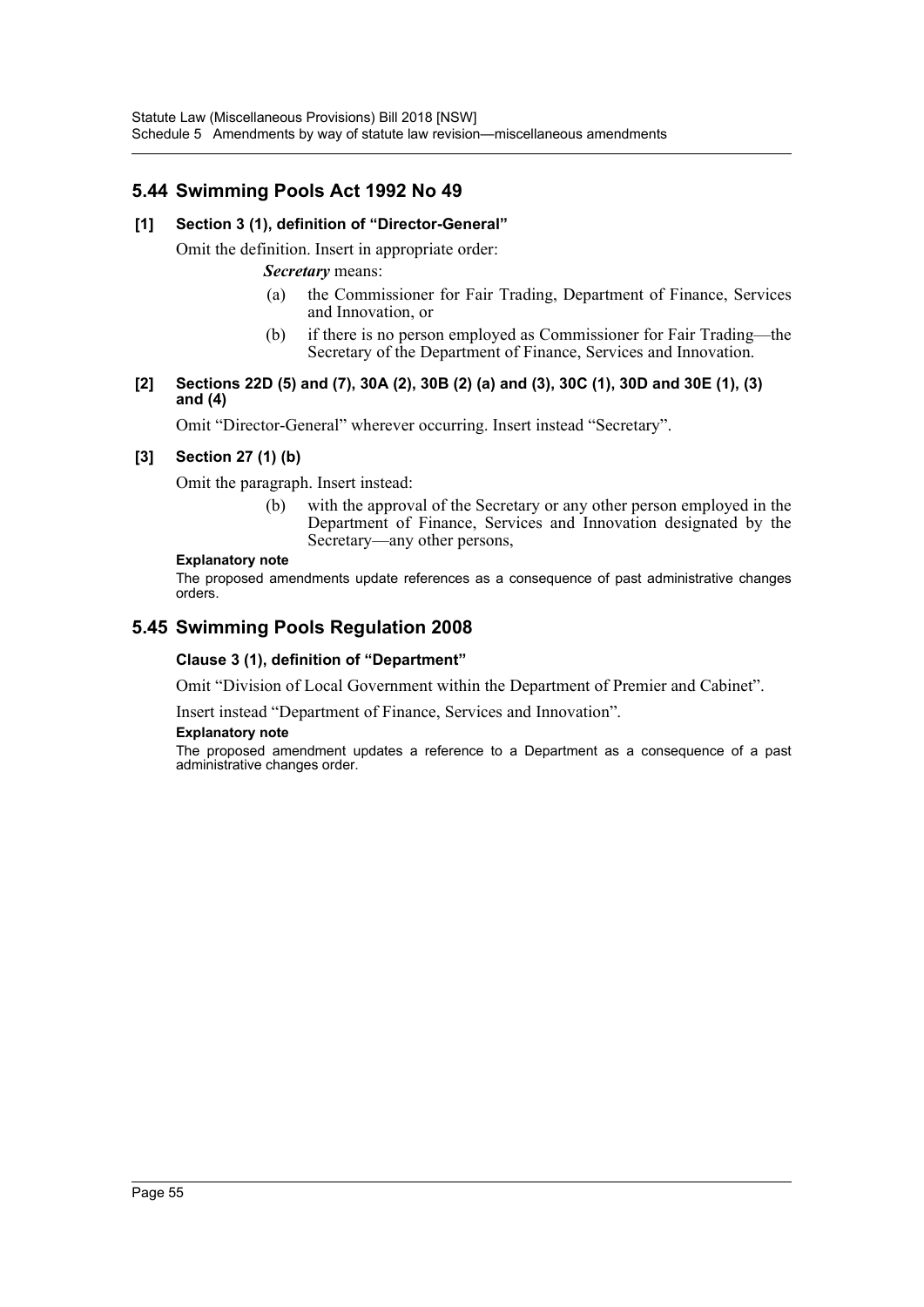## <span id="page-56-0"></span>**Schedule 6 Repeals**

#### **1 Repeal of Moree and District War Memorial Educational Centre Act 1962 No 15**

The *Moree and District War Memorial Educational Centre Act 1962* is repealed.

#### **Explanatory note**

The repeal of the *Moree and District War Memorial Educational Centre Act 1962* (*the 1962 Act*) is enabled by proposed amendments to the *Crown Land Management Act 2016* in Schedule 1. The proposed amendments provide for the transfer, management and use of the land to which the 1962 Act applies and the abolition of the Trustees of the Moree and District War Memorial Educational Centre established under that Act.

#### **2 Repeal of redundant Acts and provisions**

The following Acts and provisions of Acts and an instrument are repealed:

| <b>Act or instrument</b>                                                | <b>Provisions repealed</b>                    |  |
|-------------------------------------------------------------------------|-----------------------------------------------|--|
| <b>Forestry Restructuring and Nature</b><br>Conservation Act 1995 No 50 | Sections $4(1)$ (e) and (6), 6, 7, 11 and 11A |  |
| <i>Hairdressers Act 2003</i> No 62                                      | Section $4(1)(b)$                             |  |
| Protection of the Environment Operations<br>(General) Regulation 2009   | Clause 95B                                    |  |
| Statute Law (Miscellaneous Provisions) Act<br>$(No 2)$ 2017 No 63       | Whole Act                                     |  |
| Sydney Mint Act 1902 No 41                                              | Whole Act                                     |  |

#### **3 Repeal of amending provisions that have commenced**

The following provisions of Acts or instruments are repealed:

| <b>Act or instrument</b>                                                | <b>Provisions repealed</b> |  |
|-------------------------------------------------------------------------|----------------------------|--|
| Biodiversity Conservation (Savings and Transitional)<br>Regulation 2017 | Schedules 1 and 2          |  |
| <i>Building Products (Safety) Act 2017</i> No 69                        | Schedule 2                 |  |
| State Environmental Planning Policy (Coastal<br>Management) 2018        | Clause 9 and Schedule 2    |  |
| Strata Schemes Development Regulation 2016                              | Schedule 8                 |  |

#### **4 Repeal of uncommenced amendments that have been superseded**

The following Acts or provisions of Acts are repealed:

| Act or instrument                                                                                                                | <b>Provisions repealed</b>   |
|----------------------------------------------------------------------------------------------------------------------------------|------------------------------|
| Environmental Planning and Assessment Amendment<br><i>Act 2014</i> No 79                                                         | Whole Act                    |
| Environmental Planning and Assessment and Electoral<br>Legislation Amendment (Planning Panels and<br>Enforcement) Act 2017 No 39 | Whole Act                    |
| <i>Fair Trading Amendment (Commercial Agents) Act 2016</i> Schedule 2.3<br>No 52                                                 |                              |
| Regulatory and Other Legislation (Amendments and<br>Repeals) Act 2016 No 60                                                      | Schedule 2.2 [2] and 2.6 [2] |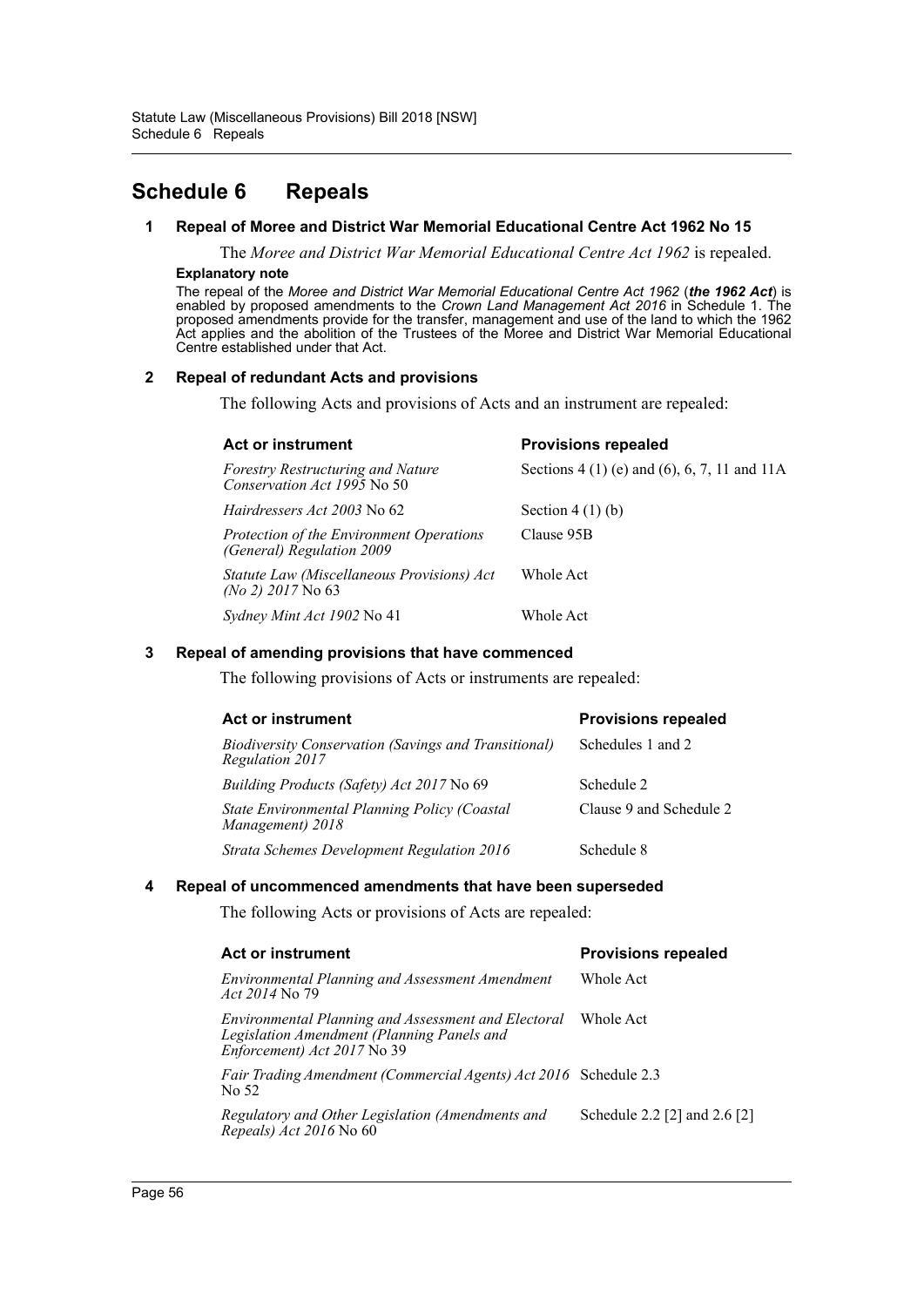#### Act or instrument **Act or instrument Act or instrument**

*Security Industry Amendment (Private Investigators) Act*  Schedule 3.3 *2016* No 40

#### **5 Repeal and consequential amendment**

(1) **Repeal of Occupational Licensing National Law Repeal Act 2015 No 49**

The *Occupational Licensing National Law Repeal Act 2015* is repealed.

#### (2) **Amendment of State Records Act 1998 No 17**

Insert at the end of Schedule 3, with appropriate Part and clause numbering:

### **Part Provision consequent on repeal of Occupational Licensing National Law Repeal Act 2015 by Statute Law (Miscellaneous Provisions) Act 2018**

#### **Transferred provision—records of dissolved entities in custody of NSW Treasury**

- (1) This Act and other laws of New South Wales apply to the transferred records, and so apply as if they were the records of NSW Treasury.
- (2) In this clause, *transferred records* means the records of an entity dissolved by the *Occupational Licensing National Law Repeal Act 2015* (as in force immediately before its repeal) that were transferred by the operation of section 8 of that Act to the custody of NSW Treasury.
- (3) Subclause (1) re-enacts (with minor modifications) section 8 (2) of the *Occupational Licensing National Law Repeal Act 2015* and is a transferred provision to which section 30A of the *Interpretation Act 1987* applies.

#### **Explanatory note**

Clause 5 repeals the *Occupational Licensing National Law Repeal Act 2015* and transfers the substance of a provision having ongoing effect into the *State Records Act 1998*.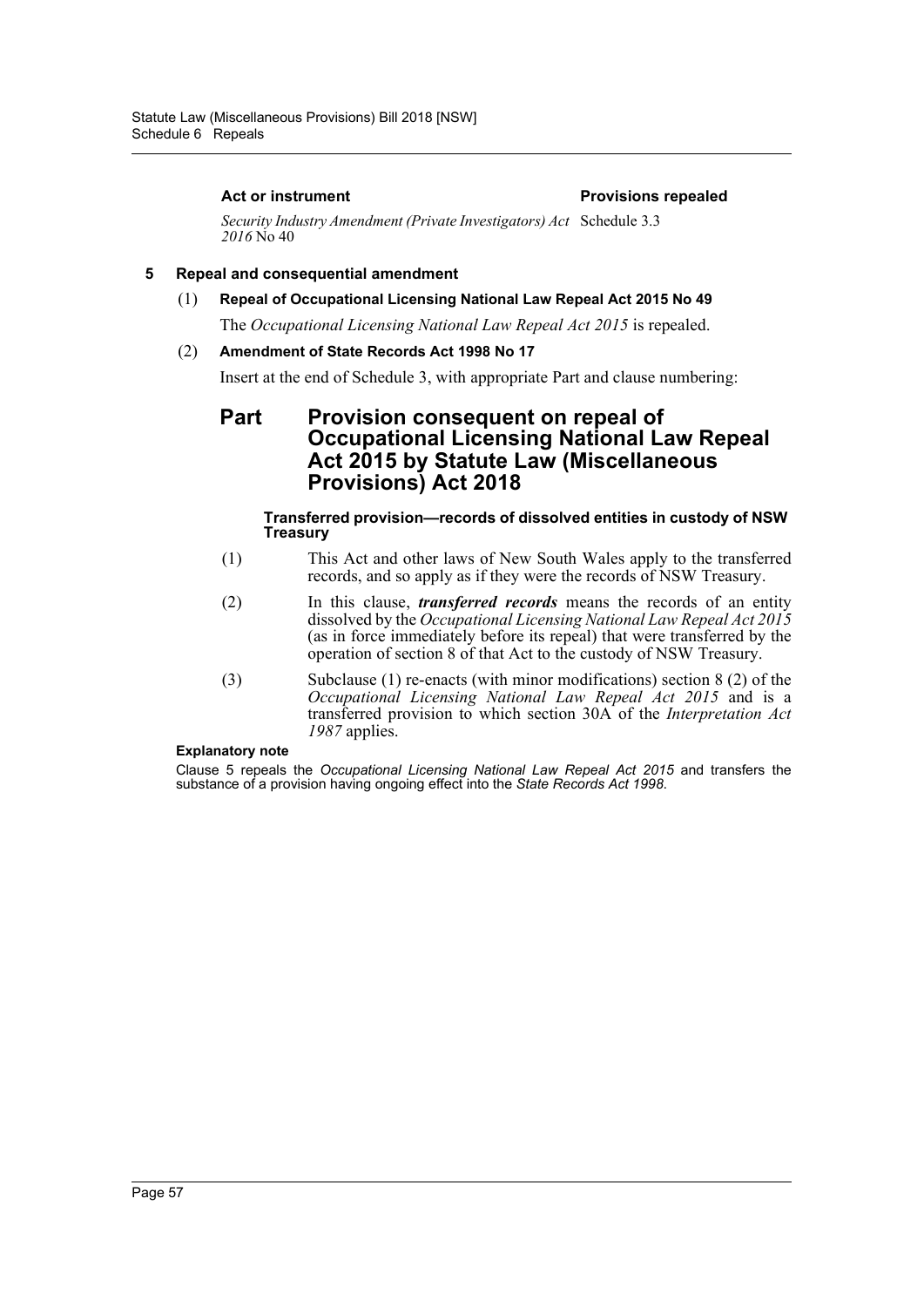### <span id="page-58-0"></span>**Schedule 7 General savings, transitional and other provisions**

#### **1 Effect of amendment of amending provisions**

- (1) An amendment made by Schedule 1 or 5 to an amending provision contained in an Act or instrument is, if the amending provision has commenced before the Schedule 1 or 5 amendment concerned, taken to have effect as from the commencement of the amending provision (whether or not the amending provision has been repealed).
- (2) In this clause:

*amending provision* means a provision of an Act or instrument that makes a direct amendment to an Act or instrument by:

- (a) the repeal or omission of matter contained in the amended Act or instrument without the insertion of any matter instead of the repealed or omitted matter, or
- (b) the omission of matter contained in the amended Act or instrument and the insertion of matter instead of the omitted matter, or
- (c) the insertion into the amended Act or instrument of matter, not being matter inserted instead of matter omitted from the Act or instrument.

#### **Explanatory note**

This clause ensures that an amendment made by the proposed Act to a repealing or amending provision of an Act or instrument will (if the repealing or amending provision commences before the amendment made by the proposed Act) be taken to have commenced on the date the repealing or amending provision commences.

#### **2 Effect of amendment or repeal on acts done or decisions made**

Except where it is expressly provided to the contrary, if this Act:

- (a) amends a provision of an Act or an instrument, or
- (b) repeals and re-enacts (with or without modification) a provision of an Act or an instrument,

any act done or decision made under the provision amended or repealed has effect after the amendment or repeal as if it had been done or made under the provision as so amended or repealed.

#### **Explanatory note**

This clause ensures that the amendment or repeal of a provision will not, unless expressly provided, vitiate any act done or decision made under the provision as in force before the amendment or repeal.

#### **3 Effect of amendment on instruments**

Except where expressly provided to the contrary, any instrument made under an Act amended by this Act, that is in force immediately before the commencement of the amendment, is taken to have been made under the Act as amended.

#### **Explanatory note**

This clause ensures that, unless expressly provided, any instrument that is in force and made under a provision of an Act that is amended or substituted by the proposed Act will be taken to have been made under the Act as amended.

#### **4 Revocation of repeal**

Section 29A of the *Interpretation Act 1987* applies to the repeal of Acts or instruments, or provisions of Acts or instruments, by this Act.

#### **Explanatory note**

The effect of this clause is to enable the Governor, by proclamation, to revoke the repeal of any Act or instrument, or any provision of any Act or instrument, by the proposed Act. The Act or provision the subject of the revocation of repeal is taken not to be, and never to have been, repealed.